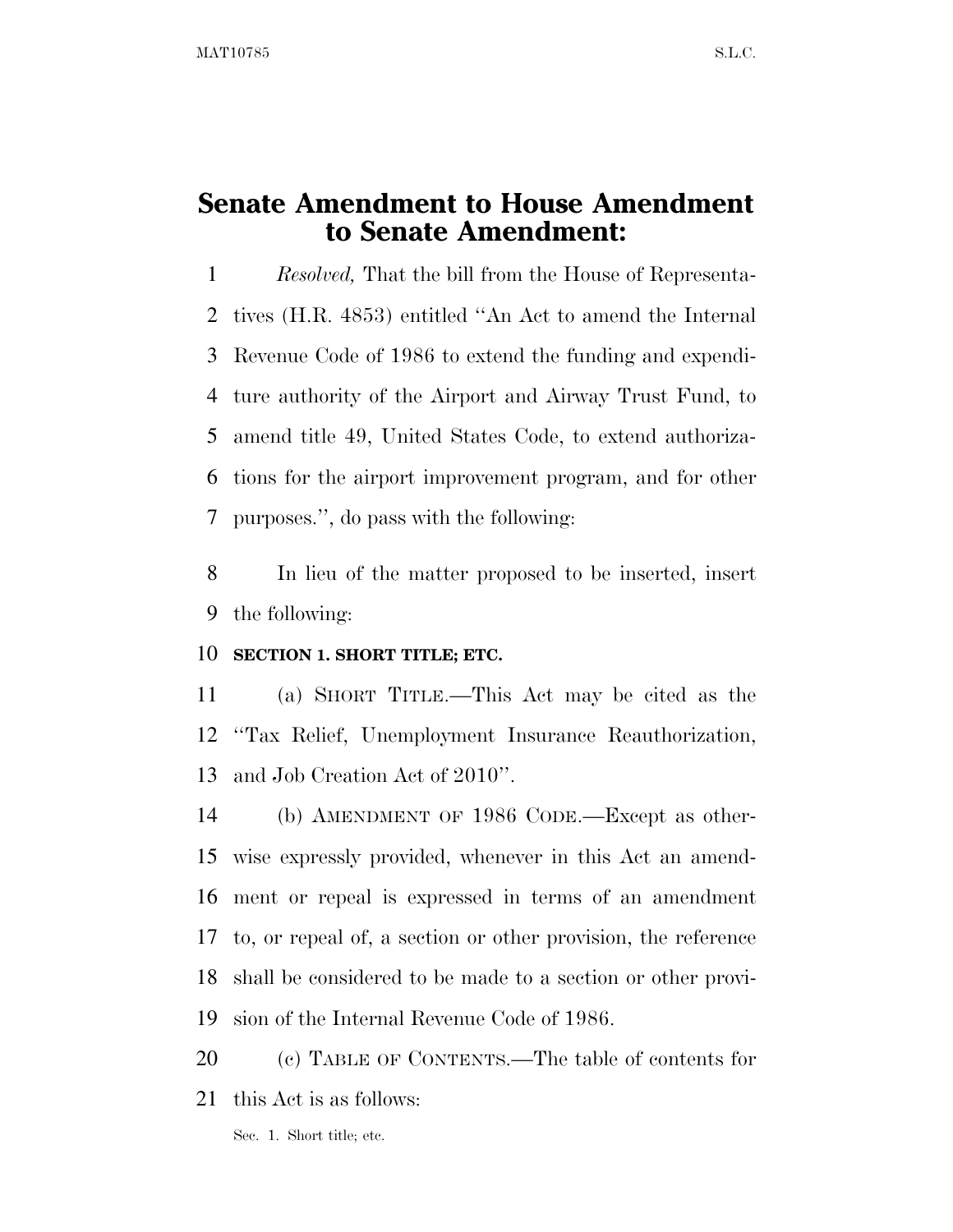### TITLE I—TEMPORARY EXTENSION OF TAX RELIEF

- Sec. 101. Temporary extension of 2001 tax relief.
- Sec. 102. Temporary extension of 2003 tax relief.
- Sec. 103. Temporary extension of 2009 tax relief.

### TITLE II—TEMPORARY EXTENSION OF INDIVIDUAL AMT RELIEF

- Sec. 201. Temporary extension of increased alternative minimum tax exemption amount.
- Sec. 202. Temporary extension of alternative minimum tax relief for nonrefundable personal credits.

#### TITLE III—TEMPORARY ESTATE TAX RELIEF

- Sec. 301. Reinstatement of estate tax; repeal of carryover basis.
- Sec. 302. Modifications to estate, gift, and generation-skipping transfer taxes.
- Sec. 303. Applicable exclusion amount increased by unused exclusion amount of deceased spouse.
- Sec. 304. Application of EGTRRA sunset to this title.

### TITLE IV—TEMPORARY EXTENSION OF INVESTMENT INCENTIVES

- Sec. 401. Extension of bonus depreciation; temporary 100 percent expensing for certain business assets.
- Sec. 402. Temporary extension of increased small business expensing.

### TITLE V—TEMPORARY EXTENSION OF UNEMPLOYMENT INSURANCE AND RELATED MATTERS

- Sec. 501. Temporary extension of unemployment insurance provisions.
- Sec. 502. Temporary modification of indicators under the extended benefit program.
- Sec. 503. Technical amendment relating to collection of unemployment compensation debts.
- Sec. 504. Technical correction relating to repeal of continued dumping and subsidy offset.
- Sec. 505. Additional extended unemployment benefits under the Railroad Unemployment Insurance Act.

### TITLE VI—TEMPORARY EMPLOYEE PAYROLL TAX CUT

Sec. 601. Temporary employee payroll tax cut.

### TITLE VII—TEMPORARY EXTENSION OF CERTAIN EXPIRING PROVISIONS

#### Subtitle A—Energy

- Sec. 701. Incentives for biodiesel and renewable diesel.
- Sec. 702. Credit for refined coal facilities.
- Sec. 703. New energy efficient home credit.
- Sec. 704. Excise tax credits and outlay payments for alternative fuel and alternative fuel mixtures.
- Sec. 705. Special rule for sales or dispositions to implement FERC or State electric restructuring policy for qualified electric utilities.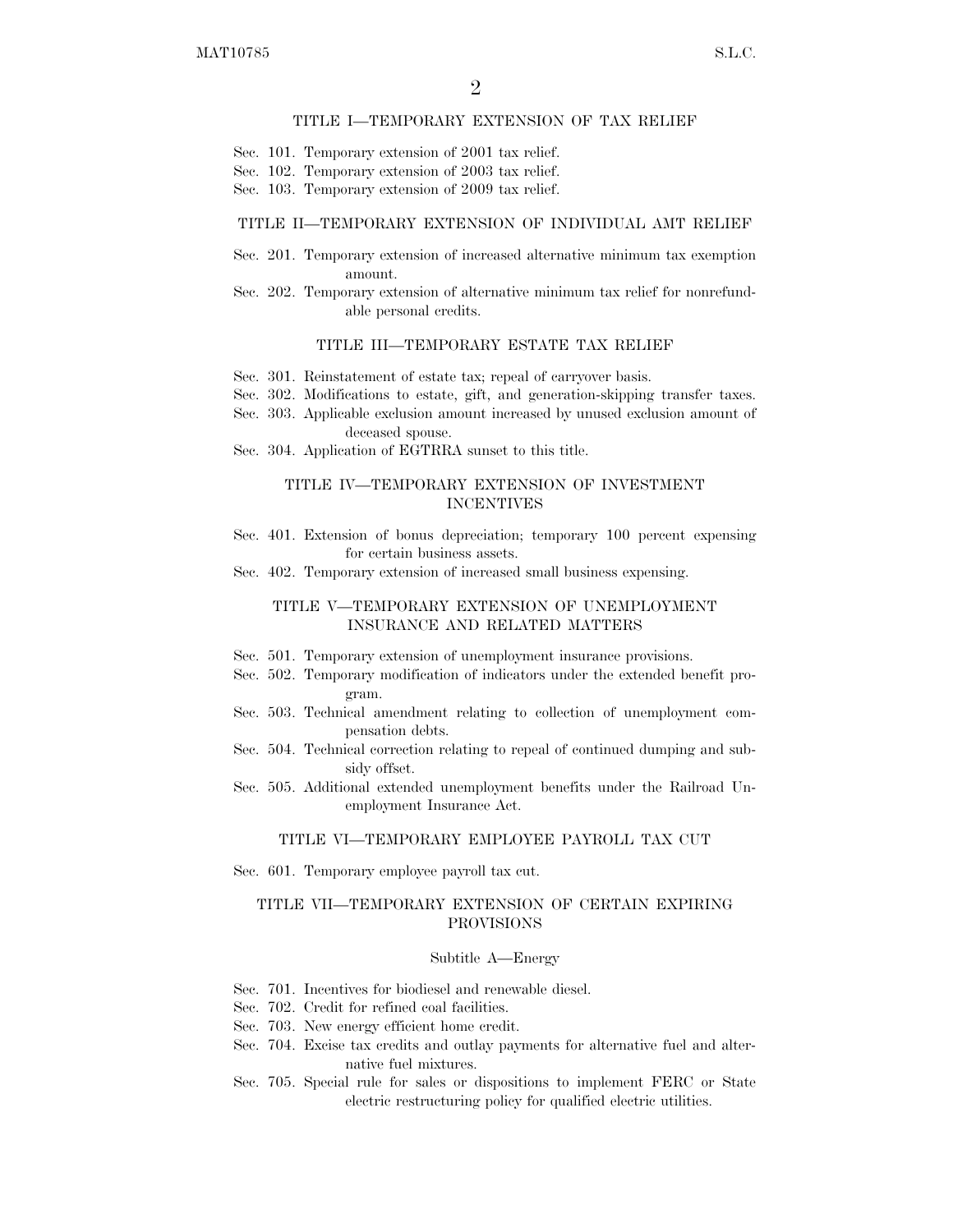- Sec. 706. Suspension of limitation on percentage depletion for oil and gas from marginal wells.
- Sec. 707. Extension of grants for specified energy property in lieu of tax credits.
- Sec. 708. Extension of provisions related to alcohol used as fuel.
- Sec. 709. Energy efficient appliance credit.
- Sec. 710. Credit for nonbusiness energy property.
- Sec. 711. Alternative fuel vehicle refueling property.

#### Subtitle B—Individual Tax Relief

- Sec. 721. Deduction for certain expenses of elementary and secondary school teachers.
- Sec. 722. Deduction of State and local sales taxes.
- Sec. 723. Contributions of capital gain real property made for conservation purposes.
- Sec. 724. Above-the-line deduction for qualified tuition and related expenses.
- Sec. 725. Tax-free distributions from individual retirement plans for charitable purposes.
- Sec. 726. Look-thru of certain regulated investment company stock in determining gross estate of nonresidents.
- Sec. 727. Parity for exclusion from income for employer-provided mass transit and parking benefits.
- Sec. 728. Refunds disregarded in the administration of Federal programs and federally assisted programs.

#### Subtitle C—Business Tax Relief

- Sec. 731. Research credit.
- Sec. 732. Indian employment tax credit.
- Sec. 733. New markets tax credit.
- Sec. 734. Railroad track maintenance credit.
- Sec. 735. Mine rescue team training credit.
- Sec. 736. Employer wage credit for employees who are active duty members of the uniformed services.
- Sec. 737. 15-year straight-line cost recovery for qualified leasehold improvements, qualified restaurant buildings and improvements, and qualified retail improvements.
- Sec. 738. 7-year recovery period for motorsports entertainment complexes.
- Sec. 739. Accelerated depreciation for business property on an Indian reservation.
- Sec. 740. Enhanced charitable deduction for contributions of food inventory.
- Sec. 741. Enhanced charitable deduction for contributions of book inventories to public schools.
- Sec. 742. Enhanced charitable deduction for corporate contributions of computer inventory for educational purposes.
- Sec. 743. Election to expense mine safety equipment.
- Sec. 744. Special expensing rules for certain film and television productions.
- Sec. 745. Expensing of environmental remediation costs.
- Sec. 746. Deduction allowable with respect to income attributable to domestic production activities in Puerto Rico.
- Sec. 747. Modification of tax treatment of certain payments to controlling exempt organizations.
- Sec. 748. Treatment of certain dividends of regulated investment companies.
- Sec. 749. RIC qualified investment entity treatment under FIRPTA.
- Sec. 750. Exceptions for active financing income.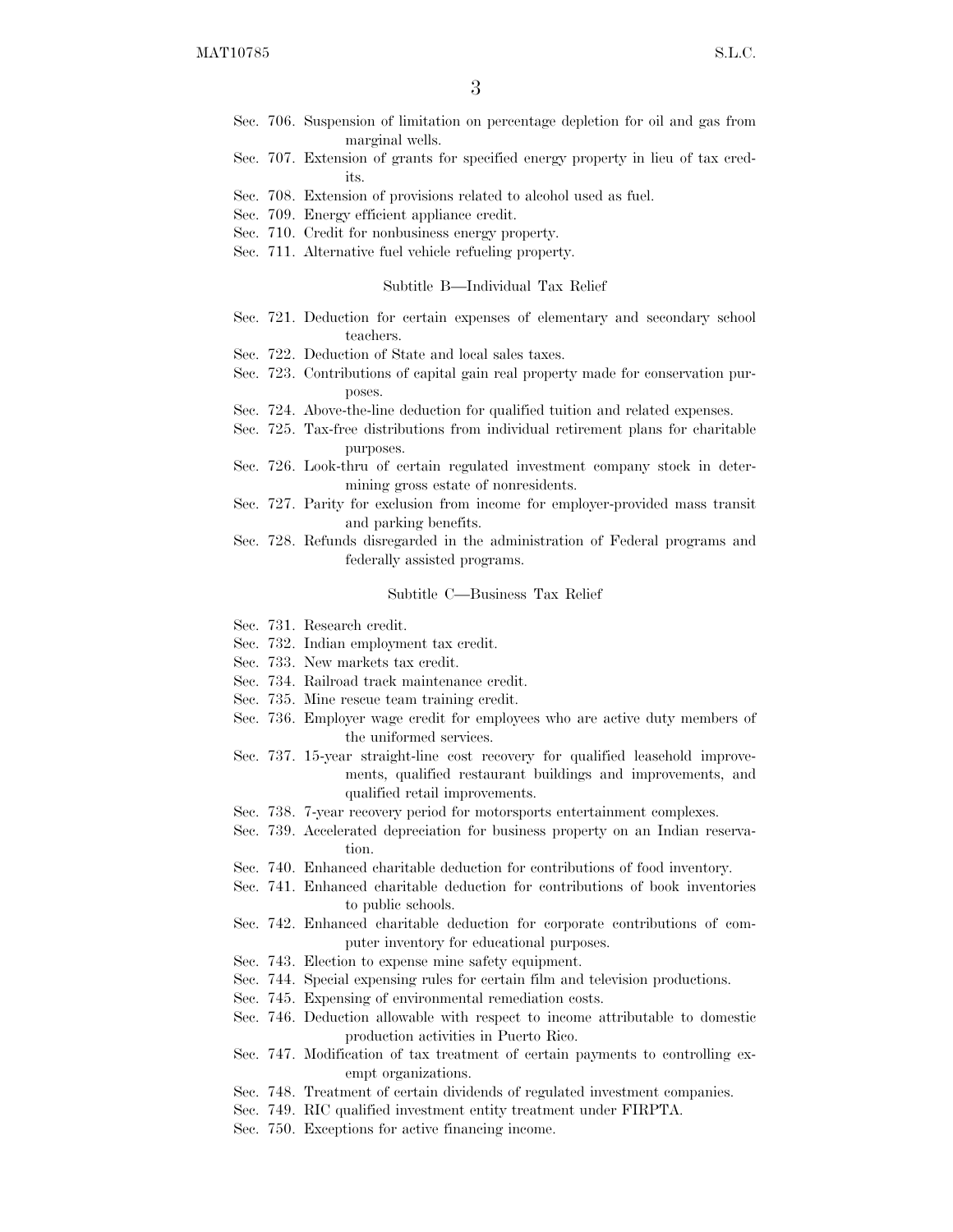- Sec. 751. Look-thru treatment of payments between related controlled foreign corporations under foreign personal holding company rules.
- Sec. 752. Basis adjustment to stock of S corps making charitable contributions of property.
- Sec. 753. Empowerment zone tax incentives.
- Sec. 754. Tax incentives for investment in the District of Columbia.
- Sec. 755. Temporary increase in limit on cover over of rum excise taxes to Puerto Rico and the Virgin Islands.
- Sec. 756. American Samoa economic development credit.
- Sec. 757. Work opportunity credit.
- Sec. 758. Qualified zone academy bonds.
- Sec. 759. Mortgage insurance premiums.
- Sec. 760. Temporary exclusion of 100 percent of gain on certain small business stock.

Subtitle D—Temporary Disaster Relief Provisions

SUBPART A—NEW YORK LIBERTY ZONE

Sec. 761. Tax-exempt bond financing.

### SUBPART B—GO ZONE

- Sec. 762. Increase in rehabilitation credit.
- Sec. 763. Low-income housing credit rules for buildings in GO zones.
- Sec. 764. Tax-exempt bond financing.
- Sec. 765. Bonus depreciation deduction applicable to the GO Zone.

#### TITLE VIII—BUDGETARY PROVISIONS

Sec. 801. Determination of budgetary effects.

Sec. 802. Emergency designations.

## 1 **TITLE I—TEMPORARY**

### 2 **EXTENSION OF TAX RELIEF**

### 3 **SEC. 101. TEMPORARY EXTENSION OF 2001 TAX RELIEF.**

4 (a) TEMPORARY EXTENSION.—

 (1) IN GENERAL.—Section 901 of the Economic Growth and Tax Relief Reconciliation Act of 2001 is amended by striking ''December 31, 2010'' both places it appears and inserting ''December 31, 9  $2012$ ".

10 (2) EFFECTIVE DATE.—The amendment made 11 by this subsection shall take effect as if included in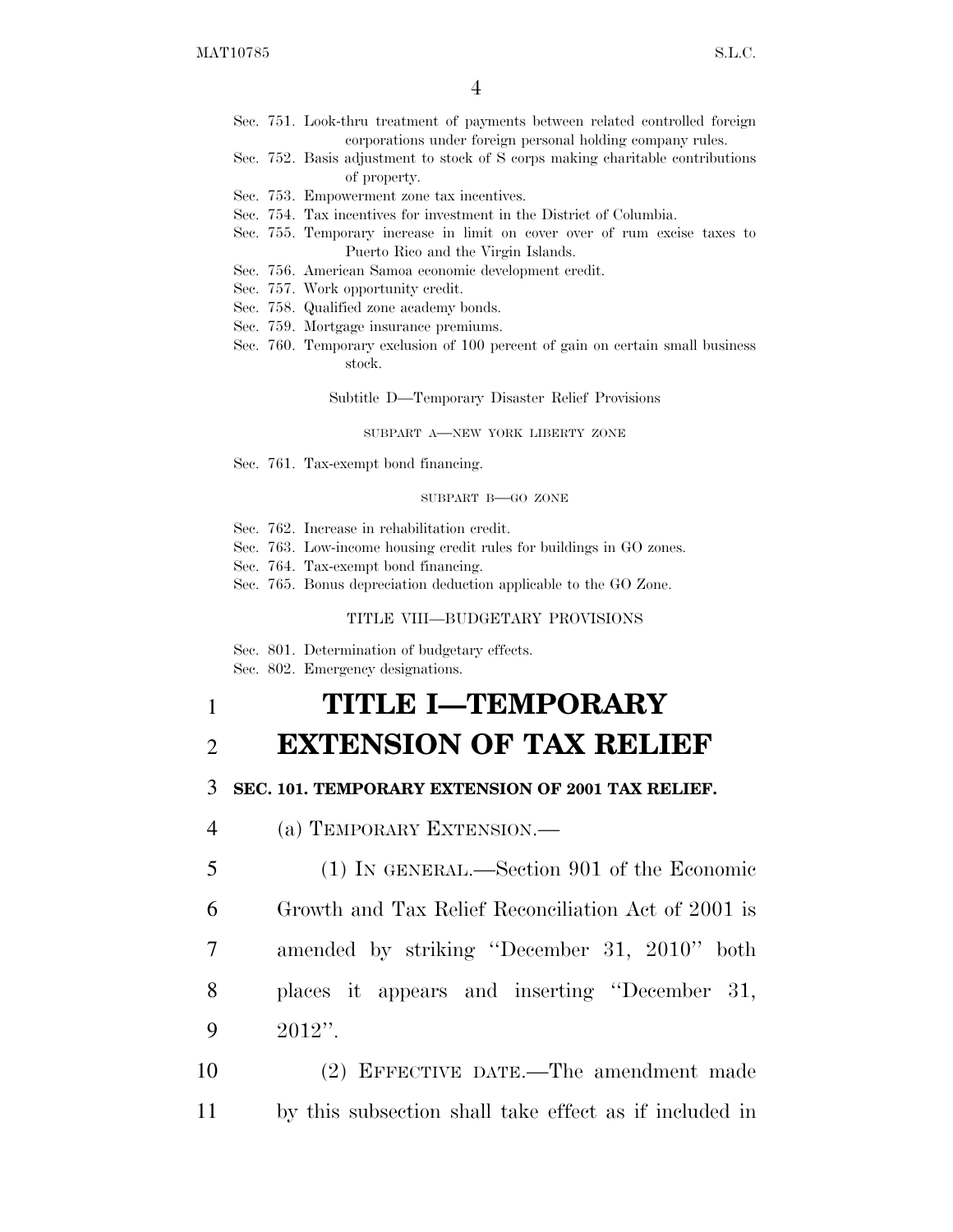the enactment of the Economic Growth and Tax Re-2 lief Reconciliation Act of 2001. (b) SEPARATE SUNSET FOR EXPANSION OF ADOP- TION BENEFITS UNDER THE PATIENT PROTECTION AND AFFORDABLE CARE ACT.— (1) IN GENERAL.—Subsection (c) of section 10909 of the Patient Protection and Affordable Care Act is amended to read as follows: ''(c) SUNSET PROVISION.—Each provision of law amended by this section is amended to read as such provi- sion would read if this section had never been enacted. The amendments made by the preceding sentence shall apply to taxable years beginning after December 31, 2011.''. (2) CONFORMING AMENDMENT.—Subsection (d) of section 10909 of such Act is amended by striking ''The amendments'' and inserting ''Except as pro-vided in subsection (c), the amendments''.

### **SEC. 102. TEMPORARY EXTENSION OF 2003 TAX RELIEF.**

 (a) IN GENERAL.—Section 303 of the Jobs and Growth Tax Relief Reconciliation Act of 2003 is amended by striking ''December 31, 2010'' and inserting ''Decem-ber 31, 2012''.

 (b) EFFECTIVE DATE.—The amendment made by this section shall take effect as if included in the enact-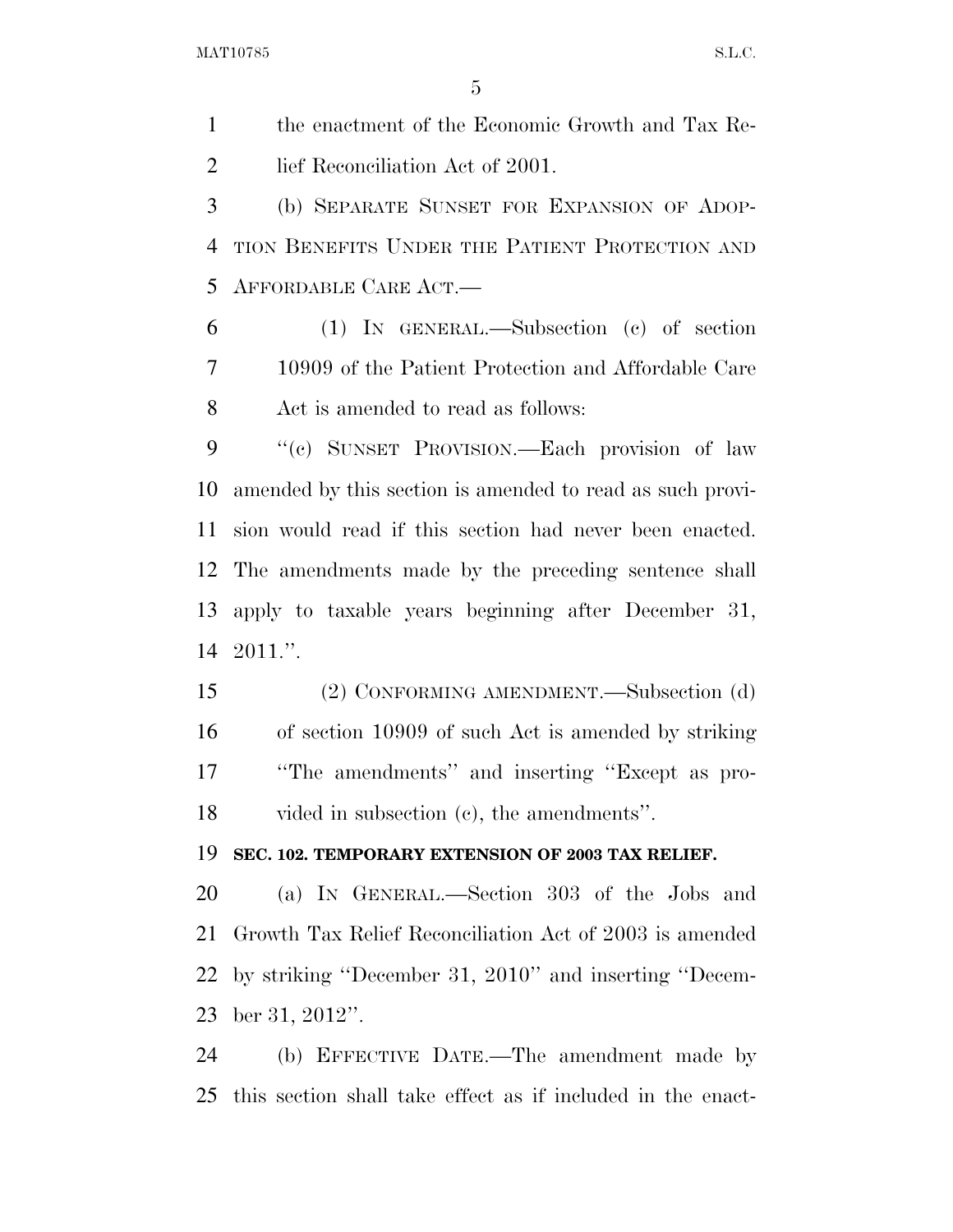ment of the Jobs and Growth Tax Relief Reconciliation Act of 2003.

# **SEC. 103. TEMPORARY EXTENSION OF 2009 TAX RELIEF.**  (a) AMERICAN OPPORTUNITY TAX CREDIT.— (1) IN GENERAL.—Section 25A(i) is amended by striking ''or 2010'' and inserting '', 2010, 2011, or 2012''. (2) TREATMENT OF POSSESSIONS.—Section 1004(c)(1) of the American Recovery and Reinvest- ment Tax Act of 2009 is amended by striking ''and 2010'' each place it appears and inserting '', 2010, 2011, and 2012''. (b) CHILD TAX CREDIT.—Section 24(d)(4) is amend- ed— (1) by striking ''2009 AND 2010'' in the head- ing and inserting ''2009, 2010, 2011, AND 2012'', and 18 (2) by striking "or 2010" and inserting ", 2010, 2011, or 2012''. (c) EARNED INCOME TAX CREDIT.—Section 32(b)(3) is amended—

22 (1) by striking  $"2009$  AND  $2010"$  in the head- ing and inserting ''2009, 2010, 2011, AND 2012'', and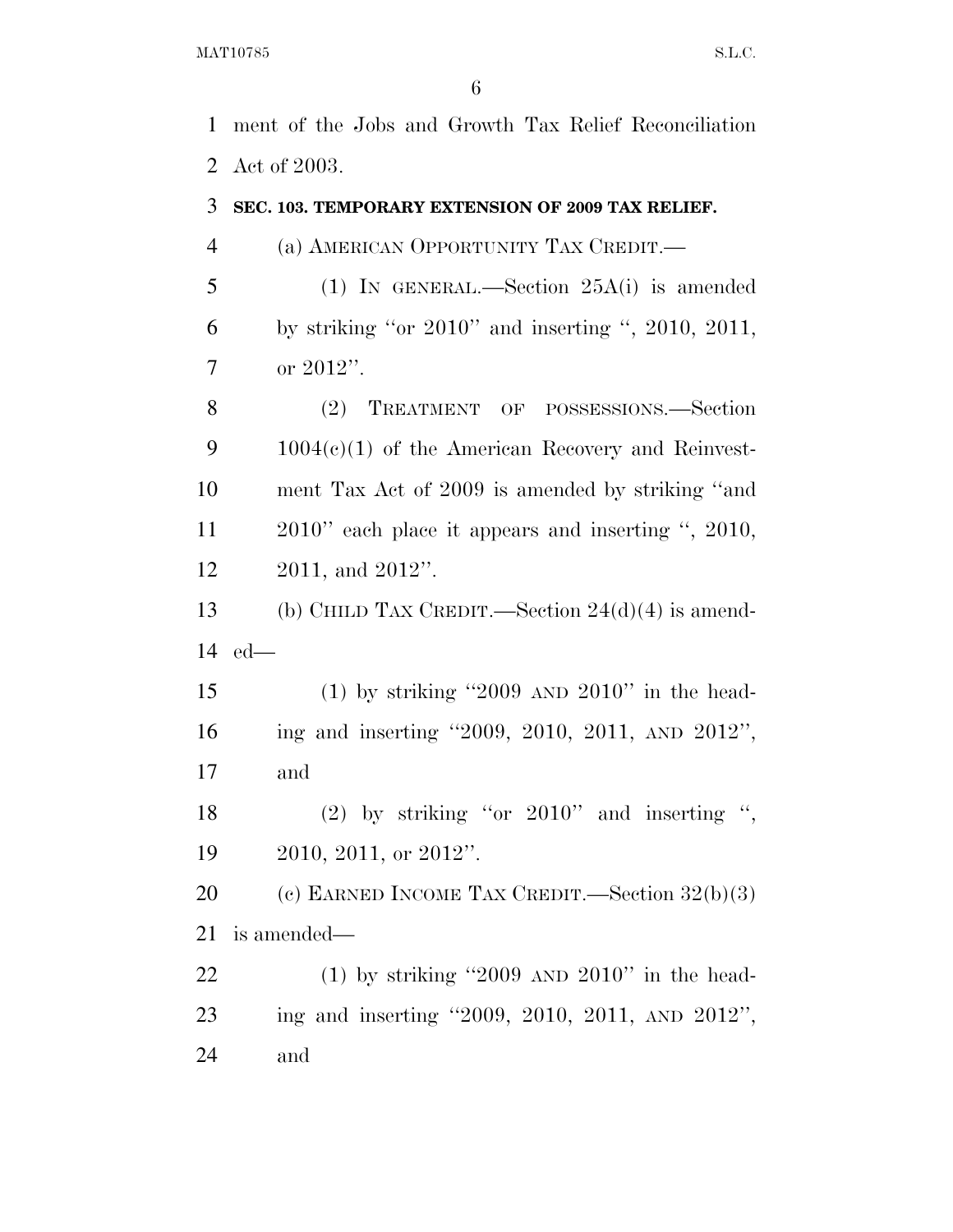1 (2) by striking "or " and inserting ", 2 2010, 2011, or 2012". (d) EFFECTIVE DATE.—The amendments made by this section shall apply to taxable years beginning after December 31, 2010. **TITLE II—TEMPORARY EXTEN- SION OF INDIVIDUAL AMT RE- LIEF SEC. 201. TEMPORARY EXTENSION OF INCREASED ALTER- NATIVE MINIMUM TAX EXEMPTION AMOUNT.**  (a) IN GENERAL.—Paragraph (1) of section 55(d) is amended— 13 (1) by striking " $$70,950"$  and all that follows through ''2009'' in subparagraph (A) and inserting ''\$72,450 in the case of taxable years beginning in 2010 and \$74,450 in the case of taxable years be- ginning in 2011'', and (2) by striking ''\$46,700'' and all that follows through ''2009'' in subparagraph (B) and inserting ''\$47,450 in the case of taxable years beginning in 2010 and \$48,450 in the case of taxable years be- ginning in 2011''. (b) EFFECTIVE DATE.—The amendments made by this section shall apply to taxable years beginning after December 31, 2009.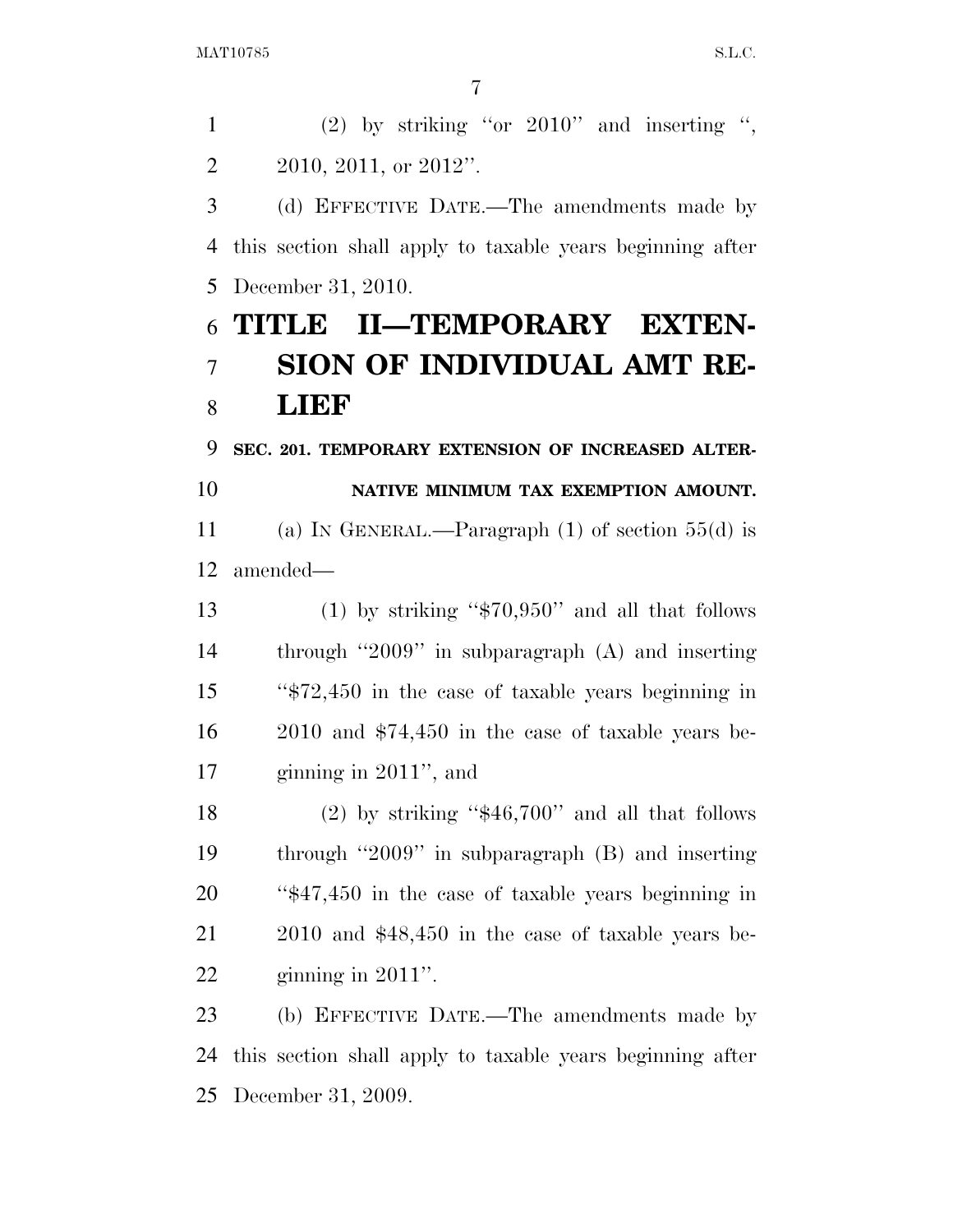(c) REPEAL OF EGTRRA SUNSET.—Title IX of the Economic Growth and Tax Relief Reconciliation Act of 2001 (relating to sunset of provisions of such Act) shall not apply to title VII of such Act (relating to alternative minimum tax). **SEC. 202. TEMPORARY EXTENSION OF ALTERNATIVE MIN- IMUM TAX RELIEF FOR NONREFUNDABLE PERSONAL CREDITS.**  9 (a) IN GENERAL.—Paragraph  $(2)$  of section  $26(a)$  is amended— 11 (1) by striking "or " and inserting " $2009$ , 2010, or 2011'', and (2) by striking ''2009'' in the heading thereof 14 and inserting "2011". (b) EFFECTIVE DATE.—The amendments made by this section shall apply to taxable years beginning after December 31, 2009. **TITLE III—TEMPORARY ESTATE TAX RELIEF SEC. 301. REINSTATEMENT OF ESTATE TAX; REPEAL OF CARRYOVER BASIS.**  22 (a) IN GENERAL.—Each provision of law amended by subtitle A or E of title V of the Economic Growth and Tax Relief Reconciliation Act of 2001 is amended to read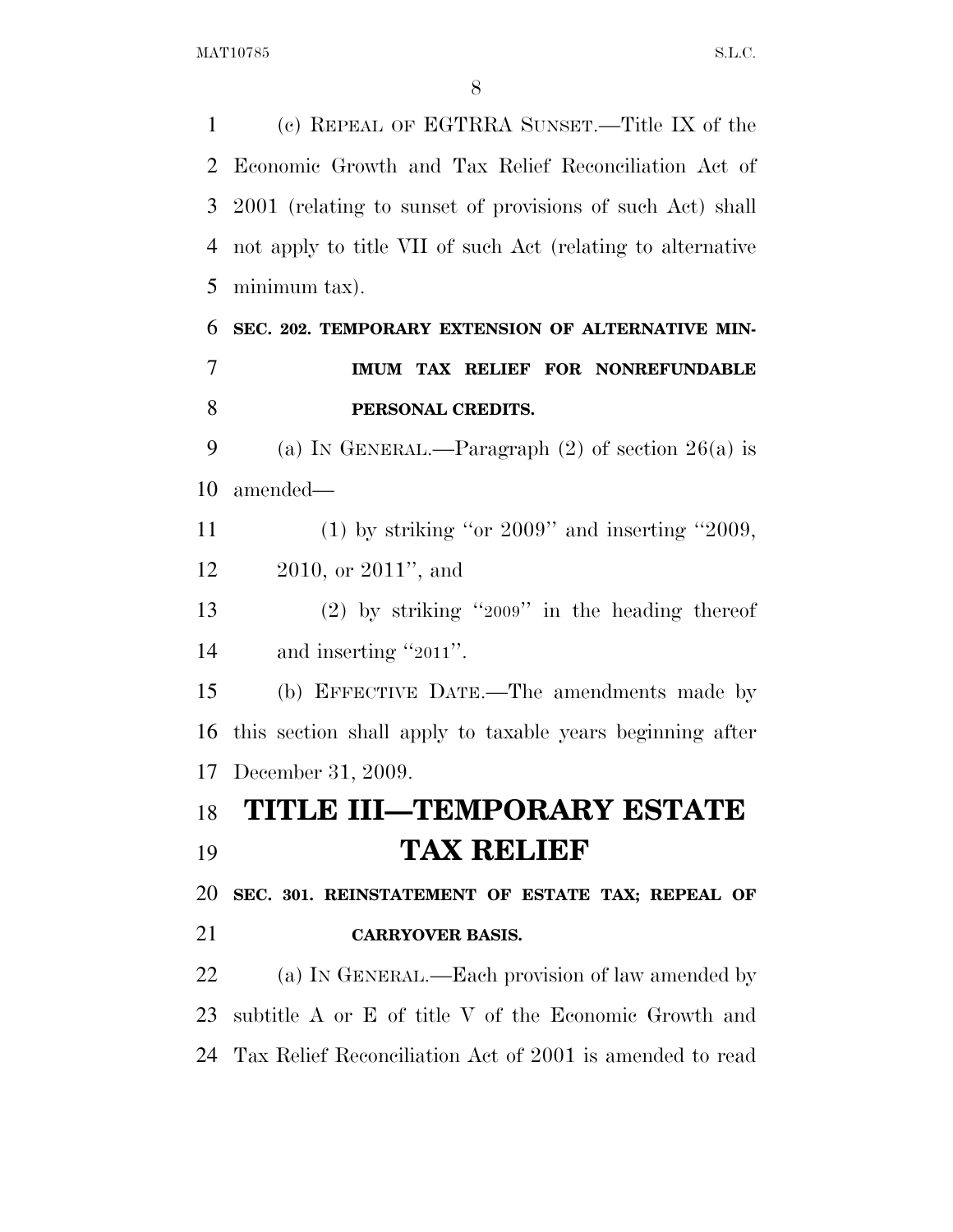as such provision would read if such subtitle had never been enacted.

 (b) CONFORMING AMENDMENT.—On and after Janu-4 ary 1, 2011, paragraph (1) of section  $2505(a)$  of the Inter- nal Revenue Code of 1986 is amended to read as such 6 paragraph would read if section  $521(b)(2)$  of the Eco- nomic Growth and Tax Relief Reconciliation Act of 2001 had never been enacted.

 (c) SPECIAL ELECTION WITH RESPECT TO ESTATES OF DECEDENTS DYING IN 2010.—Notwithstanding sub- section (a), in the case of an estate of a decedent dying after December 31, 2009, and before January 1, 2011, the executor (within the meaning of section 2203 of the Internal Revenue Code of 1986) may elect to apply such Code as though the amendments made by subsection (a) do not apply with respect to chapter 11 of such Code and with respect to property acquired or passing from such decedent (within the meaning of section 1014(b) of such Code). Such election shall be made at such time and in such manner as the Secretary of the Treasury or the Sec- retary's delegate shall provide. Such an election once made shall be revocable only with the consent of the Secretary of the Treasury or the Secretary's delegate. For purposes 24 of section  $2652(a)(1)$  of such Code, the determination of whether any property is subject to the tax imposed by such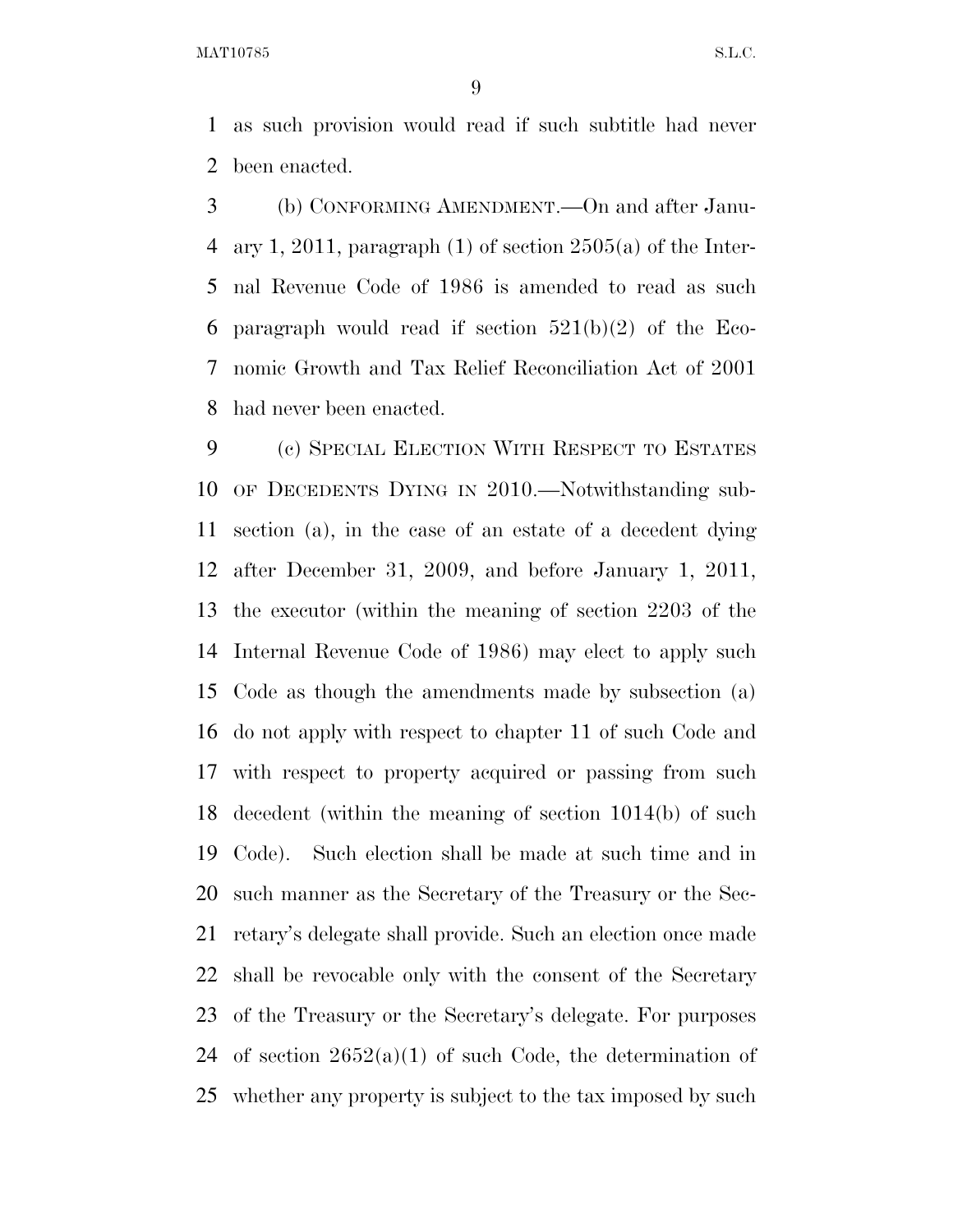chapter 11 shall be made without regard to any election made under this subsection. (d) EXTENSION OF TIME FOR PERFORMING CERTAIN ACTS.— (1) ESTATE TAX.—In the case of the estate of a decedent dying after December 31, 2009, and be- fore the date of the enactment of this Act, the due date for— (A) filing any return under section 6018 of the Internal Revenue Code of 1986 (including any election required to be made on such a re- turn) as such section is in effect after the date of the enactment of this Act without regard to any election under subsection (c), (B) making any payment of tax under chapter 11 of such Code, and (C) making any disclaimer described in section 2518(b) of such Code of an interest in property passing by reason of the death of such decedent, shall not be earlier than the date which is 9 months after the date of the enactment of this Act. (2) GENERATION-SKIPPING TAX.—In the case of any generation-skipping transfer made after De-cember 31, 2009, and before the date of the enact-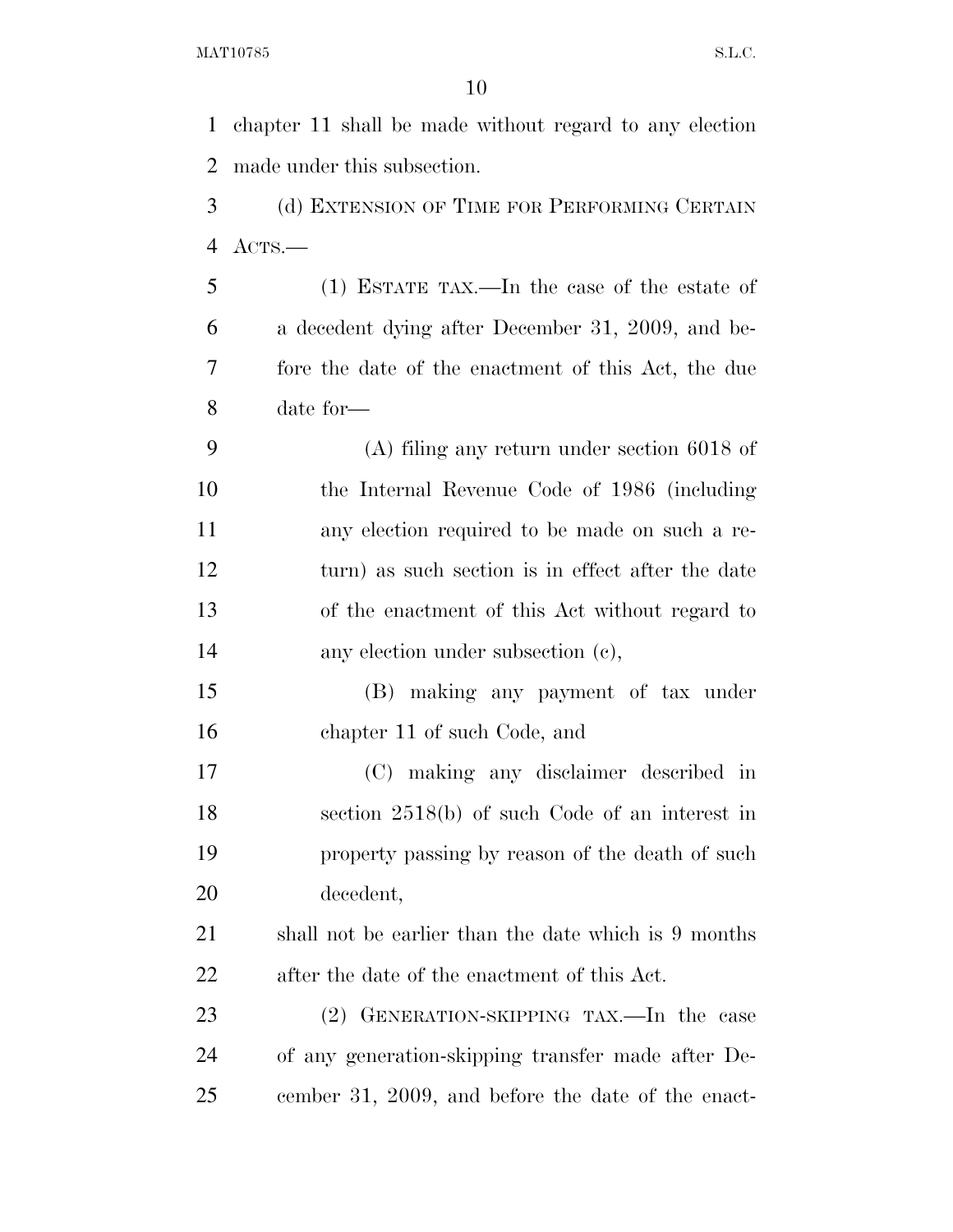| $\mathbf{1}$   | ment of this Act, the due date for filing any return       |
|----------------|------------------------------------------------------------|
| $\overline{2}$ | under section 2662 of the Internal Revenue Code of         |
| 3              | 1986 (including any election required to be made on        |
| $\overline{4}$ | such a return) shall not be earlier than the date          |
| 5              | which is 9 months after the date of the enactment          |
| 6              | of this Act.                                               |
| 7              | (e) EFFECTIVE DATE.—Except as otherwise provided           |
| 8              | in this section, the amendments made by this section shall |
| 9              | apply to estates of decedents dying, and transfers made,   |
| 10             | after December 31, 2009.                                   |
| 11             | SEC. 302. MODIFICATIONS TO ESTATE, GIFT, AND GENERA-       |
| 12             | TION-SKIPPING TRANSFER TAXES.                              |
|                |                                                            |
| 13             | (a) MODIFICATIONS TO ESTATE TAX.—                          |
| 14             | $$5,000,000$ APPLICABLE<br>(1)<br><b>EXCLUSION</b>         |
| 15             | AMOUNT.—Subsection (c) of section 2010 is amend-           |
| 16             | ed to read as follows:                                     |
| 17             | "(c) APPLICABLE CREDIT AMOUNT.-                            |
| 18             | "(1) IN GENERAL.—For purposes of this sec-                 |
| 19             | tion, the applicable credit amount is the amount of        |
| 20             | the tentative tax which would be determined under          |
| 21             | section $2001(c)$ if the amount with respect to which      |
| 22             | such tentative tax is to be computed were equal to         |
| 23             | the applicable exclusion amount.                           |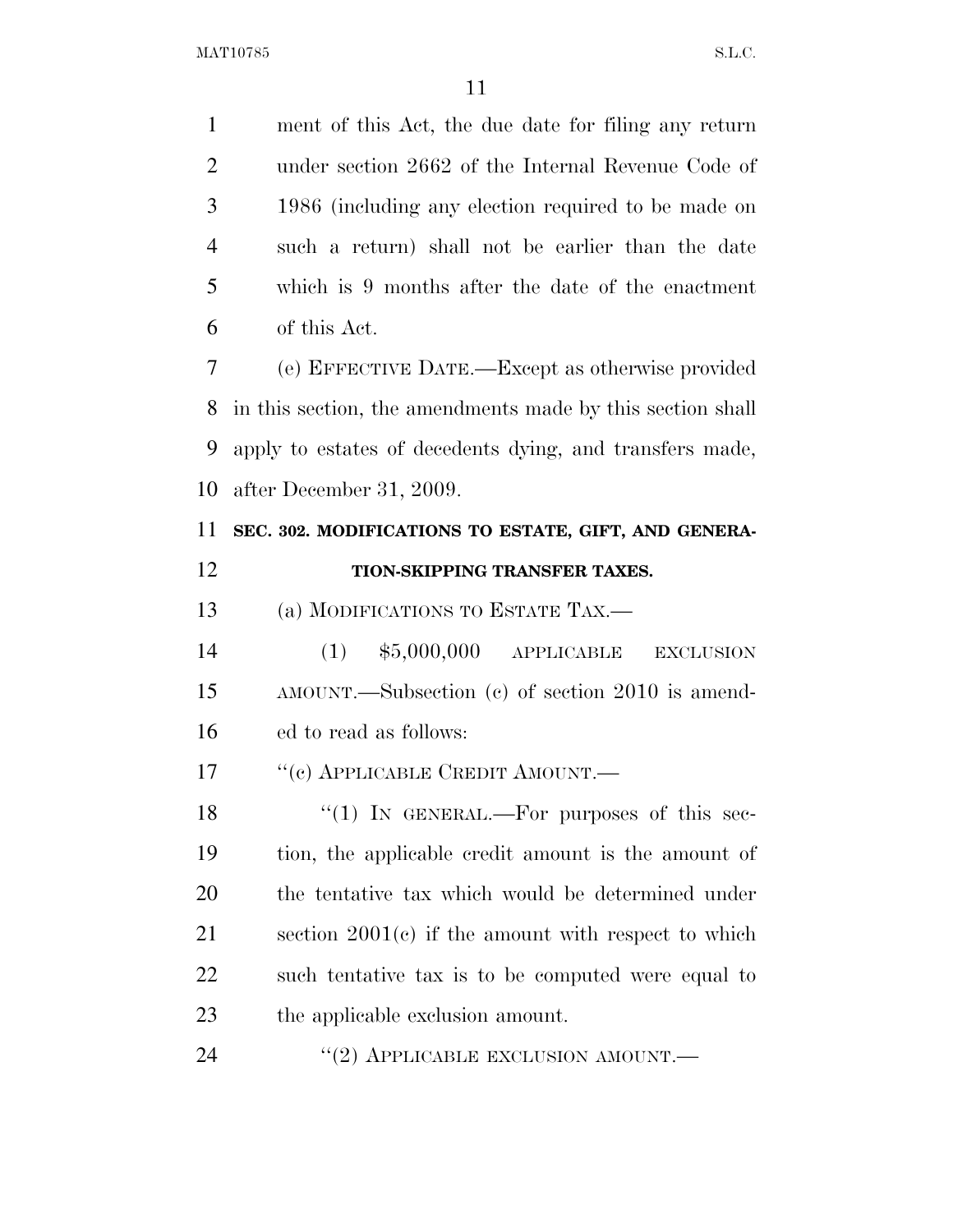| $\mathbf{1}$   | "(A) IN GENERAL.—For purposes of this               |
|----------------|-----------------------------------------------------|
| $\overline{2}$ | subsection, the applicable exclusion amount is      |
| 3              | \$5,000,000.                                        |
| $\overline{4}$ | "(B) INFLATION ADJUSTMENT.—In the                   |
| 5              | case of any decedent dying in a calendar year       |
| 6              | after 2011, the dollar amount in subparagraph       |
| $\overline{7}$ | $(A)$ shall be increased by an amount equal to-     |
| 8              | "(i) such dollar amount, multiplied by              |
| 9              | "(ii) the cost-of-living adjustment de-             |
| 10             | termined under section $1(f)(3)$ for such           |
| 11             | calendar year by substituting 'calendar             |
| 12             | year 2010' for 'calendar year 1992' in sub-         |
| 13             | paragraph $(B)$ thereof.                            |
| 14             | If any amount as adjusted under the preceding       |
| 15             | sentence is not a multiple of $$10,000$ , such      |
| 16             | amount shall be rounded to the nearest multiple     |
| 17             | of $$10,000."$ .                                    |
| 18             | (2) MAXIMUM ESTATE TAX RATE EQUAL TO 35             |
| 19             | PERCENT.—Subsection $(c)$ of section 2001 is amend- |
| 20             | $ed$ —                                              |
| 21             | (A) by striking "Over $$500,000"$ and all           |
| 22             | that follows in the table contained in paragraph    |
| 23             | $(1)$ and inserting the following:                  |
|                | οf<br>such<br>amount<br>cess<br>over                |

\$500,000.'',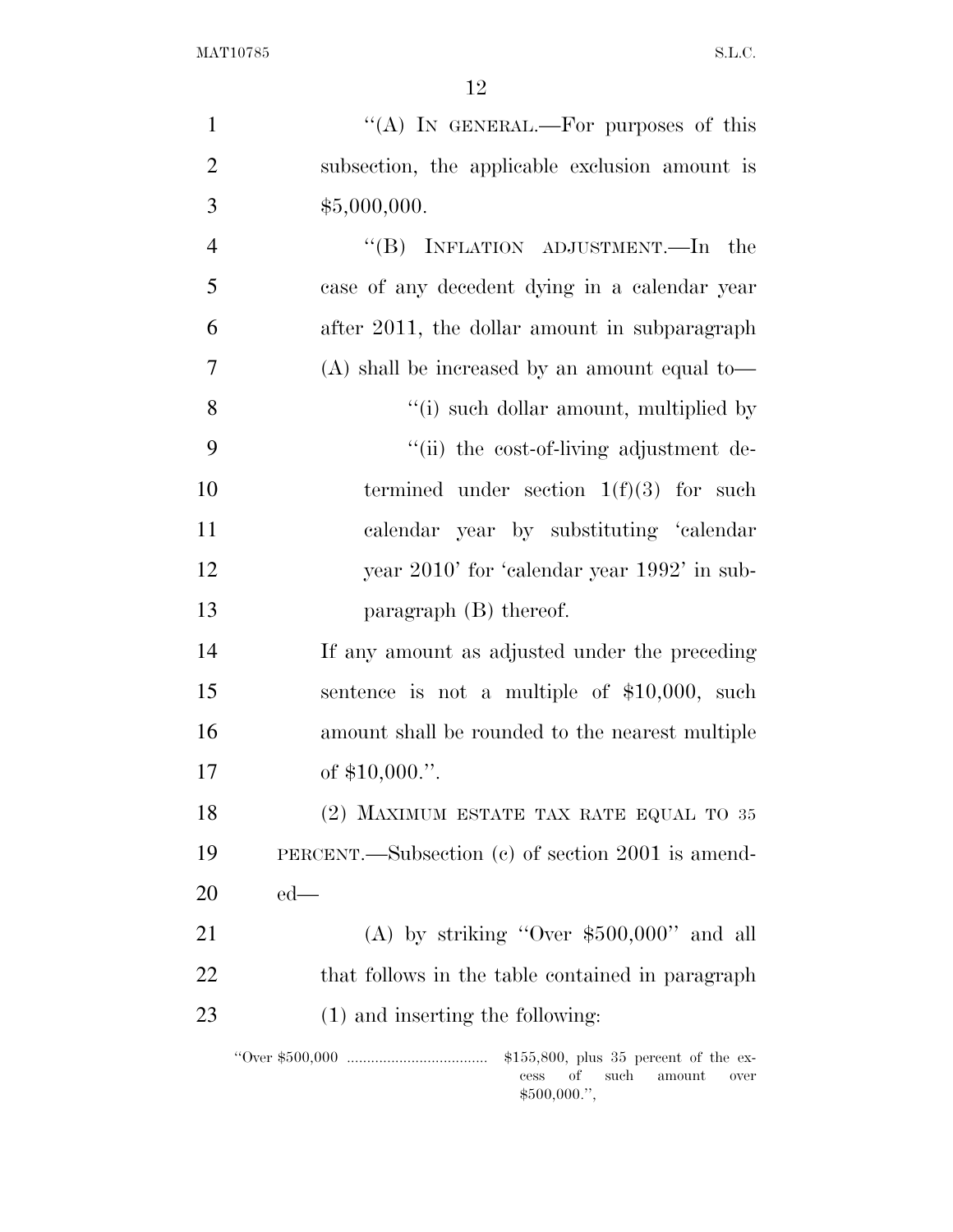| $\mathbf{1}$   | (B) by striking $(1)$ In GENERAL.—", and                     |
|----------------|--------------------------------------------------------------|
| $\overline{2}$ | $(C)$ by striking paragraph $(2)$ .                          |
| 3              | (b) MODIFICATIONS TO GIFT TAX.—                              |
| $\overline{4}$ | (1) RESTORATION OF UNIFIED CREDIT AGAINST                    |
| 5              | GIFT TAX.-                                                   |
| 6              | (A) IN GENERAL.—Paragraph $(1)$ of sec-                      |
| 7              | tion $2505(a)$ , after the application of section            |
| 8              | $301(b)$ , is amended by striking "(determined as            |
| 9              | if the applicable exclusion amount<br>were                   |
| 10             | $$1,000,000$ ".                                              |
| 11             | (B) EFFECTIVE DATE.—The amendment                            |
| 12             | made by this paragraph shall apply to gifts                  |
| 13             | made after December 31, 2010.                                |
| 14             | (2) MODIFICATION OF GIFT TAX RATE.-- On                      |
| 15             | and after January 1, 2011, subsection (a) of section         |
| 16             | 2502 is amended to read as such subsection would             |
| 17             | read if section $511(d)$ of the Economic Growth and          |
| 18             | Tax Relief Reconciliation Act of 2001 had never              |
| 19             | been enacted.                                                |
| 20             | (e)<br>MODIFICATION<br>GENERATION-SKIPPING<br>OF             |
| 21             | TRANSFER TAX.—In the case of any generation-skipping         |
| 22             | transfer made after December 31, 2009, and before Janu-      |
| 23             | ary $1, 2011$ , the applicable rate determined under section |
| 24             | $2641(a)$ of the Internal Revenue Code of 1986 shall be      |
| 25             | zero.                                                        |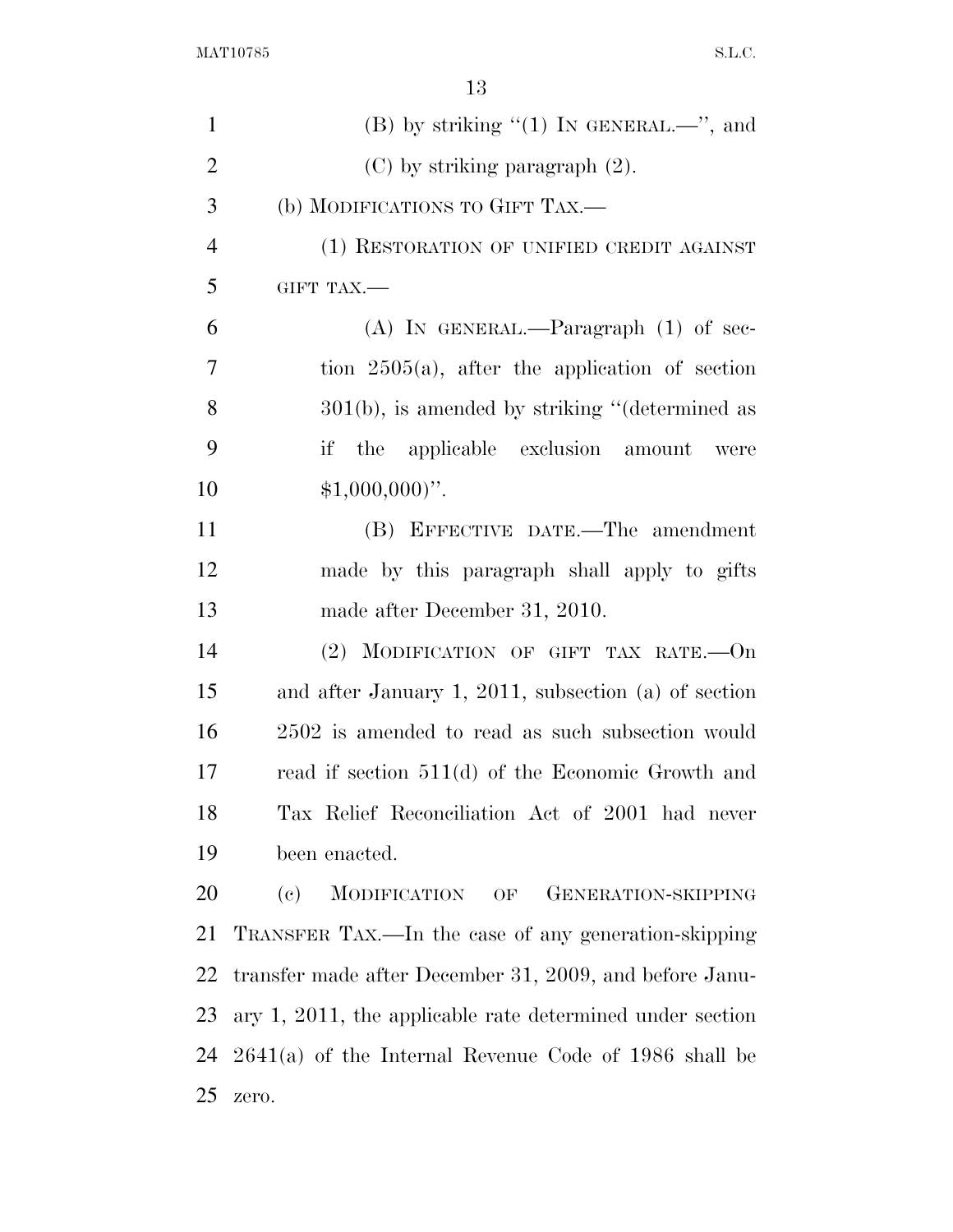| $\mathbf{1}$   | (d) MODIFICATIONS OF ESTATE AND GIFT TAXES TO                  |
|----------------|----------------------------------------------------------------|
| $\overline{2}$ | REFLECT DIFFERENCES IN CREDIT RESULTING FROM                   |
| 3              | DIFFERENT TAX RATES.—                                          |
| $\overline{4}$ | $(1)$ ESTATE TAX.—                                             |
| 5              | (A) IN GENERAL.—Section $2001(b)(2)$ is                        |
| 6              | amended by striking "if the provisions of sub-                 |
| 7              | section (c) (as in effect at the decedent's                    |
| 8              | death)" and inserting "if the modifications de-                |
| 9              | scribed in subsection $(g)$ ".                                 |
| 10             | MODIFICATIONS.—Section 2001<br>$\frac{1}{1}$<br>(B)            |
| 11             | amended by adding at the end the following                     |
| 12             | new subsection:                                                |
| 13             | "(g) MODIFICATIONS TO GIFT TAX PAYABLE TO RE-                  |
| 14             | FLECT DIFFERENT TAX RATES.—For purposes of apply-              |
| 15             | ing subsection $(b)(2)$ with respect to 1 or more gifts, the   |
| 16             | rates of tax under subsection (c) in effect at the decedent's  |
| 17             | death shall, in lieu of the rates of tax in effect at the time |
| 18             | of such gifts, be used both to compute—                        |
| 19             | $\lq(1)$ the tax imposed by chapter 12 with respect            |
| 20             | to such gifts, and                                             |
| 21             | $\lq(2)$ the credit allowed against such tax under             |
| 22             | section $2505$ , including in computing—                       |
| 23             | $\lq\lq$ the applicable credit amount under                    |
| 24             | section $2505(a)(1)$ , and                                     |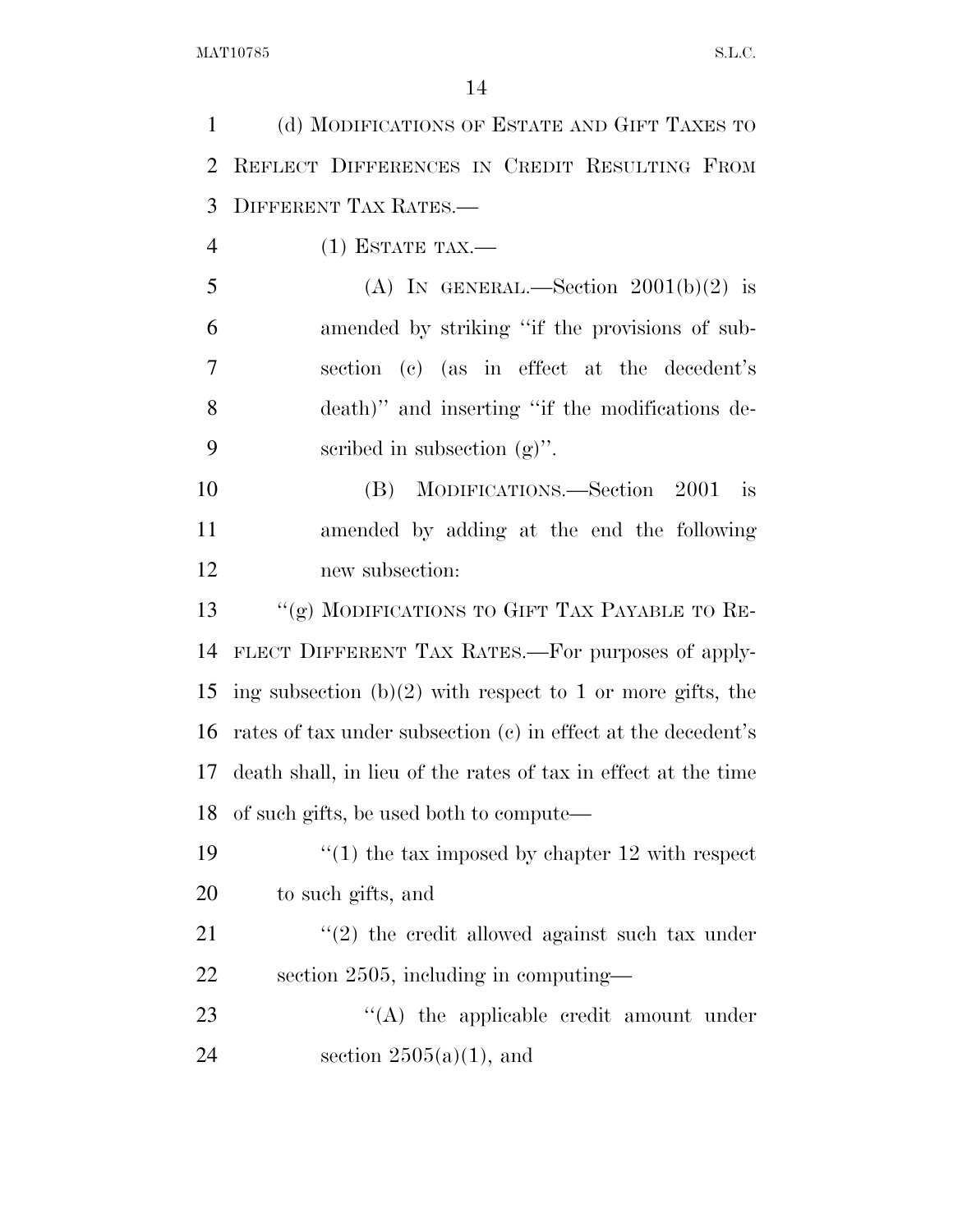1 ''(B) the sum of the amounts allowed as a credit for all preceding periods under section 3  $2505(a)(2)$ .".

4 (2) GIFT TAX.—Section  $2505(a)$  is amended by adding at the end the following new flush sentence: ''For purposes of applying paragraph (2) for any calendar 7 year, the rates of tax in effect under section  $2502(a)(2)$  for such calendar year shall, in lieu of the rates of tax in effect for preceding calendar periods, be used in deter- mining the amounts allowable as a credit under this sec-tion for all preceding calendar periods.''.

 (e) CONFORMING AMENDMENT.—Section 2511 is amended by striking subsection (c).

 (f) EFFECTIVE DATE.—Except as otherwise provided in this subsection, the amendments made by this section shall apply to estates of decedents dying, generation-skip- ping transfers, and gifts made, after December 31, 2009. **SEC. 303. APPLICABLE EXCLUSION AMOUNT INCREASED BY UNUSED EXCLUSION AMOUNT OF DECEASED SPOUSE.** 

21 (a) IN GENERAL.—Section  $2010(c)$ , as amended by 22 section  $302(a)$ , is amended by striking paragraph  $(2)$  and inserting the following new paragraphs: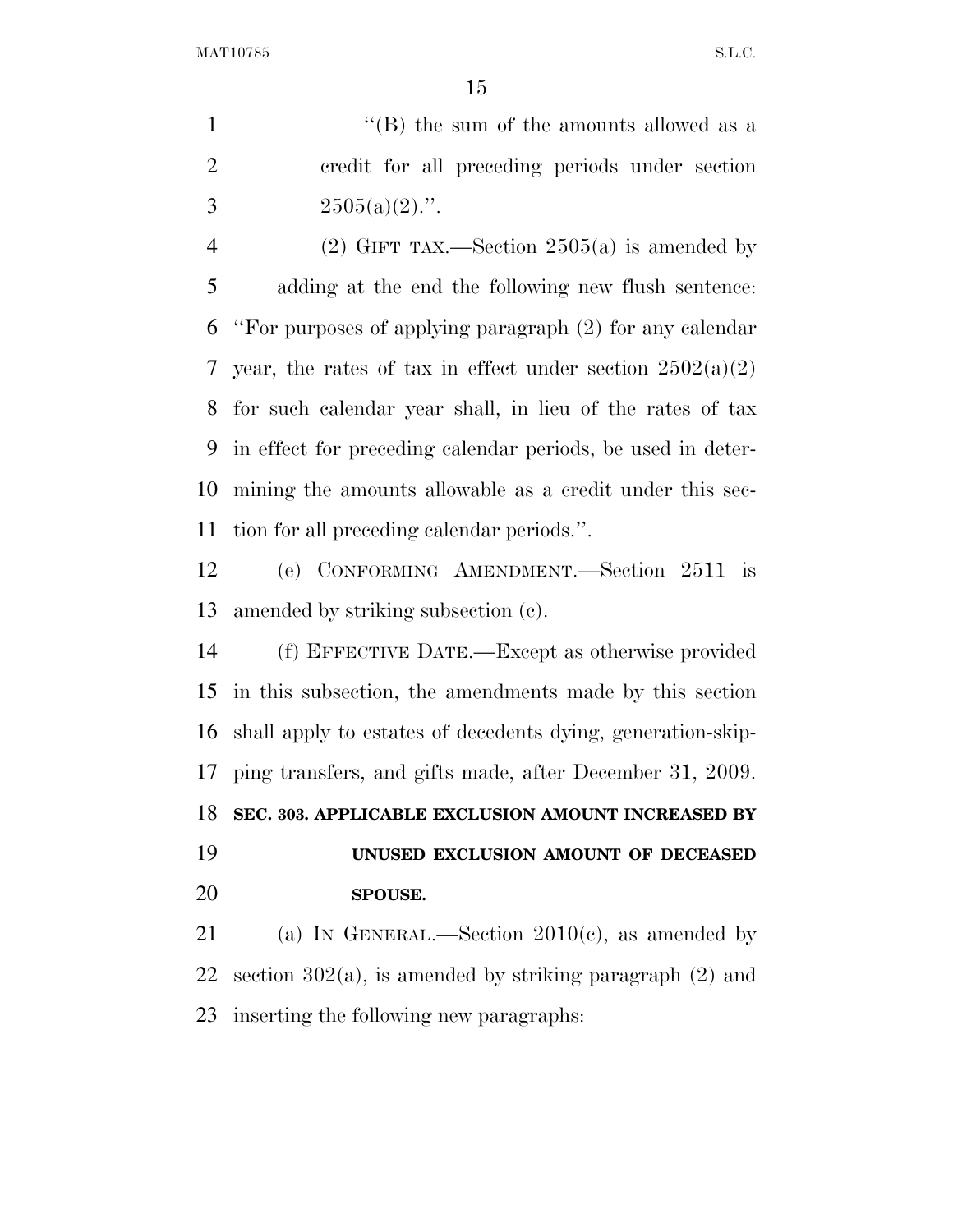| $\mathbf{1}$   | "(2) APPLICABLE EXCLUSION AMOUNT.-For                 |
|----------------|-------------------------------------------------------|
| $\overline{2}$ | purposes of this subsection, the applicable exclusion |
| 3              | amount is the sum of-                                 |
| $\overline{4}$ | $\lq\lq$ the basic exclusion amount, and              |
| 5              | $\lq\lq$ (B) in the case of a surviving spouse, the   |
| 6              | deceased spousal unused exclusion amount.             |
| $\overline{7}$ | "(3) BASIC EXCLUSION AMOUNT.—                         |
| 8              | "(A) IN GENERAL.—For purposes of this                 |
| 9              | subsection, the basic exclusion amount is             |
| 10             | \$5,000,000.                                          |
| 11             | "(B) INFLATION ADJUSTMENT.—In the                     |
| 12             | case of any decedent dying in a calendar year         |
| 13             | after 2011, the dollar amount in subparagraph         |
| 14             | $(A)$ shall be increased by an amount equal to-       |
| 15             | "(i) such dollar amount, multiplied by                |
| 16             | "(ii) the cost-of-living adjustment de-               |
| 17             | termined under section $1(f)(3)$ for such             |
| 18             | calendar year by substituting 'calendar               |
| 19             | year 2010' for 'calendar year 1992' in sub-           |
| 20             | paragraph $(B)$ thereof.                              |
| 21             | If any amount as adjusted under the preceding         |
| 22             | sentence is not a multiple of $$10,000$ , such        |
| 23             | amount shall be rounded to the nearest multiple       |
| 24             | of $$10,000$ .                                        |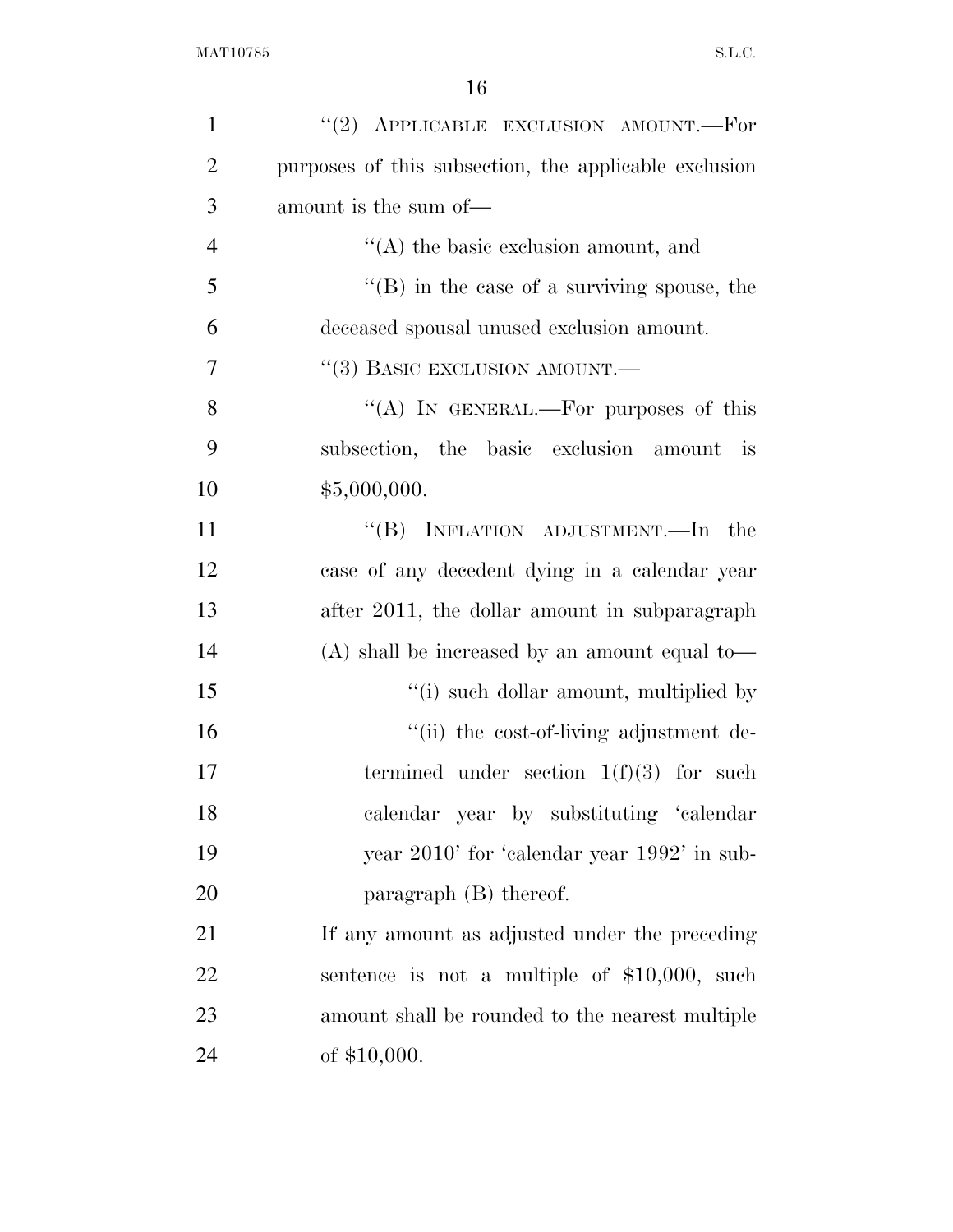| $\mathbf{1}$   | $``(4)$ DECEASED SPOUSAL UNUSED EXCLUSION         |
|----------------|---------------------------------------------------|
| $\overline{2}$ | AMOUNT.—For purposes of this subsection, with re- |
| 3              | spect to a surviving spouse of a deceased spouse  |
| $\overline{4}$ | dying after December 31, 2010, the term 'deceased |
| 5              | spousal unused exclusion amount' means the lesser |
| 6              | $of$ —                                            |
| 7              | $\lq\lq$ the basic exclusion amount, or           |
| 8              | $\lq\lq (B)$ the excess of —                      |
| 9              | "(i) the basic exclusion amount of the            |
| 10             | last such deceased spouse of such surviving       |
| 11             | spouse, over                                      |
| 12             | "(ii) the amount with respect to which            |
| 13             | the tentative tax is determined under sec-        |
| 14             | tion $2001(b)(1)$ on the estate of such de-       |
| 15             | ceased spouse.                                    |
| 16             | $\cdot\cdot$ (5) SPECIAL RULES.—                  |
| 17             | "(A) ELECTION REQUIRED.—A deceased                |
| 18             | spousal unused exclusion amount may not be        |
| 19             | taken into account by a surviving spouse under    |
| 20             | paragraph $(2)$ unless the executor of the estate |
| 21             | of the deceased spouse files an estate tax return |
| 22             | on which such amount is computed and makes        |
| 23             | an election on such return that such amount       |
| 24             | may be so taken into account. Such election,      |
| 25             | once made, shall be irrevocable. No election      |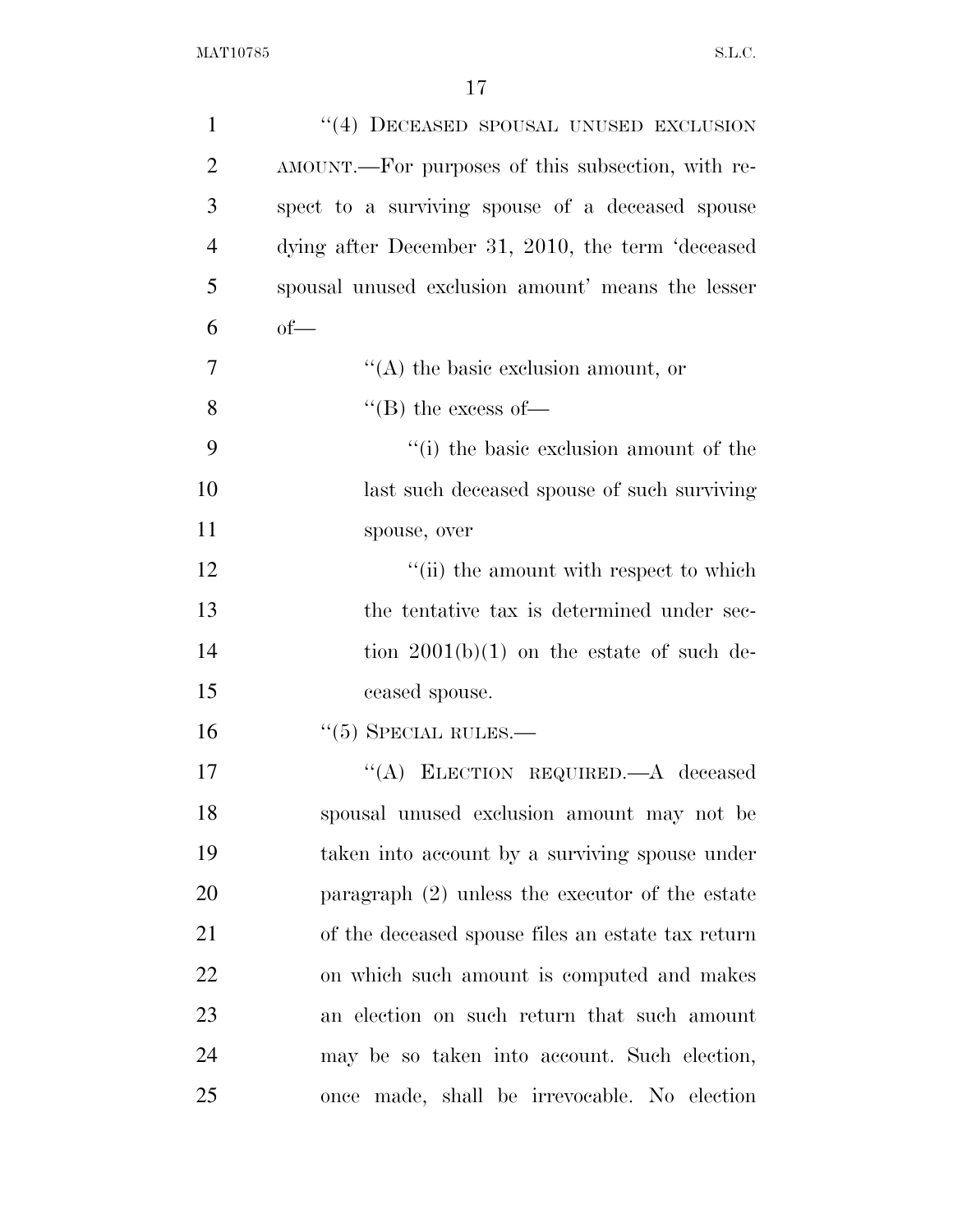may be made under this subparagraph if such return is filed after the time prescribed by law (including extensions) for filing such return. 4 "(B) EXAMINATION OF PRIOR RETURNS AFTER EXPIRATION OF PERIOD OF LIMITATIONS WITH RESPECT TO DECEASED SPOUSAL UN- USED EXCLUSION AMOUNT.—Notwithstanding any period of limitation in section 6501, after the time has expired under section 6501 within which a tax may be assessed under chapter 11 or 12 with respect to a deceased spousal unused exclusion amount, the Secretary may examine a return of the deceased spouse to make deter- minations with respect to such amount for pur- poses of carrying out this subsection. ''(6) REGULATIONS.—The Secretary shall pre- scribe such regulations as may be necessary or ap- propriate to carry out this subsection.''. (b) CONFORMING AMENDMENTS.— 20 (1) Paragraph  $(1)$  of section  $2505(a)$ , as amended by section 302(b)(1), is amended to read as follows:

23  $\frac{1}{2}$  (1) the applicable credit amount in effect under section 2010(c) which would apply if the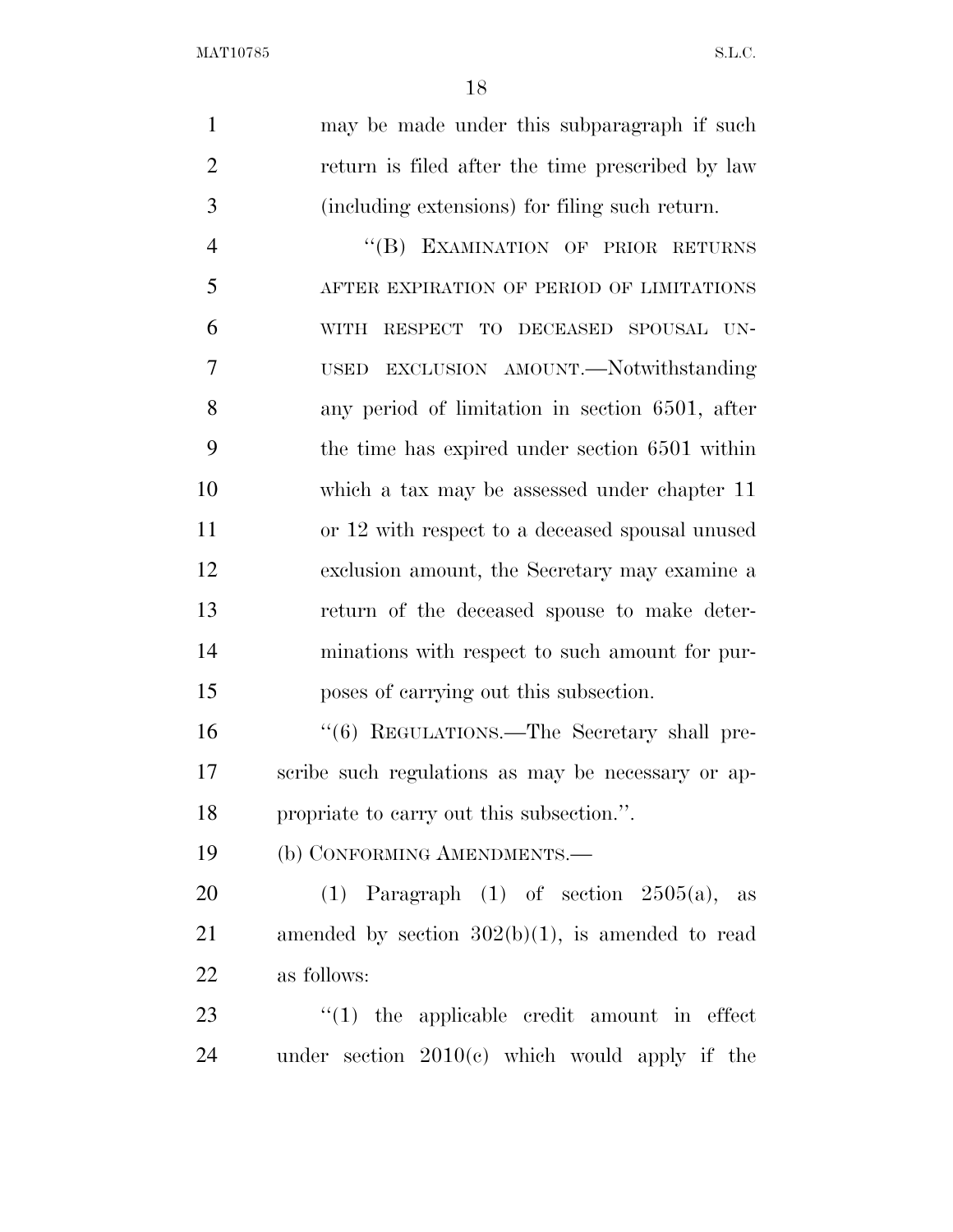| $\mathbf{1}$   | donor died as of the end of the calendar year, re-       |
|----------------|----------------------------------------------------------|
| $\overline{2}$ | duced by".                                               |
| 3              | $(2)$ Section 2631 $(e)$ is amended by striking "the     |
| $\overline{4}$ | applicable exclusion amount" and inserting "the          |
| 5              | basic exclusion amount".                                 |
| 6              | $(3)$ Section 6018(a)(1) is amended by striking          |
| 7              | "applicable exclusion amount" and inserting "basic       |
| 8              | exclusion amount".                                       |
| 9              | (c) EFFECTIVE DATES.-                                    |
| 10             | $(1)$ IN GENERAL.—Except as provided in para-            |
| 11             | $graph (2)$ , the amendments made by this section        |
| 12             | shall apply to estates of decedents dying and gifts      |
| 13             | made after December 31, 2010.                            |
| 14             | (2) CONFORMING AMENDMENT RELATING TO                     |
| 15             | GENERATION-SKIPPING TRANSFERS.—The amend-                |
| 16             | ment made by subsection $(b)(2)$ shall apply to gen-     |
| 17             | eration-skipping transfers after December 31, 2010.      |
| 18             | SEC. 304. APPLICATION OF EGTRRA SUNSET TO THIS TITLE.    |
| 19             | Section 901 of the Economic Growth and Tax Relief        |
| 20             | Reconciliation Act of 2001 shall apply to the amendments |
| 21             | made by this section.                                    |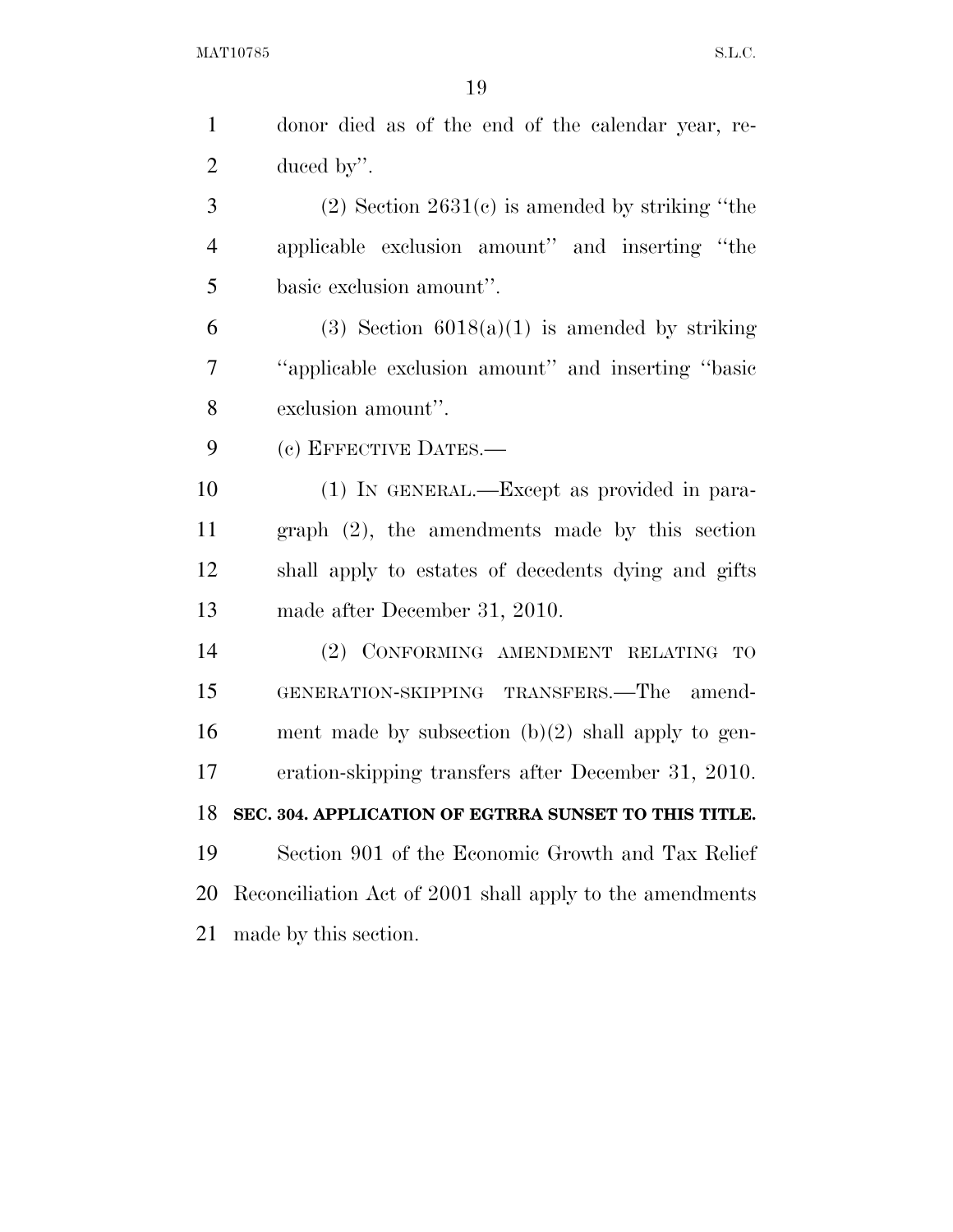# **TITLE IV—TEMPORARY EXTEN- SION OF INVESTMENT INCEN-TIVES**

 **SEC. 401. EXTENSION OF BONUS DEPRECIATION; TEM- PORARY 100 PERCENT EXPENSING FOR CER-TAIN BUSINESS ASSETS.** 

 (a) IN GENERAL.—Paragraph (2) of section 168(k) is amended—

 $(1)$  by striking "January 1, 2012" in subpara- graph (A)(iv) and inserting ''January 1, 2014'', and (2) by striking ''January 1, 2011'' each place it appears and inserting ''January 1, 2013''.

 (b) TEMPORARY 100 PERCENT EXPENSING.—Sub- section (k) of section 168 is amended by adding at the end the following new paragraph:

16 "(5) SPECIAL RULE FOR PROPERTY ACQUIRED DURING CERTAIN PRE-2012 PERIODS.—In the case of qualified property acquired by the taxpayer (under rules similar to the rules of clauses (ii) and (iii) of 20 paragraph  $(2)(A)$  after September 8, 2010, and be- fore January 1, 2012, and which is placed in service by the taxpayer before January 1, 2012 (January 1, 2013, in the case of property described in subpara-24 graph  $(2)(B)$  or  $(2)(C)$ , paragraph  $(1)(A)$  shall be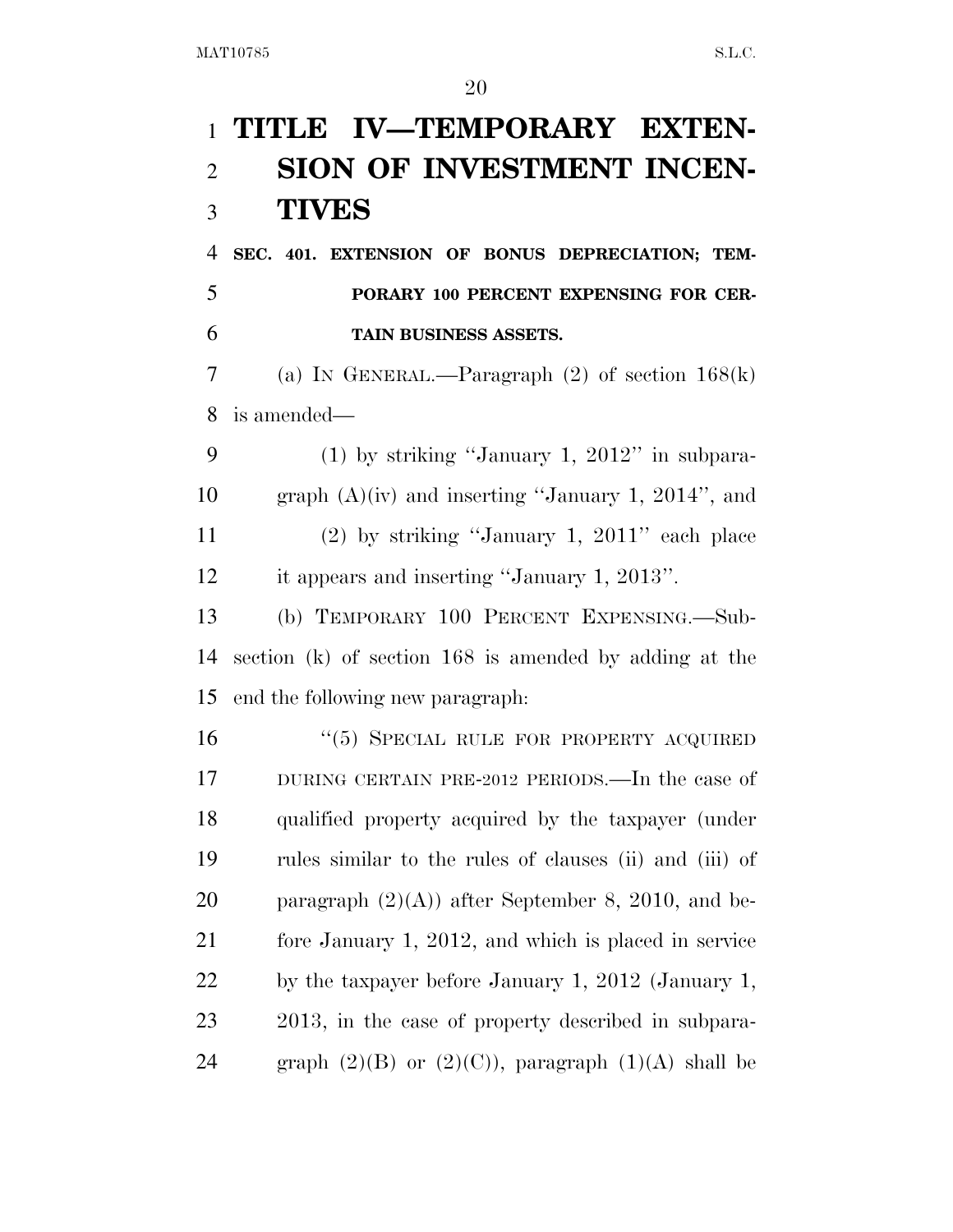| $\mathbf{1}$   | applied by substituting '100 percent' for '50 per-   |
|----------------|------------------------------------------------------|
| $\overline{2}$ | cent'.''.                                            |
| 3              | (c) EXTENSION OF ELECTION TO ACCELERATE THE          |
| $\overline{4}$ | AMT CREDIT IN LIEU OF BONUS DEPRECIATION.—           |
| 5              | EXTENSION.—Clause (iii) of section<br>(1)            |
| 6              | $168(k)(4)(D)$ is amended by striking "or produc-    |
| 7              | tion" and all that follows and inserting "or produc- |
| 8              | $tion$ —                                             |
| 9              | "(I) after March 31, 2008, and                       |
| 10             | before January 1, 2010, and                          |
| 11             | "(II) after December 31, 2010,                       |
| 12             | and before January 1, 2013,                          |
| 13             | shall be taken into account under subpara-           |
| 14             | graph $(B)(ii)$ thereof,".                           |
| 15             | (2)<br>RULES FOR ROUND 2 EXTENSION PROP-             |
| 16             | ERTY.—Paragraph $(4)$ of section $168(k)$ is amended |
| 17             | by adding at the end the following new subpara-      |
| 18             | graph:                                               |
| 19             | "(I) SPECIAL RULES FOR ROUND 2 EXTEN-                |
| 20             | SION PROPERTY.-                                      |
| 21             | "(i) In GENERAL.—In the case of                      |
| 22             | round 2 extension property, this paragraph           |
| 23             | shall be applied without regard to—                  |
| 24             | $\lq\lq$ (I) the limitation described in             |
| 25             | subparagraph $(B)(i)$ thereof, and                   |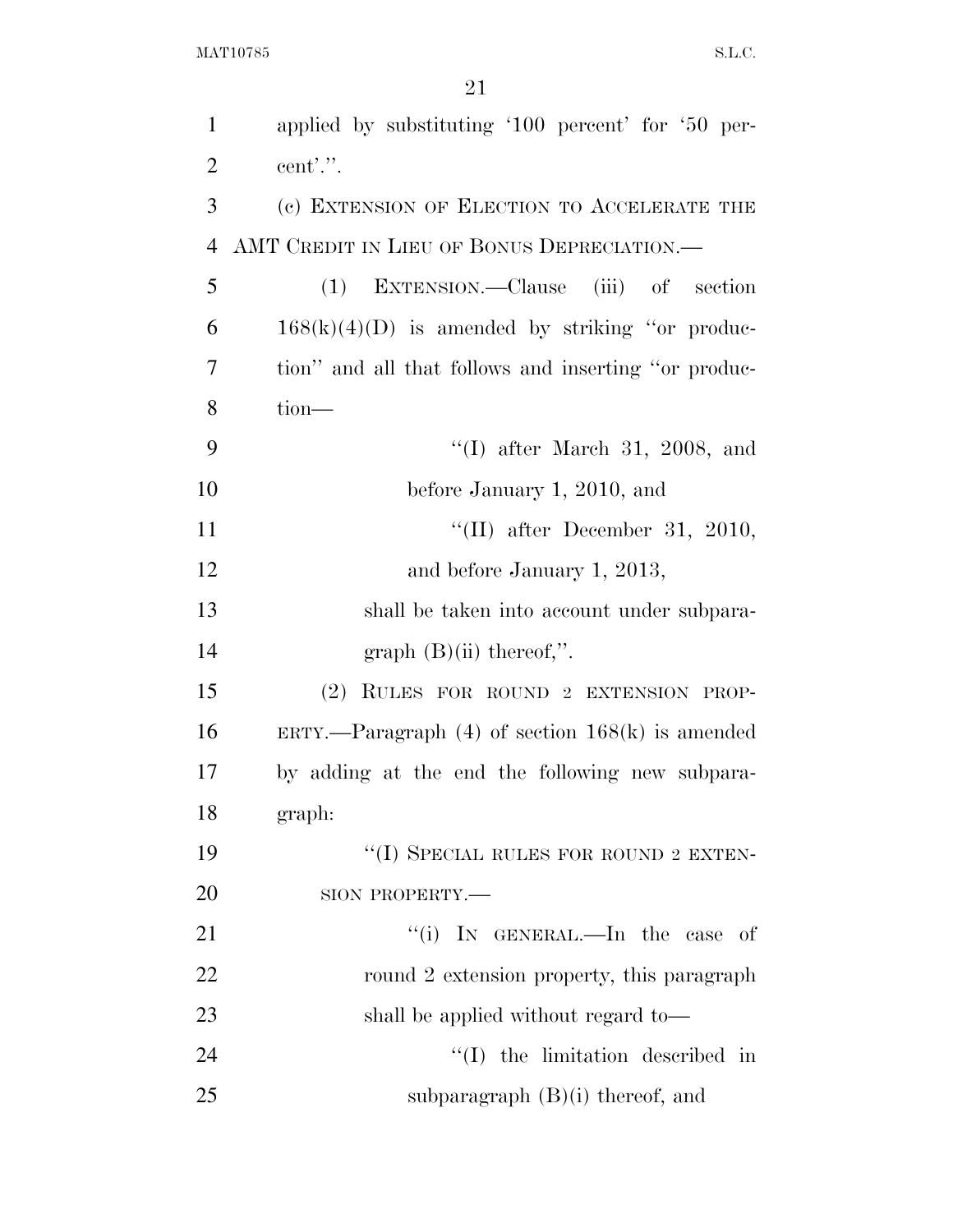| $\mathbf{1}$   | $\lq\lq$ (II) the business credit increase     |
|----------------|------------------------------------------------|
| $\overline{2}$ | amount under subparagraph $(E)(iii)$           |
| 3              | thereof.                                       |
| $\overline{4}$ | "(ii) TAXPAYERS PREVIOUSLY ELECT-              |
| 5              | ING ACCELERATION.—In the case of a tax-        |
| 6              | payer who made the election under sub-         |
| 7              | paragraph (A) for its first taxable year       |
| 8              | ending after March 31, 2008, or a tax-         |
| 9              | payer who made the election under sub-         |
| 10             | paragraph $(H)(ii)$ for its first taxable year |
| 11             | ending after December 31, 2008—                |
| 12             | $\lq\lq$ the taxpayer may elect not            |
| 13             | to have this paragraph apply to round          |
| 14             | 2 extension property, but                      |
| 15             | $``(II)$ if the taxpayer does not              |
| 16             | make the election under subclause $(I)$ ,      |
| 17             | in applying this paragraph to the tax-         |
| 18             | payer the bonus depreciation amount,           |
| 19             | maximum amount, and maximum in-                |
| 20             | crease amount shall be computed and            |
| 21             | applied to eligible qualified property         |
| 22             | which is round 2 extension property.           |
| 23             | The amounts described in subclause<br>(II)     |
| 24             | shall be computed separately from any          |
| 25             | amounts computed with respect to eligible      |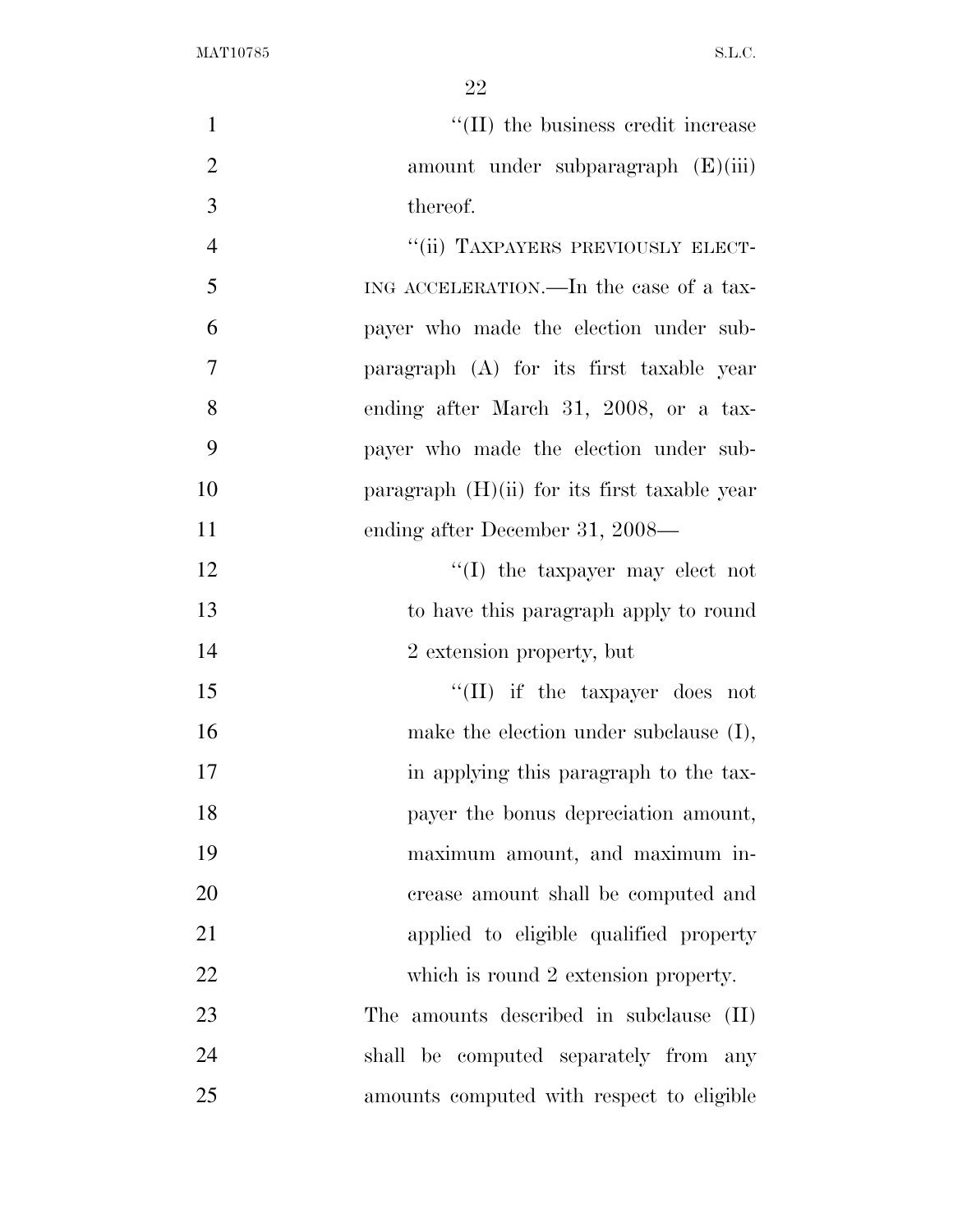| $\mathbf{1}$   | qualified property which is not round 2 ex- |
|----------------|---------------------------------------------|
| $\overline{2}$ | tension property.                           |
| 3              | "(iii) TAXPAYERS NOT PREVIOUSLY             |
| $\overline{4}$ | ELECTING ACCELERATION.—In the case of       |
| 5              | a taxpayer who neither made the election    |
| 6              | under subparagraph $(A)$ for its first tax- |
| $\overline{7}$ | able year ending after March 31, 2008,      |
| 8              | nor made the election under subparagraph    |
| 9              | $(H)(ii)$ for its first taxable year ending |
| 10             | after December 31, 2008-                    |
| 11             | $\lq\lq$ the taxpayer may elect to          |
| 12             | have this paragraph apply to its first      |
| 13             | taxable year ending after December          |
| 14             | 31, 2010, and each subsequent tax-          |
| 15             | able year, and                              |
| 16             | $\lq\lq$ (II) if the taxpayer makes the     |
| 17             | election under subclause $(I)$ , this       |
| 18             | paragraph shall only apply to eligible      |
| 19             | qualified property which is round 2         |
| 20             | extension property.                         |
| 21             | "(iv) ROUND 2 EXTENSION PROP-               |
| 22             | ERTY.—For purposes of this subpara-         |
| 23             | graph, the term 'round 2 extension prop-    |
| 24             | erty' means property which is eligible      |
| 25             | qualified property solely by reason of the  |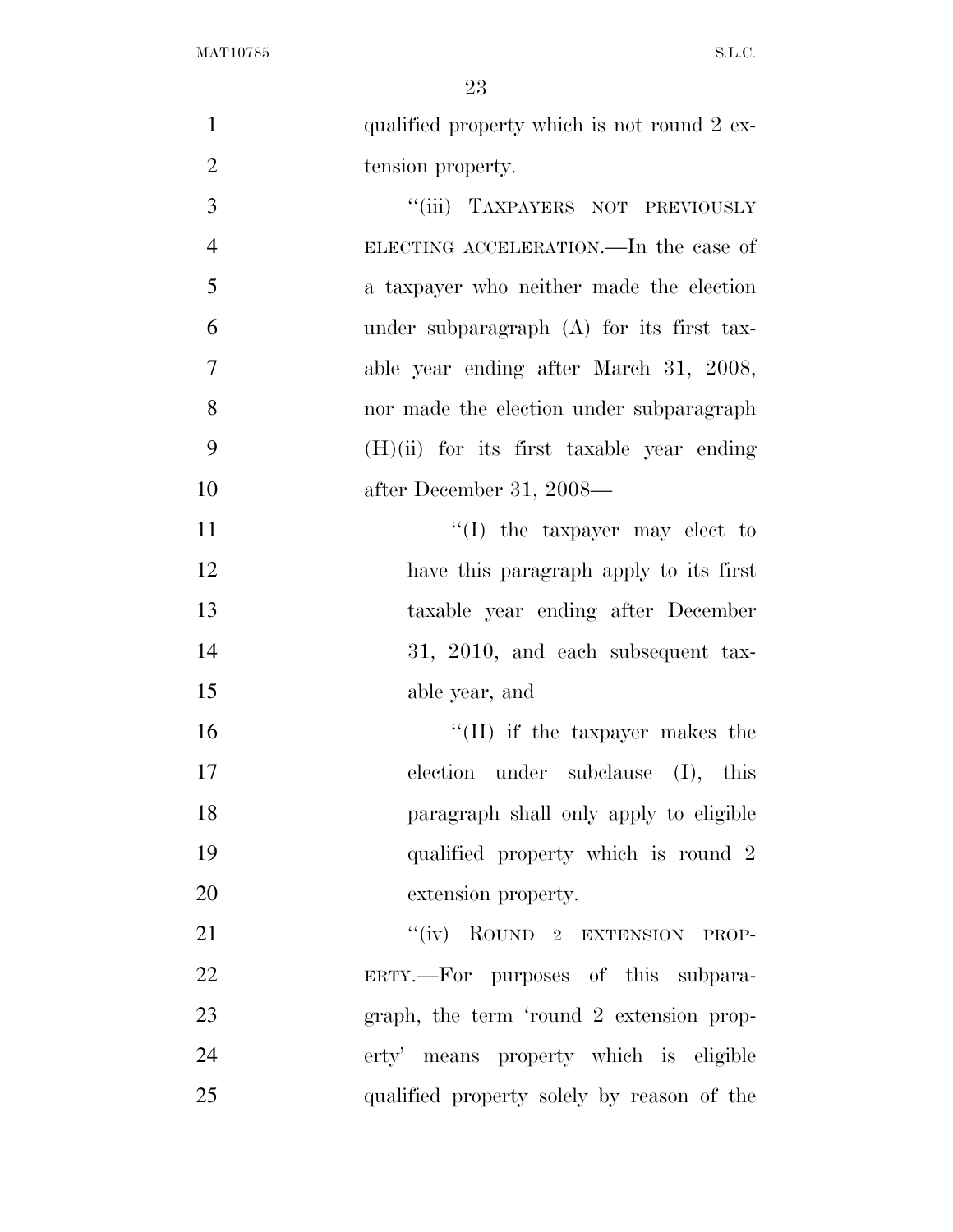| $\mathbf{1}$   | extension of the application of the special         |
|----------------|-----------------------------------------------------|
| $\overline{2}$ | allowance under paragraph (1) pursuant to           |
| 3              | the amendments made by section $401(a)$ of          |
| $\overline{4}$ | the Tax Relief, Unemployment Insurance              |
| 5              | Reauthorization, and Job Creation Act of            |
| 6              | 2010 (and the application of such exten-            |
| $\overline{7}$ | sion to this paragraph pursuant to the              |
| 8              | amendment made by section $401(e)(1)$ of            |
| 9              | such Act).".                                        |
| 10             | (d) CONFORMING AMENDMENTS.-                         |
| 11             | $(1)$ The heading for subsection $(k)$ of section   |
| 12             | 168 is amended by striking "JANUARY 1, 2011" and    |
| 13             | inserting "JANUARY 1, 2013".                        |
| 14             | $(2)$ The heading for clause (ii) of section        |
| 15             | $168(k)(2)(B)$ is amended by striking "PRE-JANUARY" |
| 16             | 1, 2011" and inserting "PRE-JANUARY 1, 2013".       |
| 17             | (3) Subparagraph (D) of section $168(k)(4)$ is      |
| 18             | amended-                                            |
| 19             | $(A)$ by striking clauses (iv) and (v),             |
| <b>20</b>      | (B) by inserting "and" at the end of clause         |
| 21             | $(ii)$ , and                                        |
| 22             | (C) by striking the comma at the end of             |
| 23             | clause (iii) and inserting a period.                |
| 24             | $(4)$ Paragraph $(5)$ of section 168(l) is amend-   |
| 25             | $ed$ —                                              |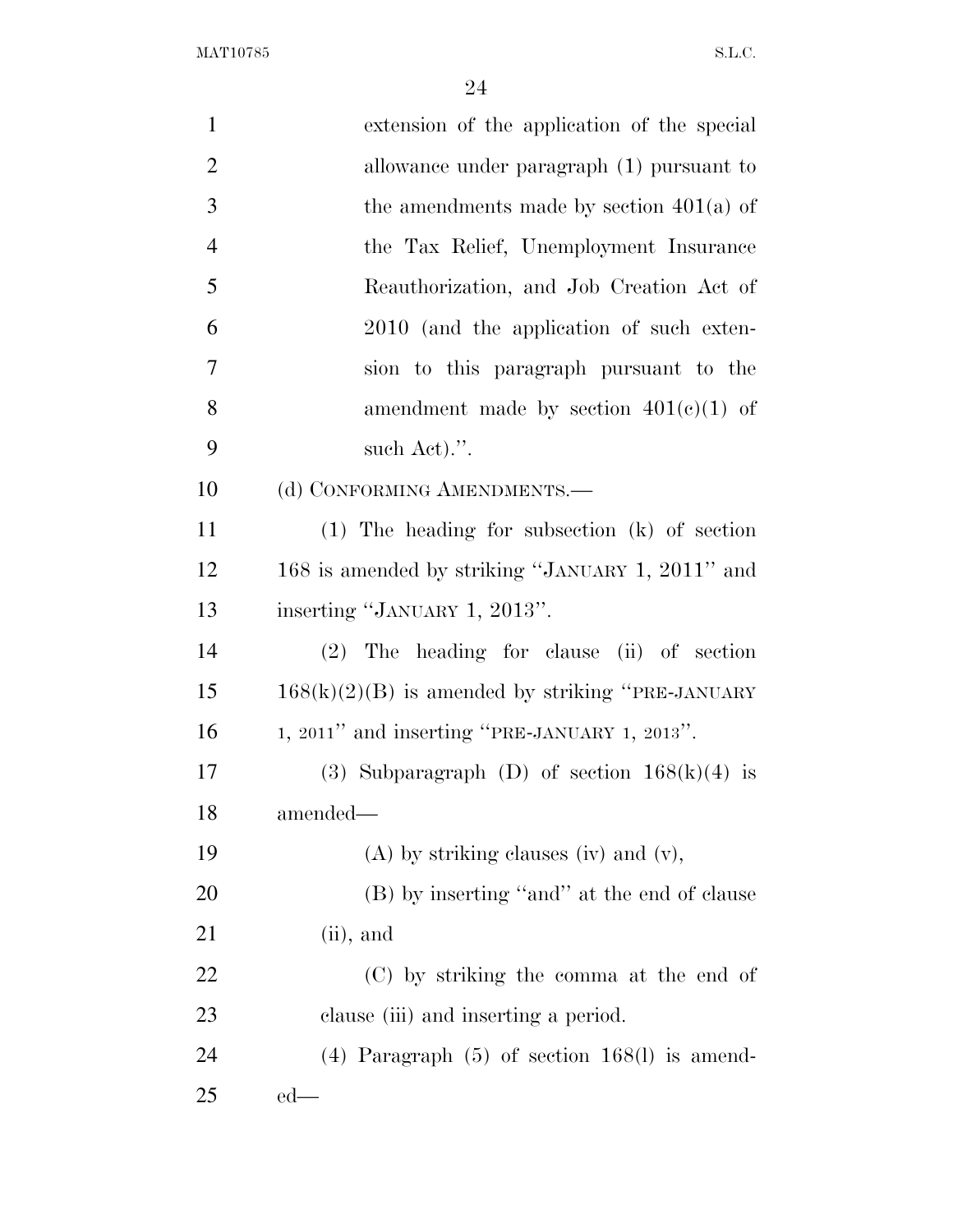| $\mathbf{1}$   | $(A)$ by inserting "and" at the end of sub-         |
|----------------|-----------------------------------------------------|
| $\overline{2}$ | paragraph $(A)$ ,                                   |
| 3              | (B) by striking subparagraph (B), and               |
| 4              | $(C)$ by redesignating subparagraph $(C)$ as        |
| 5              | subparagraph $(B)$ .                                |
| 6              | (5) Subparagraph (C) of section $168(n)(2)$ is      |
| 7              | amended by striking "January 1, 2011" and insert-   |
| 8              | ing "January 1, 2013".                              |
| 9              | (6) Subparagraph (D) of section $1400L(b)(2)$ is    |
| 10             | amended by striking "January 1, 2011" and insert-   |
| 11             | ing "January 1, 2013".                              |
| 12             | (7) Subparagraph (B) of section $1400N(d)(3)$       |
| 13             | is amended by striking "January 1, 2011" and in-    |
| 14             | serting "January 1, 2013".                          |
| 15             | (e) EFFECTIVE DATES.—                               |
| 16             | (1) IN GENERAL.—Except as provided in para-         |
| 17             | $graph (2)$ , the amendments made by this section   |
| 18             | shall apply to property placed in service after De- |
| 19             | cember 31, 2010, in taxable years ending after such |
| 20             | date.                                               |
| 21             | (2)<br>TEMPORARY 100 PERCENT EXPENSING.             |
| 22             | The amendment made by subsection (b) shall apply    |
| 23             | to property placed in service after September 8,    |
| 24             | 2010, in taxable years ending after such date.      |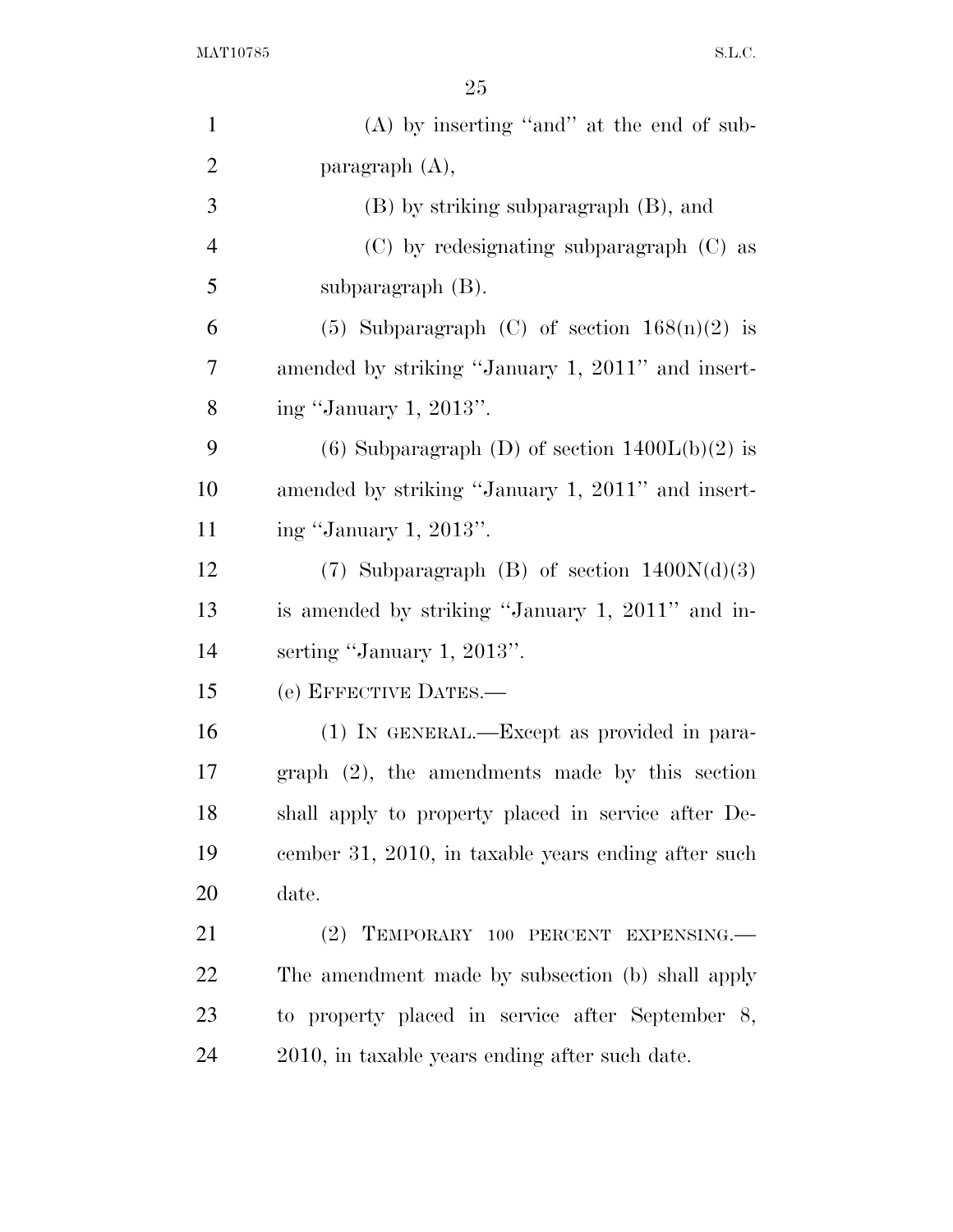| $\mathbf{1}$   | SEC. 402. TEMPORARY EXTENSION OF INCREASED SMALL        |
|----------------|---------------------------------------------------------|
| $\overline{2}$ | <b>BUSINESS EXPENSING.</b>                              |
| 3              | (a) DOLLAR LIMITATION.—Section $179(b)(1)$ is           |
| $\overline{4}$ | amended by striking "and" at the end of subparagraph    |
| 5              | (B) and by striking subparagraph (C) and inserting the  |
| 6              | following new subparagraphs:                            |
| 7              | "(C) $$125,000$ in the case of taxable years            |
| 8              | beginning in 2012, and                                  |
| 9              | "(D) $$25,000$ in the case of taxable years             |
| 10             | beginning after 2012.".                                 |
| 11             | (b) REDUCTION IN LIMITATION.—Section $179(b)(2)$        |
| 12             | is amended by striking "and" at the end of subparagraph |
| 13             | (B) and by striking subparagraph (C) and inserting the  |
| 14             | following new subparagraphs:                            |
| 15             | "(C) $$500,000$ in the case of taxable years            |
| 16             | beginning in 2012, and                                  |
| 17             | "(D) $$200,000$ in the case of taxable years            |
| 18             | beginning after 2012.".                                 |
| 19             | (c) INFLATION ADJUSTMENT.—Subsection (b) of sec-        |
| 20             | tion 179 is amended by adding at the end the following  |
| 21             | new paragraph:                                          |
| 22             | $``(6)$ INFLATION ADJUSTMENT.—                          |
| 23             | "(A) IN GENERAL.—In the case of any                     |
| 24             | taxable year beginning in calendar year 2012,           |
| 25             | the $$125,000$ and $$500,000$ amounts in para-          |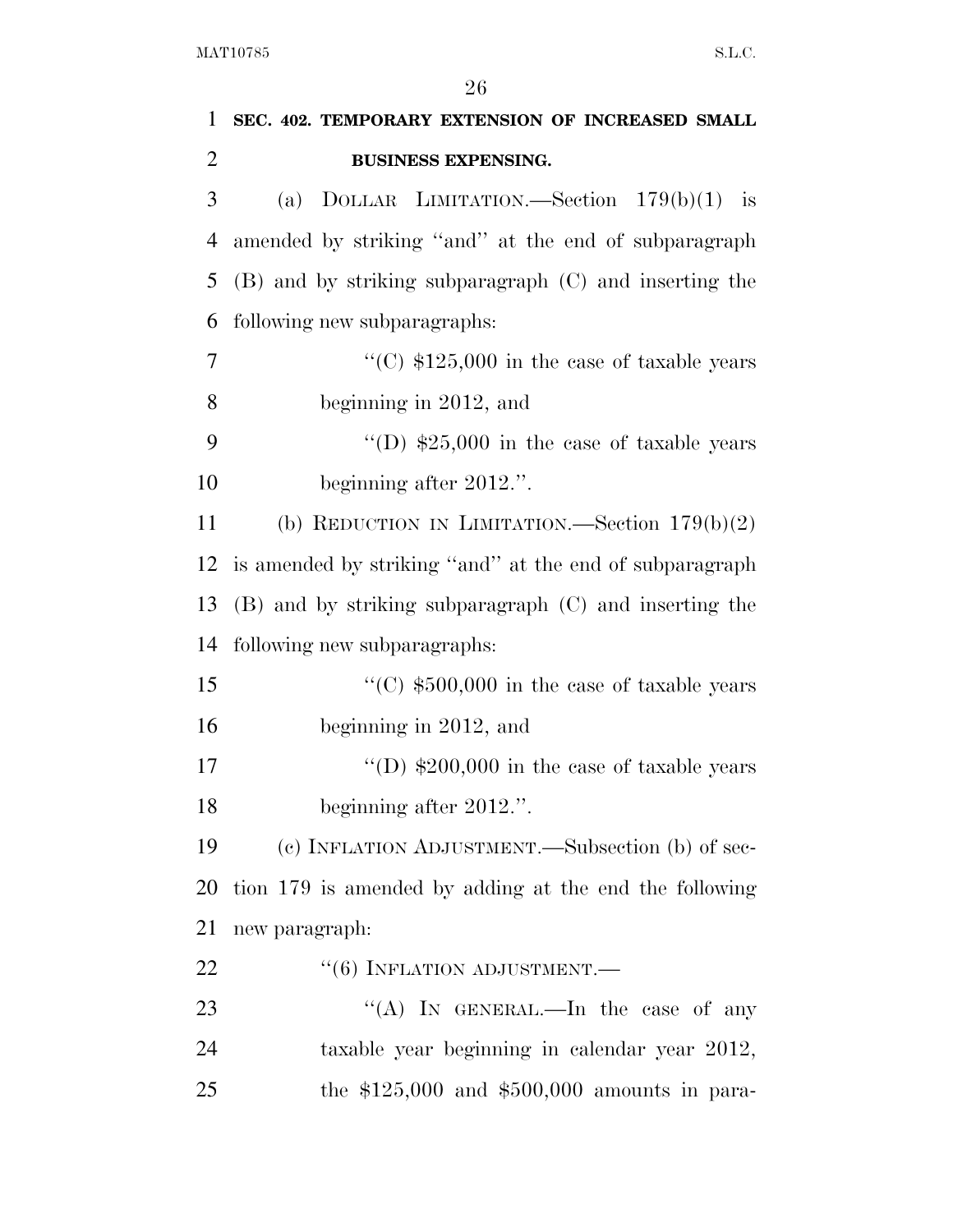| $\mathbf{1}$   | graphs $(1)(C)$ and $(2)(C)$ shall each be in-          |
|----------------|---------------------------------------------------------|
| $\overline{2}$ | creased by an amount equal to—                          |
| 3              | "(i) such dollar amount, multiplied by                  |
| $\overline{4}$ | "(ii) the cost-of-living adjustment de-                 |
| 5              | termined under section $1(f)(3)$ for the cal-           |
| 6              | endar year in which the taxable year be-                |
| $\overline{7}$ | gins, by substituting 'calendar year 2006'              |
| 8              | for 'calendar year 1992' in subparagraph                |
| 9              | (B) thereof.                                            |
| 10             | "(B) ROUNDING.—                                         |
| 11             | "(i) DOLLAR LIMITATION.—If the                          |
| 12             | amount in paragraph (1) as increased                    |
| 13             | under subparagraph (A) is not a multiple                |
| 14             | of $$1,000$ , such amount shall be rounded              |
| 15             | to the nearest multiple of $$1,000$ .                   |
| 16             | "(ii) PHASEOUT AMOUNT.—If the                           |
| 17             | amount in paragraph (2) as increased                    |
| 18             | under subparagraph $(A)$ is not a multiple              |
| 19             | of \$10,000, such amount shall be rounded               |
| 20             | to the nearest multiple of $$10,000$ .".                |
| 21             | (d)<br><b>COMPUTER</b><br>SOFTWARE.—Section             |
| 22             | $179(d)(1)(A(ii)$ is amended by striking "2012" and in- |
| 23             | serting "2013".                                         |
| 24             | (e) CONFORMING AMENDMENT.—Section $179(c)(2)$           |
|                | 25 is amended by striking "2012" and inserting "2013".  |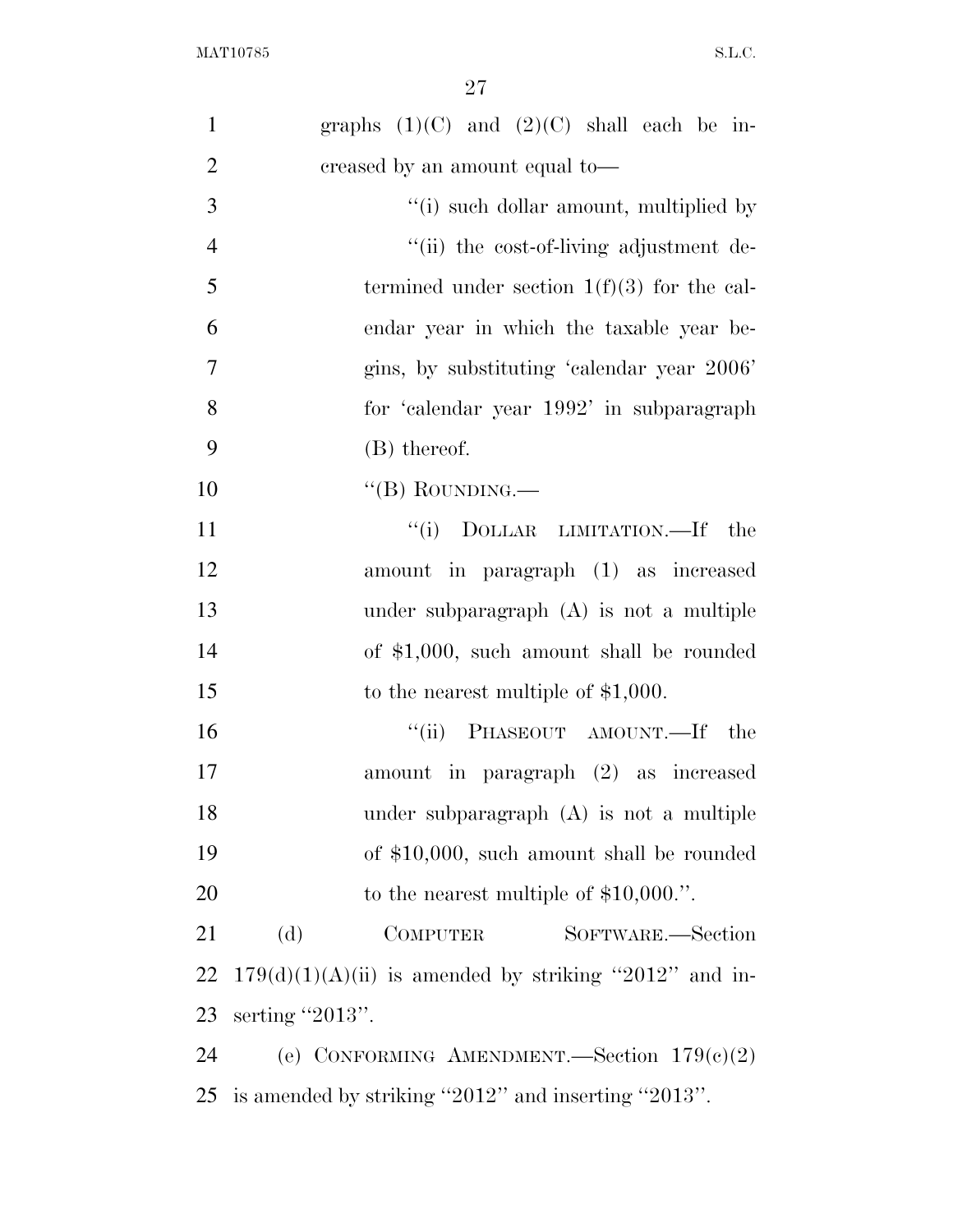(f) EFFECTIVE DATE.—The amendments made by this section shall apply to taxable years beginning after December 31, 2011.

# **TITLE V—TEMPORARY EXTEN- SION OF UNEMPLOYMENT IN- SURANCE AND RELATED MAT-TERS**

### **SEC. 501. TEMPORARY EXTENSION OF UNEMPLOYMENT IN-SURANCE PROVISIONS.**

 (a) IN GENERAL.—(1) Section 4007 of the Supple- mental Appropriations Act, 2008 (Public Law 110–252; 26 U.S.C. 3304 note) is amended—

 (A) by striking ''November 30, 2010'' each place it appears and inserting ''January 3, 2012''; 15 (B) in the heading for subsection  $(b)(2)$ , by striking ''NOVEMBER 30, 2010'' and inserting ''JANU-ARY 3, 2012''; and

18 (C) in subsection (b)(3), by striking "April 30, 2011'' and inserting ''June 9, 2012''.

 (2) Section 2005 of the Assistance for Unemployed Workers and Struggling Families Act, as contained in Public Law 111–5 (26 U.S.C. 3304 note; 123 Stat. 444), is amended—

 (A) by striking ''December 1, 2010'' each place it appears and inserting ''January 4, 2012''; and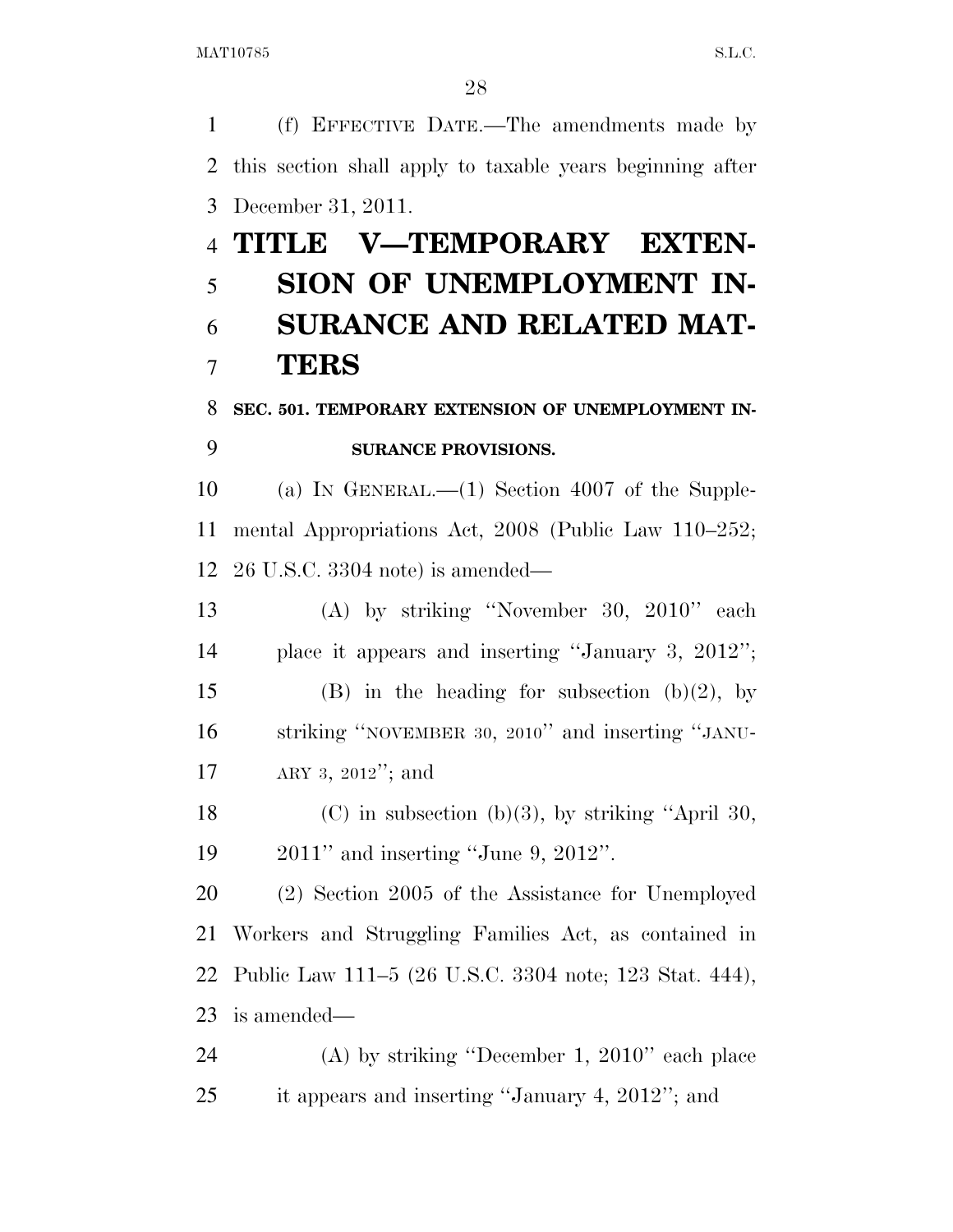| $\mathbf{1}$   | (B) in subsection (c), by striking "May 1,                  |
|----------------|-------------------------------------------------------------|
| $\overline{2}$ | $2011$ " and inserting "June 11, $2012$ ".                  |
| 3              | (3) Section 5 of the Unemployment Compensation              |
| 4              | Extension Act of 2008 (Public Law 110–449; 26 U.S.C.        |
| 5              | 3304 note) is amended by striking "April 30, 2011" and      |
| 6              | inserting "June 10, 2012".                                  |
| 7              | (b) FUNDING.—Section $4004(e)(1)$ of the Supple-            |
| 8              | mental Appropriations Act, 2008 (Public Law 110-252;        |
| 9              | 26 U.S.C. 3304 note) is amended—                            |
| 10             | $(1)$ in subparagraph $(E)$ , by striking "and" at          |
| 11             | the end; and                                                |
| 12             | $(2)$ by inserting after subparagraph $(F)$ the fol-        |
| 13             | lowing:                                                     |
| 14             | $\lq\lq(G)$ the amendments made by section                  |
|                |                                                             |
|                | $501(a)(1)$ of the Tax Relief, Unemployment In-             |
| 15<br>16       | surance Reauthorization, and Job Creation Act               |
|                | of $2010$ ; and".                                           |
| 18             | (c) EFFECTIVE DATE.—The amendments made by                  |
|                | this section shall take effect as if included in the enact- |
| 17<br>19<br>20 | ment of the Unemployment Compensation Extension Act         |
| 21             | of 2010 (Public Law 111–205).                               |
|                | SEC. 502. TEMPORARY MODIFICATION OF INDICATORS              |
| 22<br>23       | UNDER THE EXTENDED BENEFIT PROGRAM.                         |
| 24             | (a) INDICATOR.—Section $203(d)$ of the Federal-State        |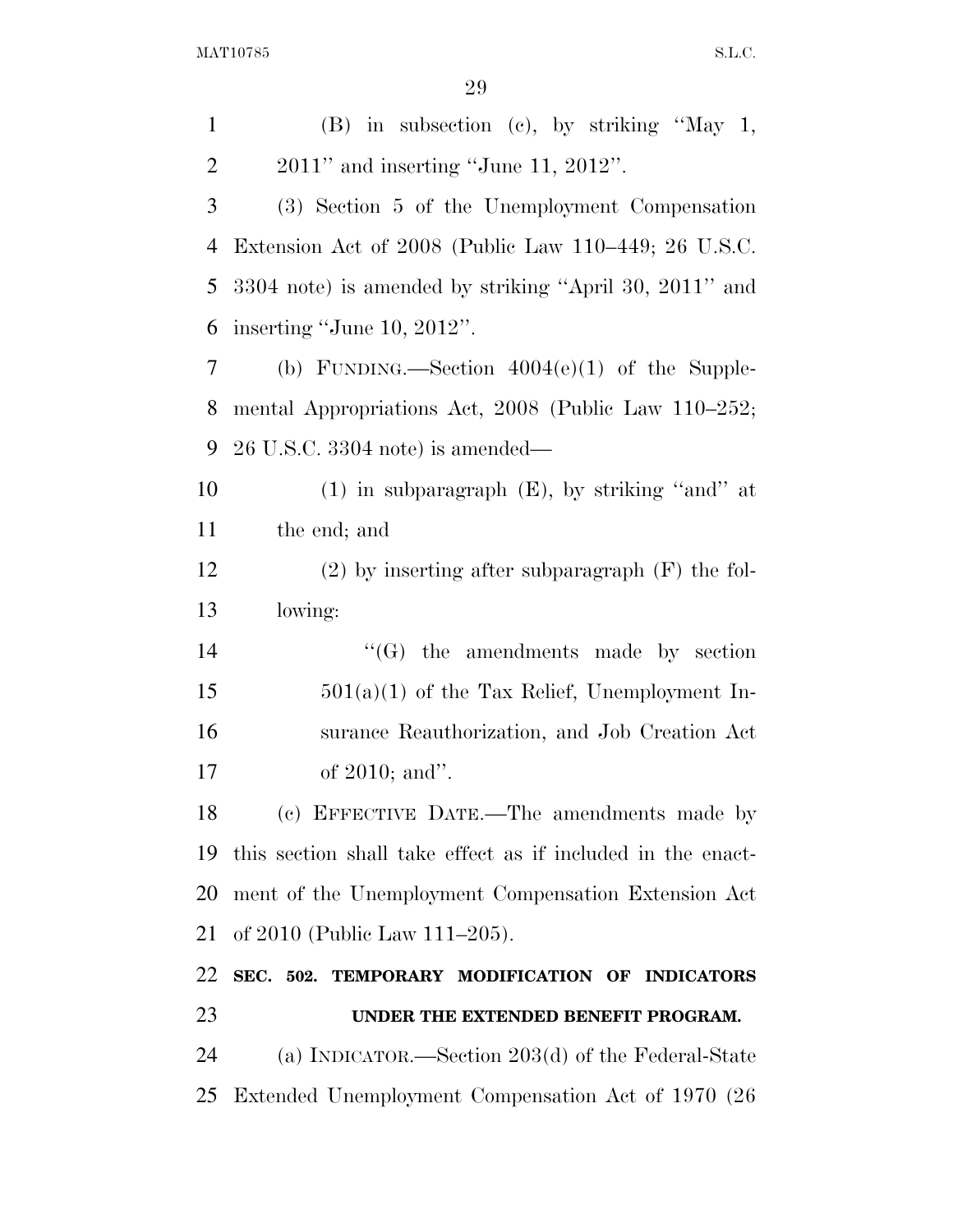U.S.C. 3304 note) is amended, in the flush matter fol- lowing paragraph (2), by inserting after the first sentence the following sentence: ''Effective with respect to com- pensation for weeks of unemployment beginning after the date of enactment of the Tax Relief, Unemployment Insur- ance Reauthorization, and Job Creation Act of 2010 (or, if later, the date established pursuant to State law), and ending on or before December 31, 2011, the State may by law provide that the determination of whether there has been a state 'on' or 'off' indicator beginning or ending any extended benefit period shall be made under this sub- section as if the word 'two' were 'three' in subparagraph  $(1)(A)$ .".

 (b) ALTERNATIVE TRIGGER.—Section 203(f) of the Federal-State Extended Unemployment Compensation Act of 1970 (26 U.S.C. 3304 note) is amended—

 (1) by redesignating paragraph (2) as para-18 graph  $(3)$ ; and

 (2) by inserting after paragraph (1) the fol-lowing new paragraph:

21 ''(2) Effective with respect to compensation for weeks of unemployment beginning after the date of enactment of the Tax Relief, Unemployment Insurance Reauthoriza- tion, and Job Creation Act of 2010 (or, if later, the date established pursuant to State law), and ending on or be-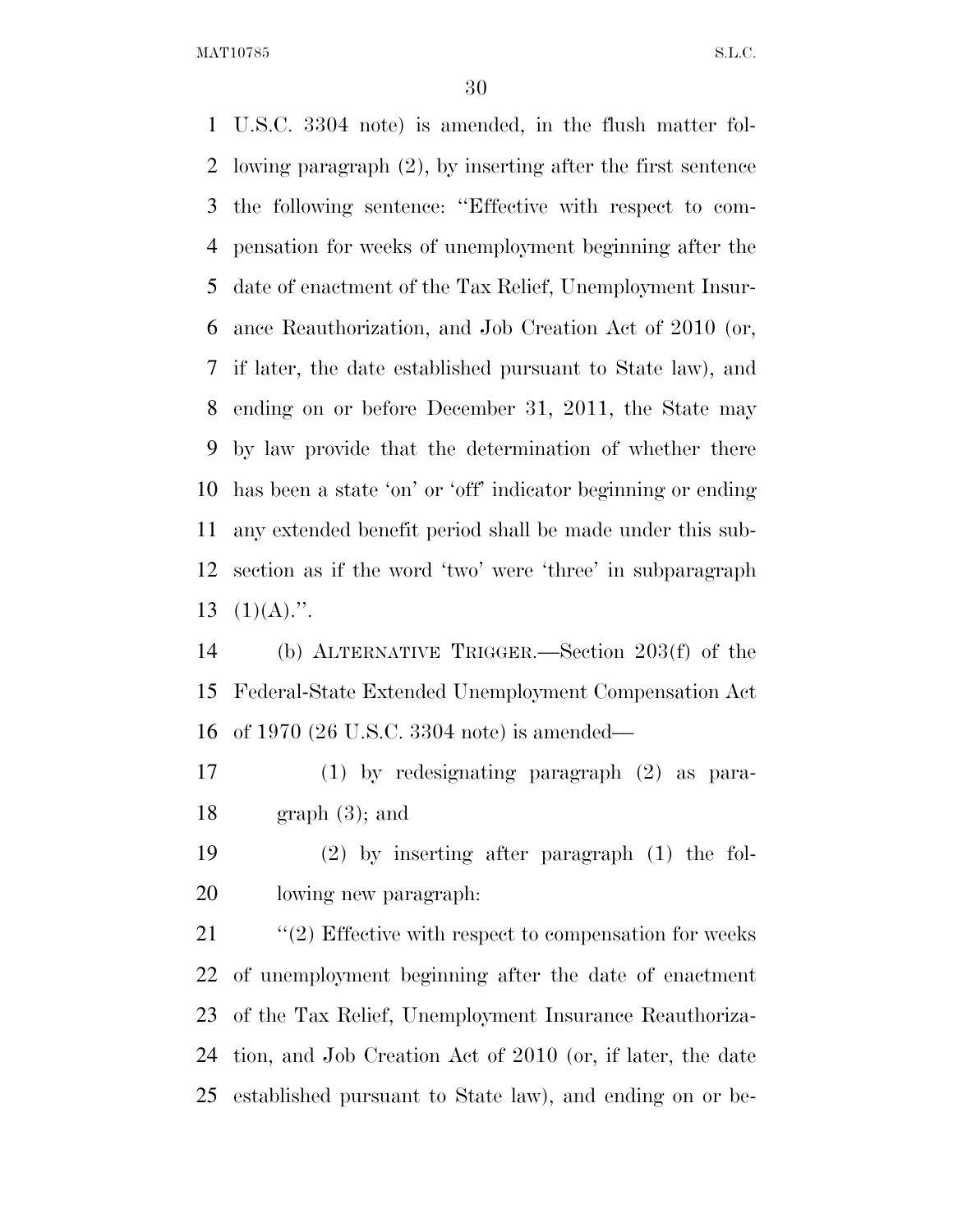fore December 31, 2011, the State may by law provide that the determination of whether there has been a state 'on' or 'off' indicator beginning or ending any extended benefit period shall be made under this subsection as if the word 'either' were 'any', the word ''both'' were 'all', 6 and the figure '2' were '3' in clause  $(1)(A)(ii)$ .".

 **SEC. 503. TECHNICAL AMENDMENT RELATING TO COLLEC- TION OF UNEMPLOYMENT COMPENSATION DEBTS.** 

10 (a) IN GENERAL.—Section  $6402(f)(3)(C)$ , as amend- ed by section 801 of the Claims Resolution Act of 2010, is amended by striking ''is not a covered unemployment compensation debt'' and inserting ''is a covered unemploy-ment compensation debt''.

 (b) EFFECTIVE DATE.—The amendment made by subsection (a) shall take effect as if included in section 801 of the Claims Resolution Act of 2010.

**SEC. 504. TECHNICAL CORRECTION RELATING TO REPEAL** 

 **OF CONTINUED DUMPING AND SUBSIDY OFF-SET.** 

21 (a) IN GENERAL.—Section  $822(2)(A)$  of the Claims Resolution Act of 2010 is amended by striking ''or'' and 23 inserting "and".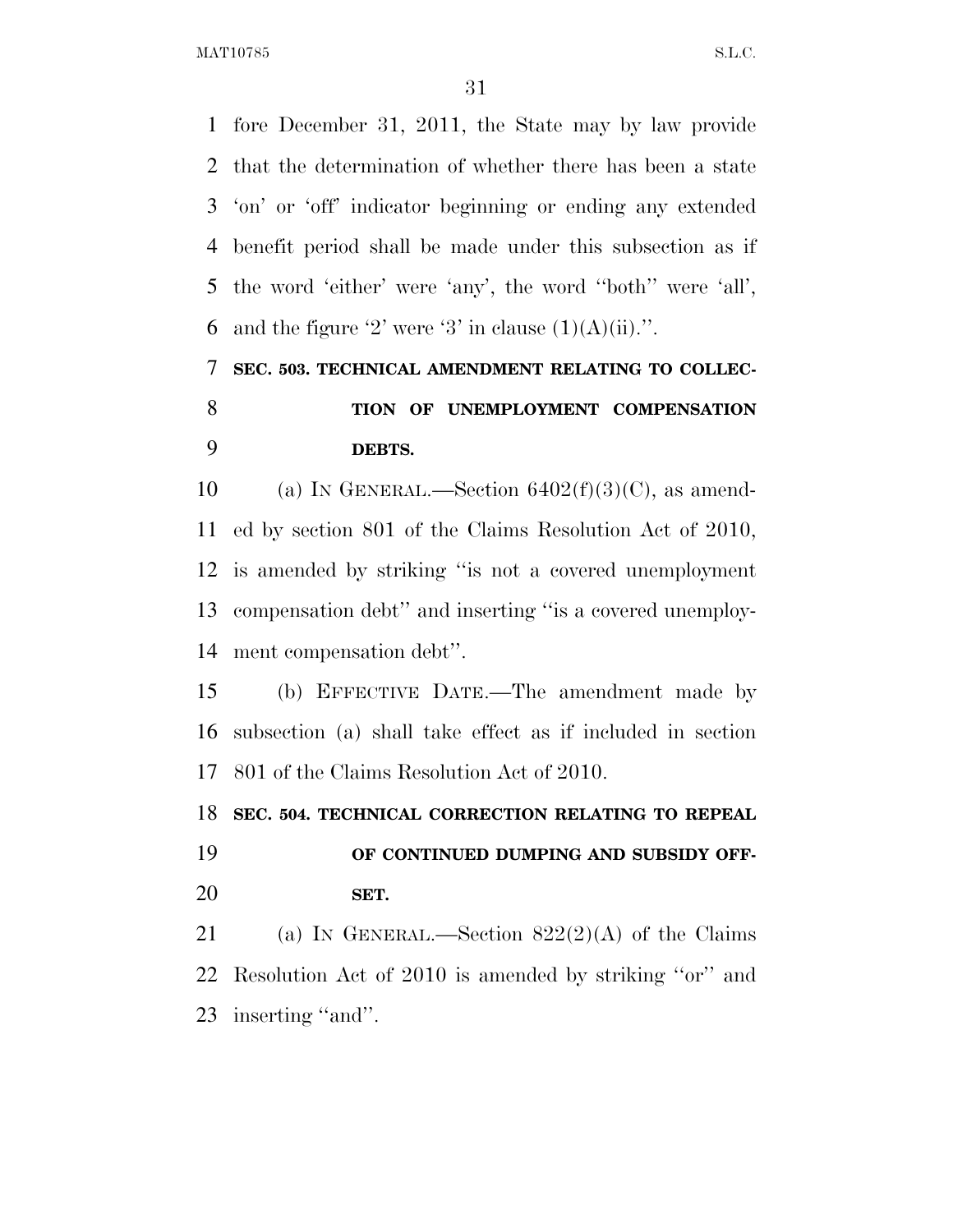(b) EFFECTIVE DATE.—The amendment made by subsection (a) shall take effect as if included in the provi-sions of the Claims Resolution Act of 2010.

 **SEC. 505. ADDITIONAL EXTENDED UNEMPLOYMENT BENE-FITS UNDER THE RAILROAD UNEMPLOY-**

# **MENT INSURANCE ACT.**

7 (a) EXTENSION.—Section  $2(c)(2)(D)(iii)$  of the Rail- road Unemployment Insurance Act, as added by section 2006 of the American Recovery and Reinvestment Act of 2009 (Public Law 111–5) and as amended by section 9 of the Worker, Homeownership, and Business Assistance Act of 2009 (Public Law 111–92), is amended—

 (1) by striking ''June 30, 2010'' and inserting 14 ''June 30, 2011''; and

 (2) by striking ''December 31, 2010'' and in-serting ''December 31, 2011''.

 (b) CLARIFICATION ON AUTHORITY TO USE FUNDS.—Funds appropriated under either the first or 19 second sentence of clause (iv) of section  $2(e)(2)(D)$  of the Railroad Unemployment Insurance Act shall be available to cover the cost of additional extended unemployment 22 benefits provided under such section  $2(c)(2)(D)$  by reason of the amendments made by subsection (a) as well as to cover the cost of such benefits provided under such section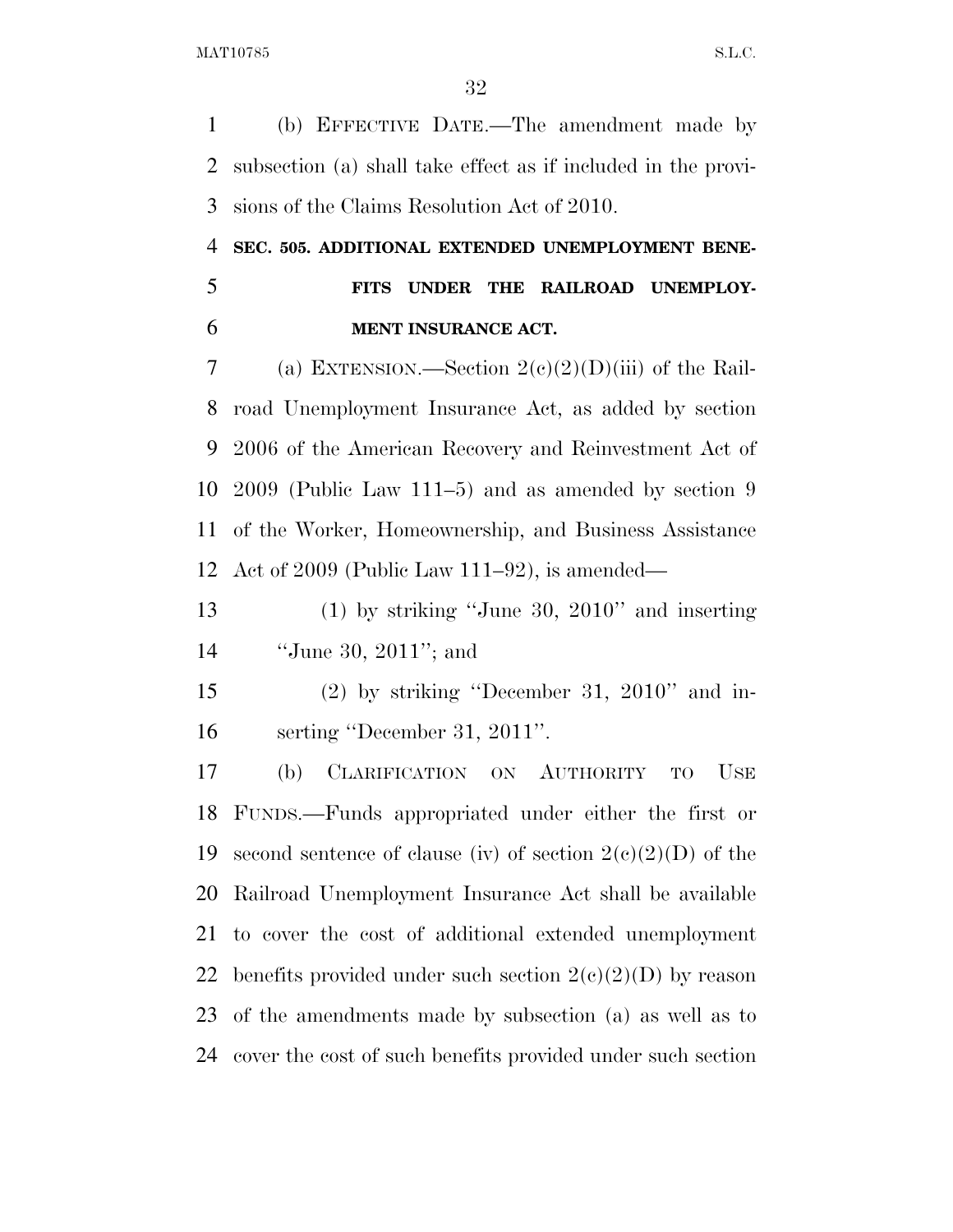1 2(c)(2)(D), as in effect on the day before the date of the enactment of this Act.

### **TITLE VI—TEMPORARY EMPLOYEE PAYROLL TAX CUT**

### **SEC. 601. TEMPORARY EMPLOYEE PAYROLL TAX CUT.**

 (a) IN GENERAL.—Notwithstanding any other provi-sion of law, —

 (1) with respect to any taxable year which be- gins in the payroll tax holiday period, the rate of tax under section 1401(a) of the Internal Revenue Code of 1986 shall be 10.40 percent, and

 (2) with respect to remuneration received dur- ing the payroll tax holiday period, the rate of tax under 3101(a) of such Code shall be 4.2 percent (in- cluding for purposes of determining the applicable 16 percentage under sections  $3201(a)$  and  $3211(a)(1)$ of such Code).

 (b) COORDINATION WITH DEDUCTIONS FOR EM-PLOYMENT TAXES.—

20 (1) DEDUCTION IN COMPUTING NET EARNINGS FROM SELF-EMPLOYMENT.—For purposes of apply-22 ing section  $1402(a)(12)$  of the Internal Revenue Code of 1986, the rate of tax imposed by subsection 1401(a) of such Code shall be determined without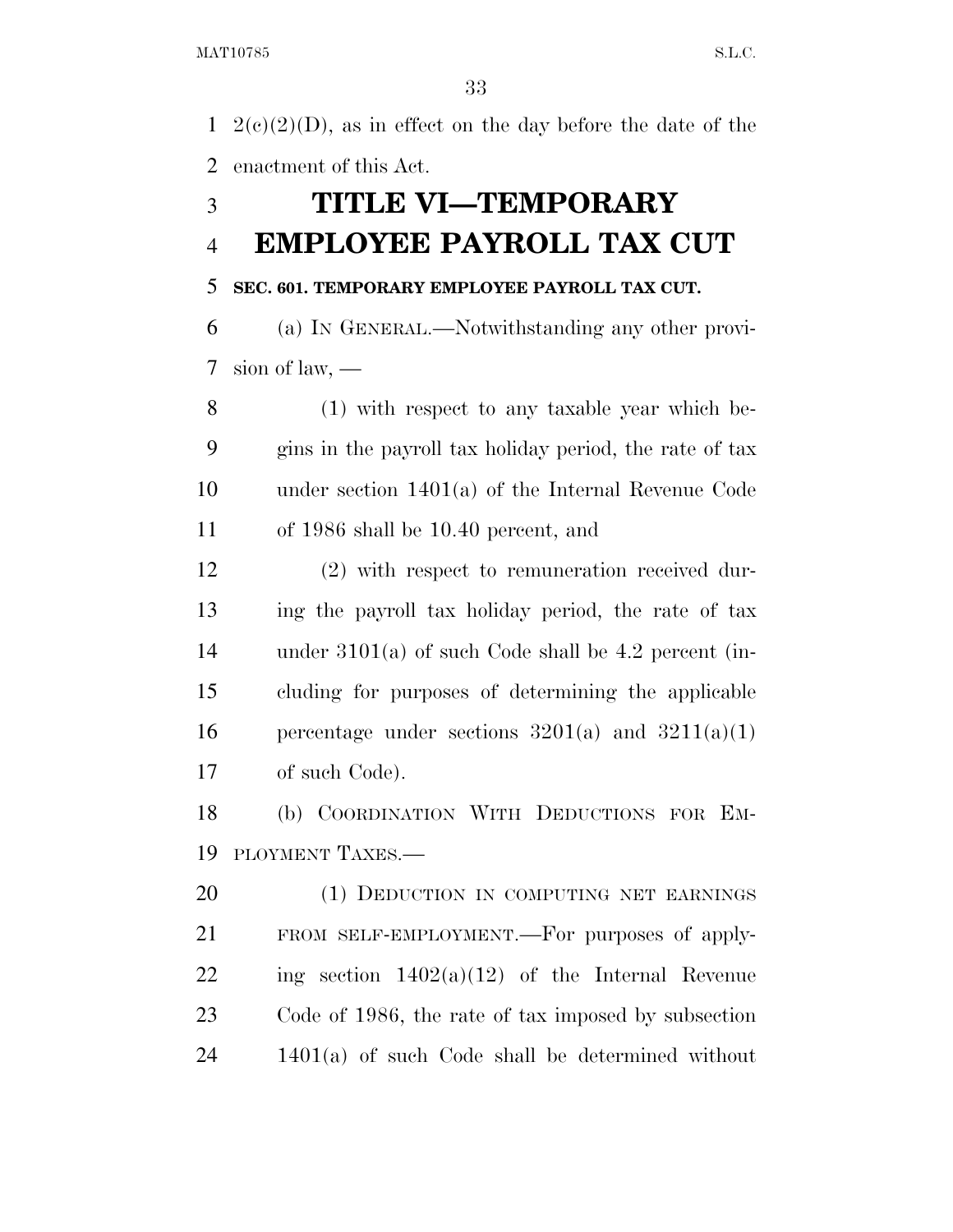| $\mathbf{1}$   | regard to the reduction in such rate under this sec-            |
|----------------|-----------------------------------------------------------------|
| $\overline{2}$ | tion.                                                           |
| 3              | (2) INDIVIDUAL DEDUCTION.—In the case of                        |
| $\overline{4}$ | the taxes imposed by section 1401 of such Code for              |
| 5              | any taxable year which begins in the payroll tax holi-          |
| 6              | day period, the deduction under section $164(f)$ with           |
| 7              | respect to such taxes shall be equal to the sum of—             |
| 8              | $(A)$ 59.6 percent of the portion of such                       |
| 9              | taxes attributable to the tax imposed by section                |
| 10             | $1401(a)$ (determined after the application of                  |
| 11             | this section), plus                                             |
| 12             | (B) one-half of the portion of such taxes                       |
| 13             | attributable to the tax imposed by section                      |
| 14             | $1401(b)$ .                                                     |
| 15             | (c) PAYROLL TAX HOLIDAY PERIOD.—The term                        |
| 16             | "payroll tax holiday period" means calendar year 2011.          |
| 17             | EMPLOYER NOTIFICATION.—The Secretary of<br>(d)                  |
|                | 18 the Treasury shall notify employers of the payroll tax holi- |
| 19             | day period in any manner the Secretary deems appro-             |
| 20             | priate.                                                         |
| 21             | (e) TRANSFERS OF FUNDS.—                                        |
| າາ             | $(1)$ Teansfree to EEDERI OLD LOR<br>A NTIN                     |

 (1) TRANSFERS TO FEDERAL OLD-AGE AND SURVIVORS INSURANCE TRUST FUND.—There are hereby appropriated to the Federal Old-Age and Survivors Trust Fund and the Federal Disability In-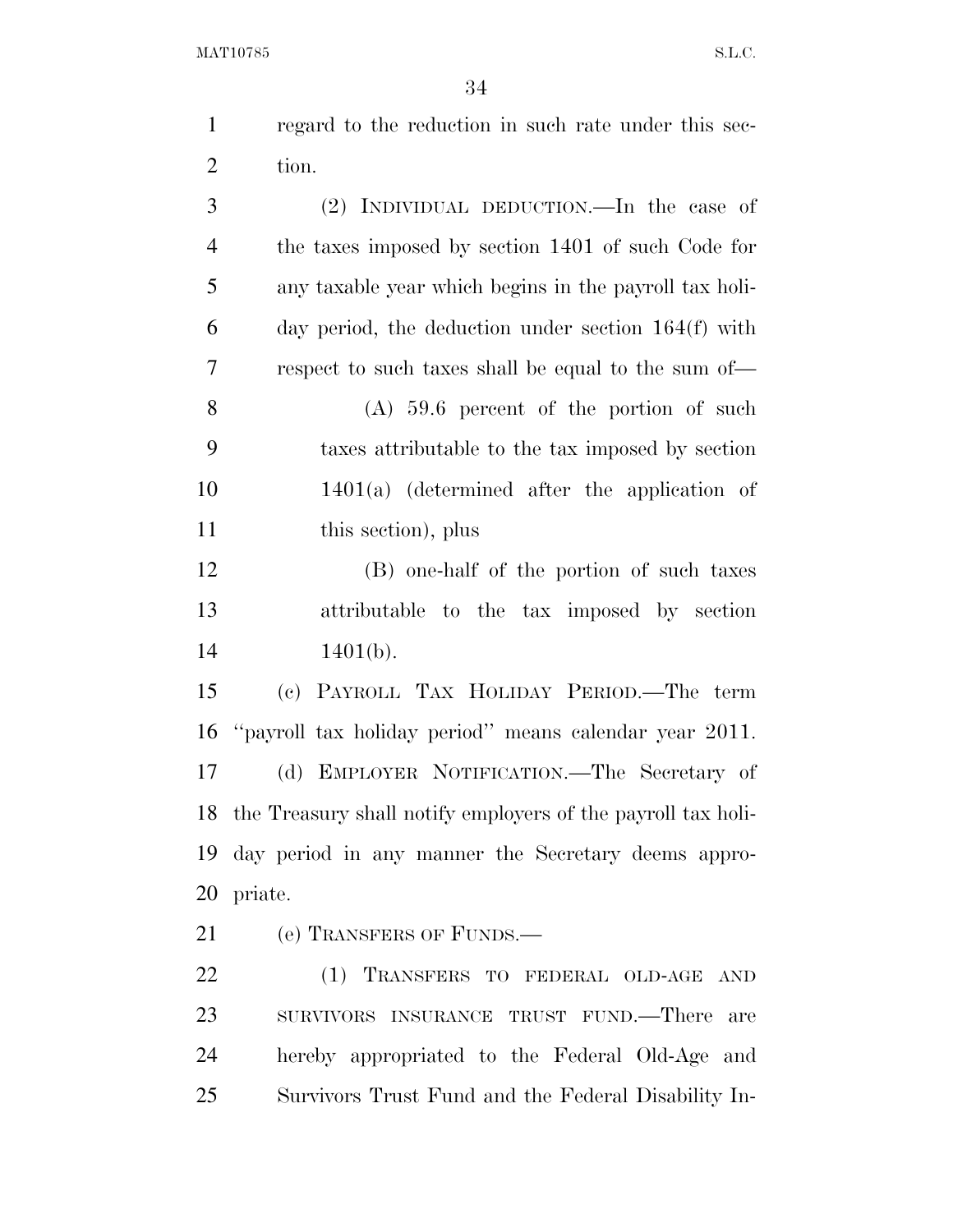surance Trust Fund established under section 201 of the Social Security Act (42 U.S.C. 401) amounts equal to the reduction in revenues to the Treasury by reason of the application of subsection (a). Amounts appropriated by the preceding sentence shall be transferred from the general fund at such times and in such manner as to replicate to the ex- tent possible the transfers which would have oc- curred to such Trust Fund had such amendments not been enacted.

 (2) TRANSFERS TO SOCIAL SECURITY EQUIVA-12 LENT BENEFIT ACCOUNT.—There are hereby appro- priated to the Social Security Equivalent Benefit Ac- count established under section 15A(a) of the Rail-15 road Retirement Act of 1974  $(45 \text{ U.S.C. } 231 \text{ n} - 1(a))$  amounts equal to the reduction in revenues to the Treasury by reason of the application of subsection (a)(2). Amounts appropriated by the preceding sen- tence shall be transferred from the general fund at such times and in such manner as to replicate to the extent possible the transfers which would have oc- curred to such Account had such amendments not been enacted.

 (3) COORDINATION WITH OTHER FEDERAL LAWS.—For purposes of applying any provision of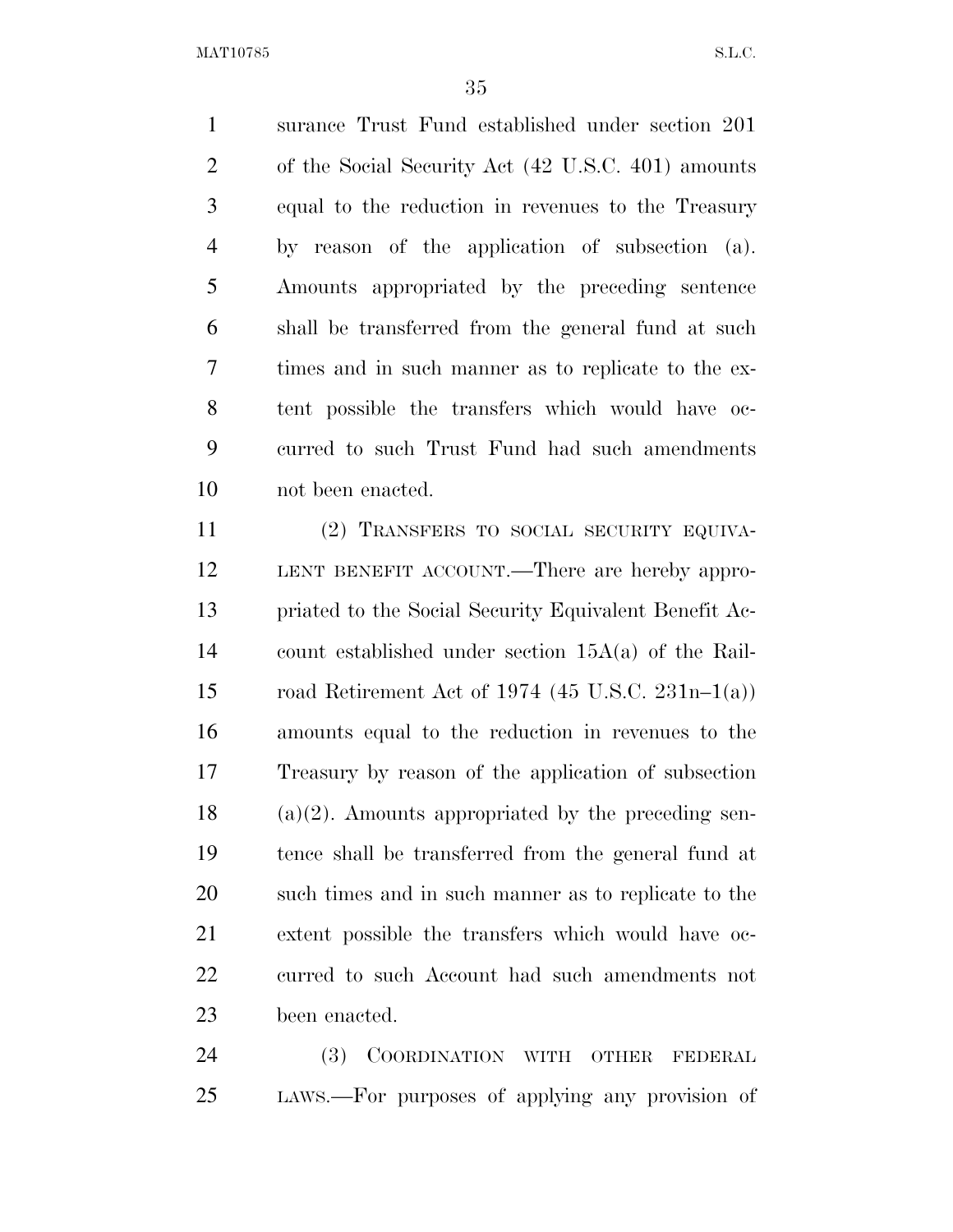Federal law other than the provisions of the Internal Revenue Code of 1986, the rate of tax in effect under section 3101(a) of such Code shall be deter- mined without regard to the reduction in such rate under this section. **TITLE VII—TEMPORARY EXTEN-SION OF CERTAIN EXPIRING** 

# **PROVISIONS**

### **Subtitle A—Energy**

 **SEC. 701. INCENTIVES FOR BIODIESEL AND RENEWABLE DIESEL.** 

 (a) CREDITS FOR BIODIESEL AND RENEWABLE DIE- SEL USED AS FUEL.—Subsection (g) of section 40A is amended by striking ''December 31, 2009'' and inserting ''December 31, 2011''.

 (b) EXCISE TAX CREDITS AND OUTLAY PAYMENTS FOR BIODIESEL AND RENEWABLE DIESEL FUEL MIX-TURES.—

19 (1) Paragraph  $(6)$  of section  $6426(c)$  is amend- ed by striking ''December 31, 2009'' and inserting ''December 31, 2011''.

22 (2) Subparagraph (B) of section  $6427(e)(6)$  is amended by striking ''December 31, 2009'' and in-serting ''December 31, 2011''.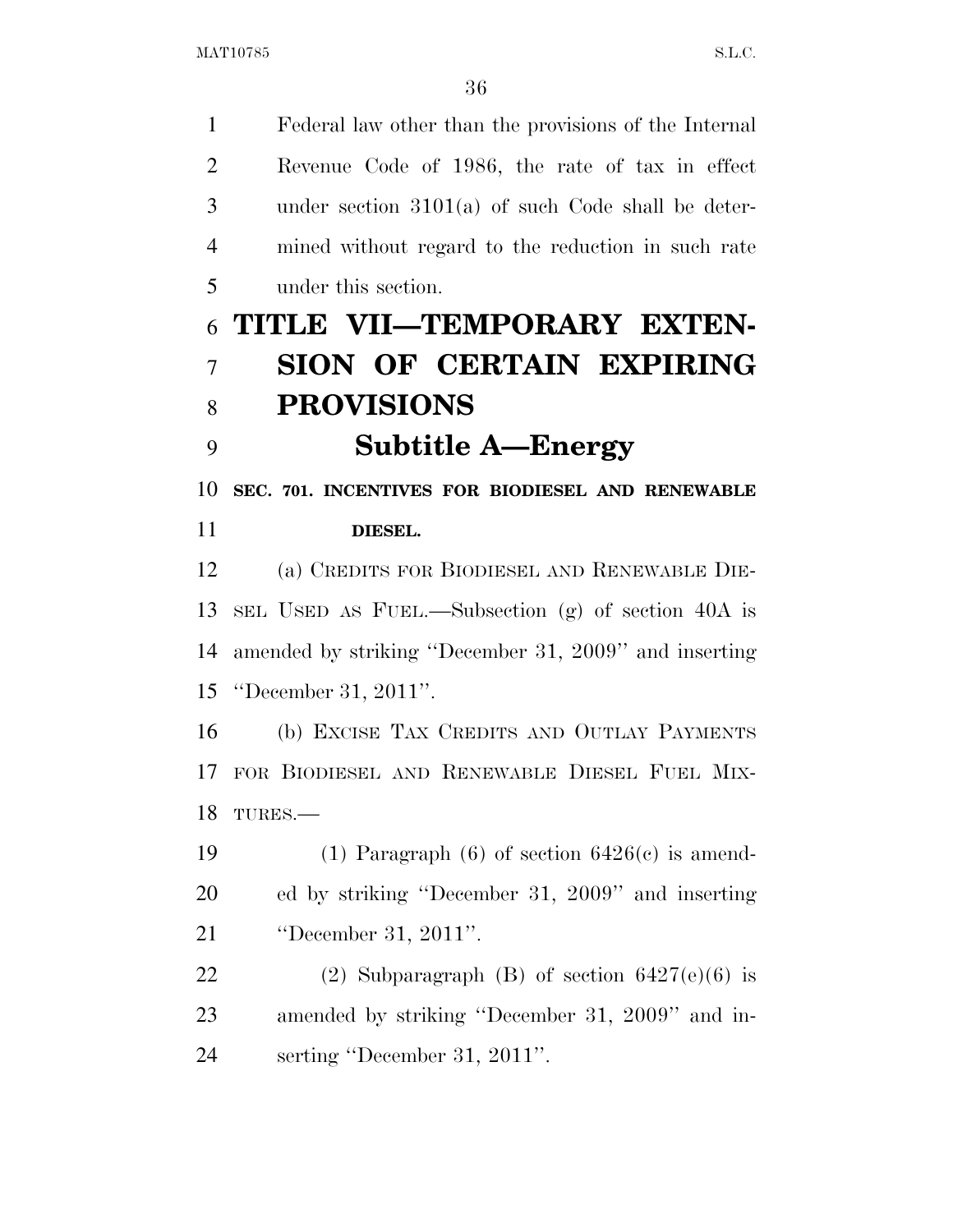(c) SPECIAL RULE FOR 2010.—Notwithstanding any other provision of law, in the case of any biodiesel mixture credit properly determined under section 6426(c) of the Internal Revenue Code of 1986 for periods during 2010, such credit shall be allowed, and any refund or payment attributable to such credit (including any payment under section 6427(e) of such Code) shall be made, only in such manner as the Secretary of the Treasury (or the Sec- retary's delegate) shall provide. Such Secretary shall issue guidance within 30 days after the date of the enactment of this Act providing for a one-time submission of claims covering periods during 2010. Such guidance shall provide for a 180-day period for the submission of such claims (in such manner as prescribed by such Secretary) to begin not later than 30 days after such guidance is issued. Such claims shall be paid by such Secretary not later than 60 days after receipt. If such Secretary has not paid pursuant to a claim filed under this subsection within 60 days after the date of the filing of such claim, the claim shall be paid with interest from such date determined by using the over- payment rate and method under section 6621 of such Code.

 (d) EFFECTIVE DATE.—The amendments made by this section shall apply to fuel sold or used after December 31, 2009.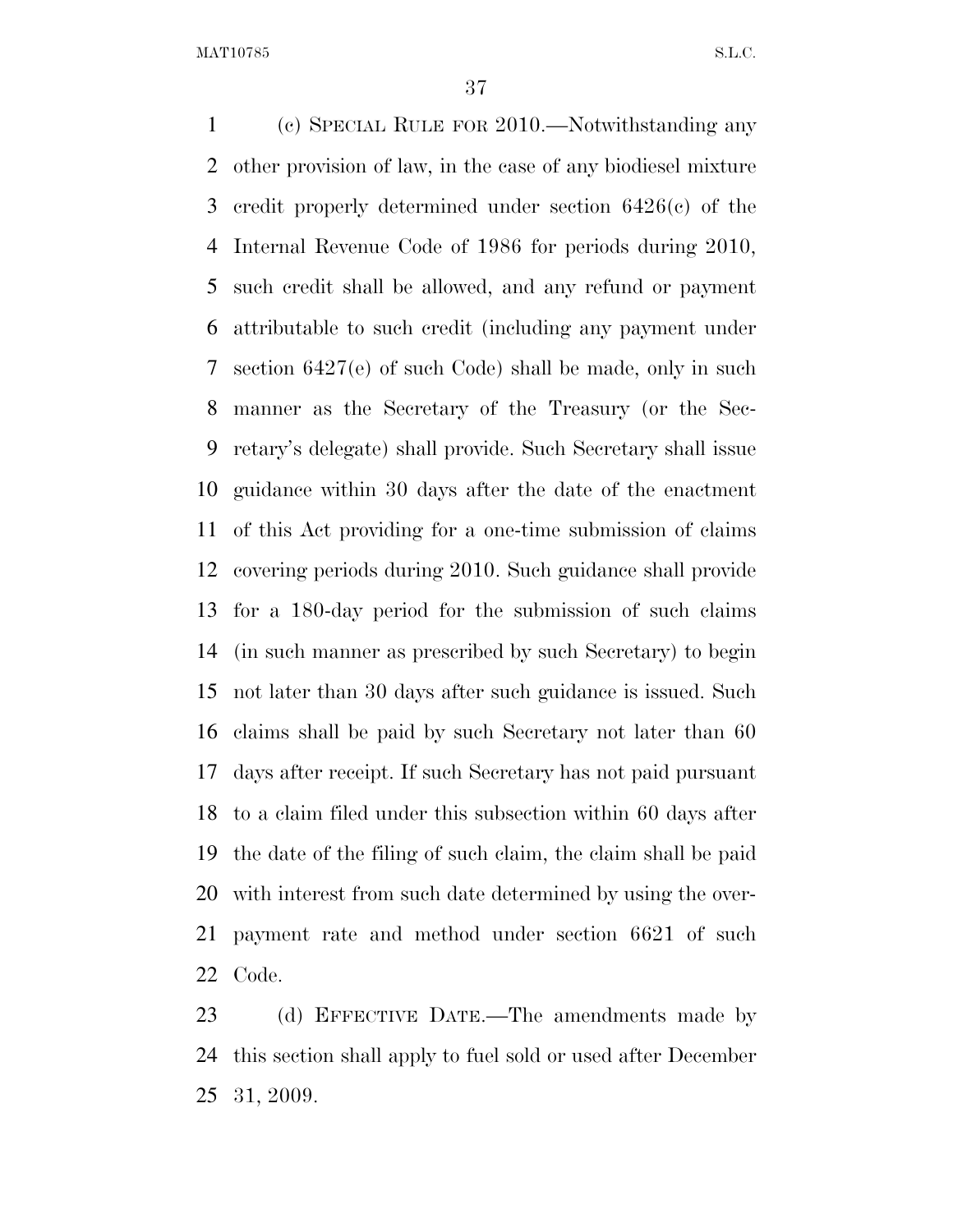#### **SEC. 702. CREDIT FOR REFINED COAL FACILITIES.**

 (a) IN GENERAL.—Subparagraph (B) of section 3  $45(d)(8)$  is amended by striking "January 1, 2010" and inserting ''January 1, 2012''.

 (b) EFFECTIVE DATE.—The amendment made by this section shall apply to facilities placed in service after December 31, 2009.

#### **SEC. 703. NEW ENERGY EFFICIENT HOME CREDIT.**

 (a) IN GENERAL.—Subsection (g) of section 45L is amended by striking ''December 31, 2009'' and inserting ''December 31, 2011''.

 (b) EFFECTIVE DATE.—The amendment made by this section shall apply to homes acquired after December 31, 2009.

 **SEC. 704. EXCISE TAX CREDITS AND OUTLAY PAYMENTS FOR ALTERNATIVE FUEL AND ALTERNATIVE FUEL MIXTURES.** 

18 (a) IN GENERAL.—Sections  $6426(d)(5)$ ,  $6426(e)(3)$ , 19 and  $6427(e)(6)(C)$  are each amended by striking "Decem-ber 31, 2009'' and inserting ''December 31, 2011''.

 (b) EXCLUSION OF BLACK LIQUOR FROM CREDIT 22 ELIGIBILITY.—The last sentence of section  $6426(d)(2)$  is amended by striking ''or biodiesel'' and inserting ''bio- diesel, or any fuel (including lignin, wood residues, or spent pulping liquors) derived from the production of paper or pulp''.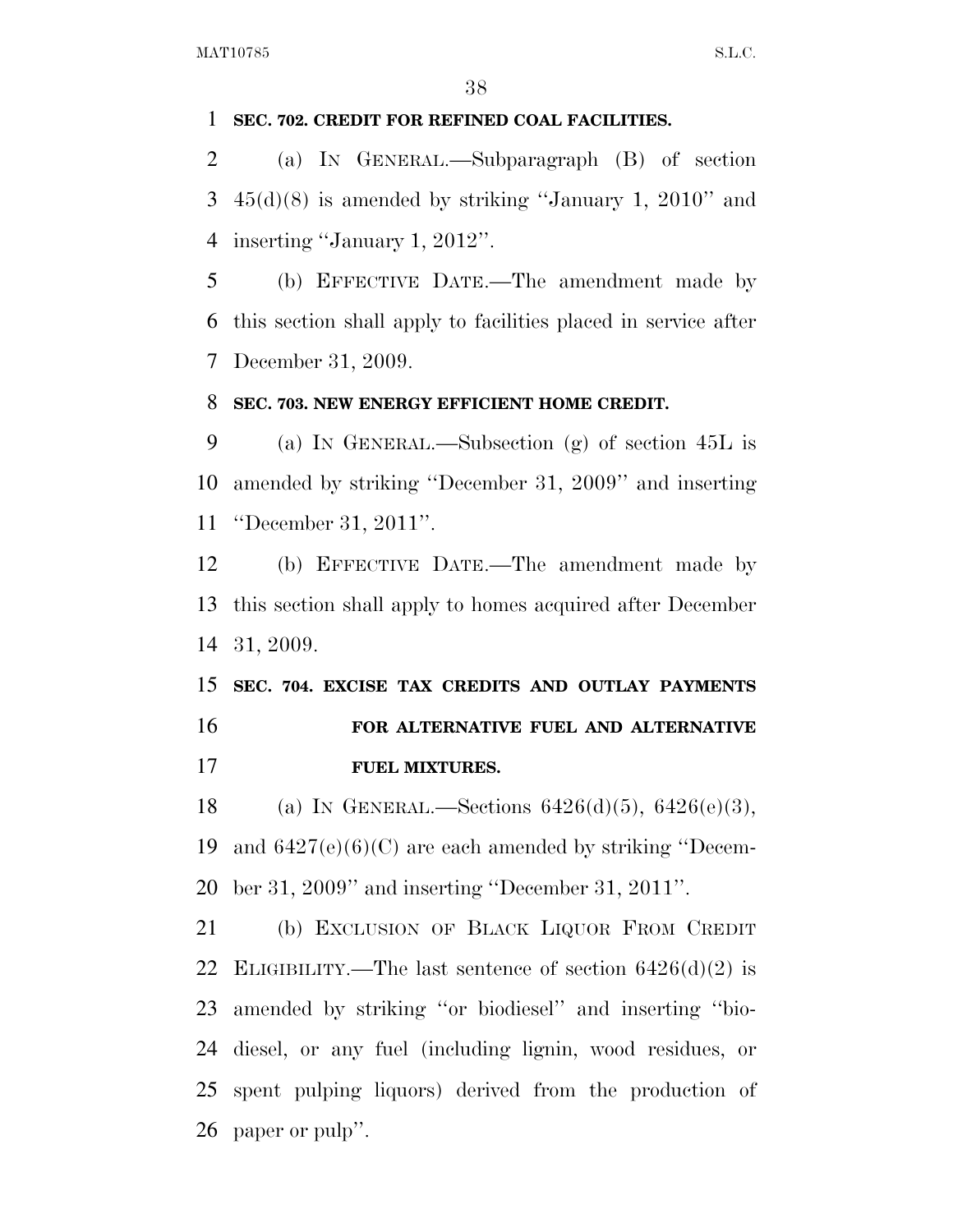(c) SPECIAL RULE FOR 2010.—Notwithstanding any other provision of law, in the case of any alternative fuel credit or any alternative fuel mixture credit properly deter- mined under subsection (d) or (e) of section 6426 of the Internal Revenue Code of 1986 for periods during 2010, such credit shall be allowed, and any refund or payment attributable to such credit (including any payment under section 6427(e) of such Code) shall be made, only in such manner as the Secretary of the Treasury (or the Sec- retary's delegate) shall provide. Such Secretary shall issue guidance within 30 days after the date of the enactment of this Act providing for a one-time submission of claims covering periods during 2010. Such guidance shall provide for a 180-day period for the submission of such claims (in such manner as prescribed by such Secretary) to begin not later than 30 days after such guidance is issued. Such claims shall be paid by such Secretary not later than 60 days after receipt. If such Secretary has not paid pursuant to a claim filed under this subsection within 60 days after the date of the filing of such claim, the claim shall be paid with interest from such date determined by using the over- payment rate and method under section 6621 of such Code.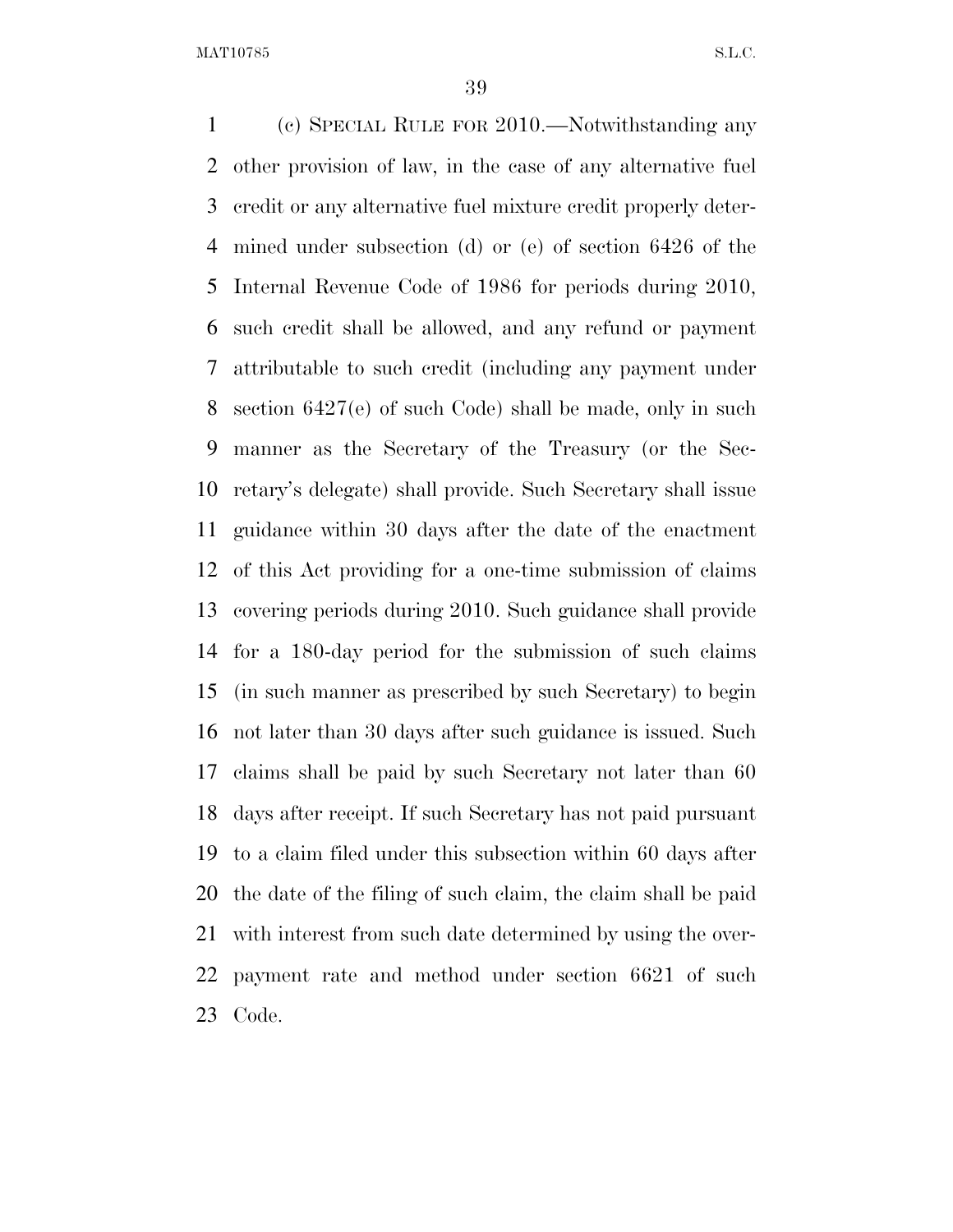(d) EFFECTIVE DATE.—The amendments made by this section shall apply to fuel sold or used after December 31, 2009.

# **SEC. 705. SPECIAL RULE FOR SALES OR DISPOSITIONS TO IMPLEMENT FERC OR STATE ELECTRIC RE- STRUCTURING POLICY FOR QUALIFIED ELEC-TRIC UTILITIES.**

 (a) IN GENERAL.—Paragraph (3) of section 451(i) is amended by striking ''January 1, 2010'' and inserting ''January 1, 2012''.

 (b) EFFECTIVE DATE.—The amendment made by this section shall apply to dispositions after December 31, 2009.

 **SEC. 706. SUSPENSION OF LIMITATION ON PERCENTAGE DEPLETION FOR OIL AND GAS FROM MAR-GINAL WELLS.** 

 (a) IN GENERAL.—Clause (ii) of section 18  $613A(c)(6)(H)$  is amended by striking "January 1, 2010" and inserting ''January 1, 2012''.

 (b) EFFECTIVE DATE.—The amendment made by this section shall apply to taxable years beginning after December 31, 2009.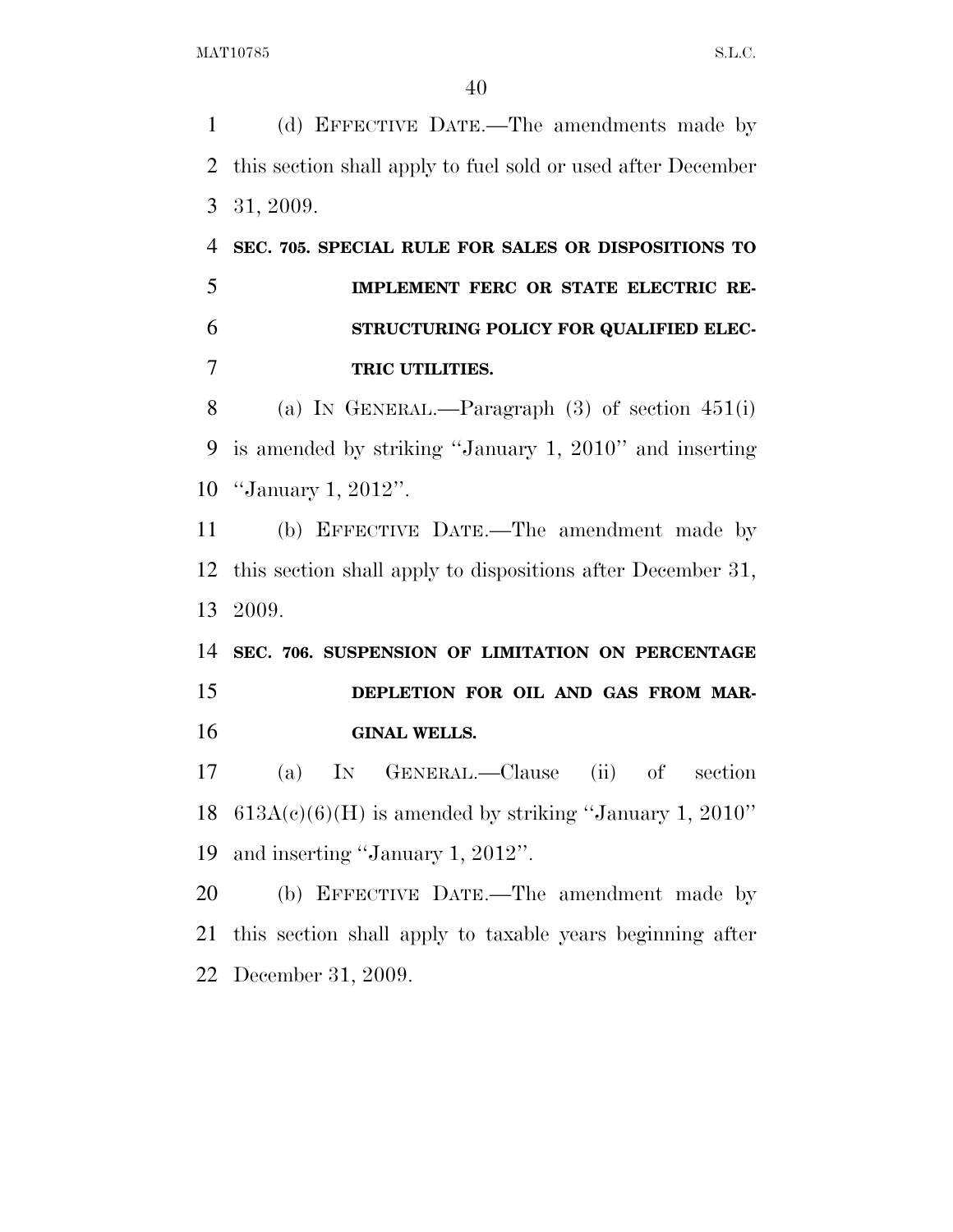| 1              | SEC. 707. EXTENSION OF GRANTS FOR SPECIFIED ENERGY          |
|----------------|-------------------------------------------------------------|
| $\overline{2}$ | PROPERTY IN LIEU OF TAX CREDITS.                            |
| 3              | (a) IN GENERAL.—Subsection (a) of section $1603$ of         |
| $\overline{4}$ | division B of the American Recovery and Reinvestment        |
| 5              | Act of $2009$ is amended—                                   |
| 6              | $(1)$ in paragraph $(1)$ , by striking "2009 or             |
| $\overline{7}$ | 2010" and inserting "2009, 2010, or 2011", and              |
| 8              | $(2)$ in paragraph $(2)$ —                                  |
| 9              | $(A)$ by striking "after 2010" and inserting                |
| 10             | "after $2011$ ", and                                        |
| 11             | (B) by striking "2009 or $2010$ " and in-                   |
| 12             | serting "2009, 2010, or 2011".                              |
| 13             | (b) CONFORMING AMENDMENT.—Subsection (j) of                 |
| 14             | section 1603 of division B of such Act is amended by strik- |
| 15             | ing "2011" and inserting "2012".                            |
| 16             | SEC. 708. EXTENSION OF PROVISIONS RELATED TO ALCO-          |
| 17             | HOL USED AS FUEL.                                           |
| 18             | (a) EXTENSION OF INCOME TAX CREDIT FOR ALCO-                |
| 19             | HOL USED AS FUEL.—                                          |
| 20             | $(1)$ IN GENERAL.—Paragraph $(1)$ of section                |
| 21             | $40(e)$ is amended—                                         |
| 22             | (A) by striking "December 31, $2010"$ in                    |
| 23             | subparagraph $(A)$ and inserting "December 31,              |
| 24             | $2011$ ", and                                               |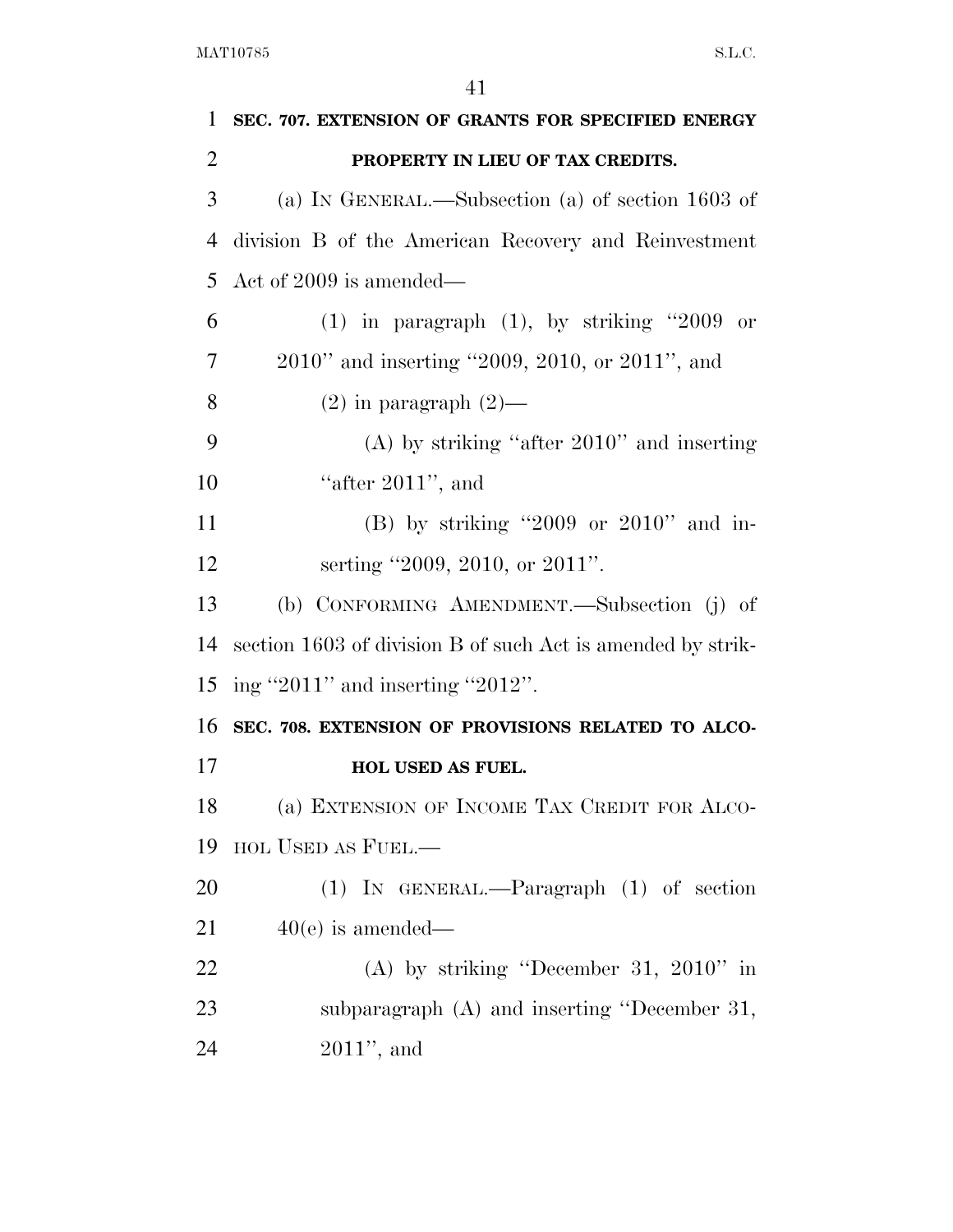| $\mathbf{1}$   | $(B)$ by striking "January 1, 2011" in sub-          |
|----------------|------------------------------------------------------|
| $\overline{2}$ | paragraph (B) and inserting "January 1,              |
| 3              | $2012"$ .                                            |
| $\overline{4}$ | (2) REDUCED AMOUNT FOR ETHANOL BLEND-                |
| 5              | $ERS.$ Subsection (h) of section 40 is amended by    |
| 6              | striking "2010" both places it appears and inserting |
| $\overline{7}$ | "2011".                                              |
| 8              | (3) EFFECTIVE DATE.—The amendments made              |
| 9              | by this subsection shall apply to periods after De-  |
| 10             | cember 31, 2010.                                     |
| 11             | (b) EXTENSION OF EXCISE TAX CREDIT FOR ALCO-         |
| 12             | HOL USED AS FUEL.—                                   |
| 13             | $(1)$ IN GENERAL.—Paragraph $(6)$ of section         |
| 14             | $6426(b)$ is amended by striking "December 31,       |
| 15             | $2010"$ and inserting "December 31, 2011".           |
| 16             | (2) EFFECTIVE DATE.—The amendment made               |
| 17             | by this subsection shall apply to periods after De-  |
| 18             | cember 31, 2010.                                     |
| 19             | (c) EXTENSION OF PAYMENT FOR ALCOHOL FUEL            |
| 20             | MIXTURE.-                                            |
| 21             | $(1)$ In GENERAL.—Subparagraph $(A)$ of section      |
| 22             | $6427(e)(6)$ is amended by striking "December 31,    |
| 23             | $2010"$ and inserting "December 31, 2011".           |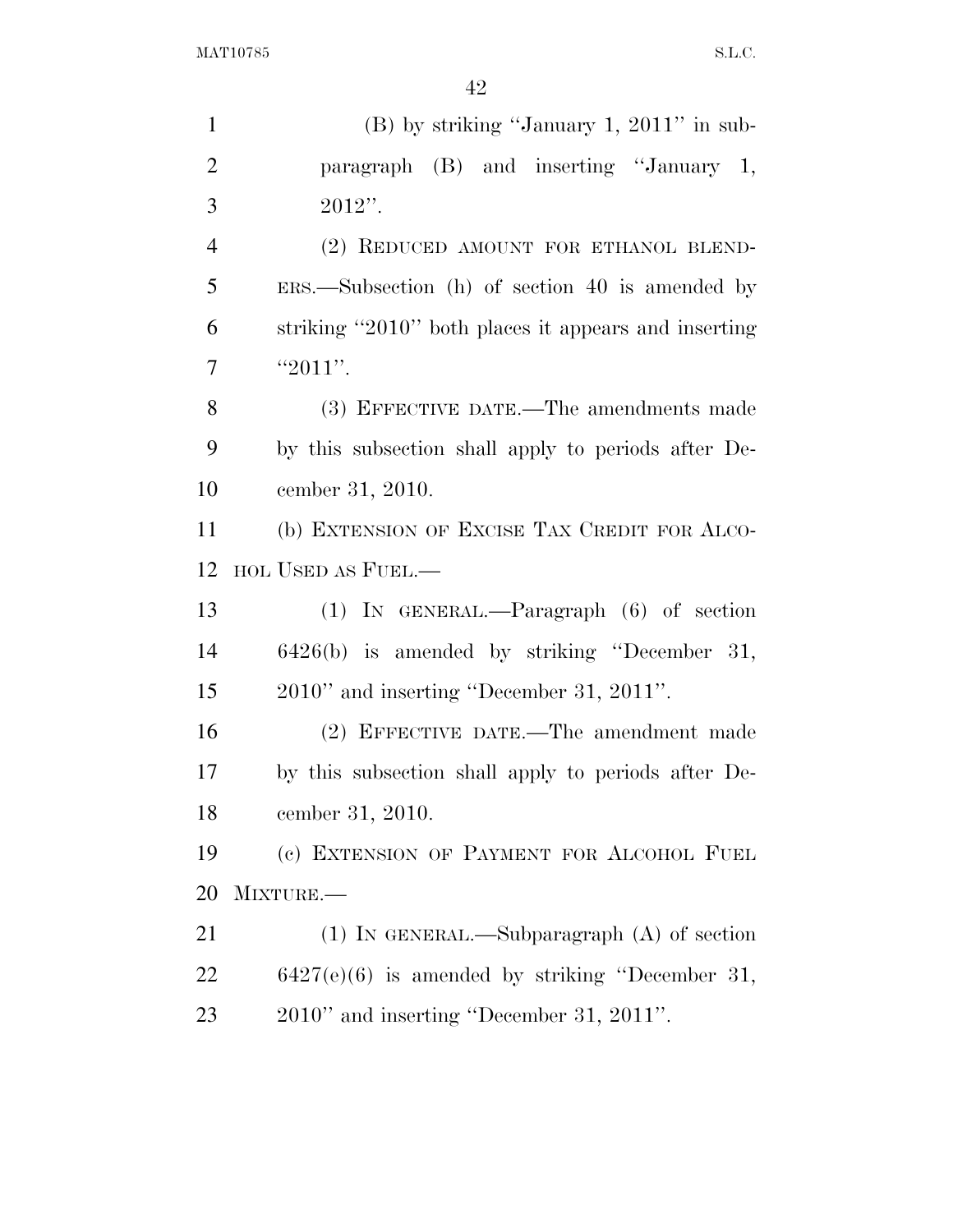(2) EFFECTIVE DATE.—The amendment made by this subsection shall apply to sales and uses after December 31, 2010. (d) EXTENSION OF ADDITIONAL DUTIES ON ETH- ANOL.— (1) IN GENERAL.—Headings 9901.00.50 and 9901.00.52 of the Harmonized Tariff Schedule of the United States are each amended in the effective period column by striking ''1/1/2011'' and inserting  $\frac{1}{1/1/2012}$ ". (2) EFFECTIVE DATE.—The amendments made by this subsection shall take effect on January 1, 2011. **SEC. 709. ENERGY EFFICIENT APPLIANCE CREDIT.**  (a) DISHWASHERS.—Paragraph (1) of section 45M(b) is amended by striking ''and'' at the end of sub- paragraph (A), by striking the period at the end of sub- paragraph (B) and inserting a comma, and by adding at the end the following new subparagraphs:  $\frac{1}{25}$  in the case of a dishwasher which is manufactured in calendar year 2011 and which uses no more than 307 kilowatt hours per year and 5.0 gallons per cycle (5.5 gallons per cycle for dishwashers designed for greater

25 than 12 place settings),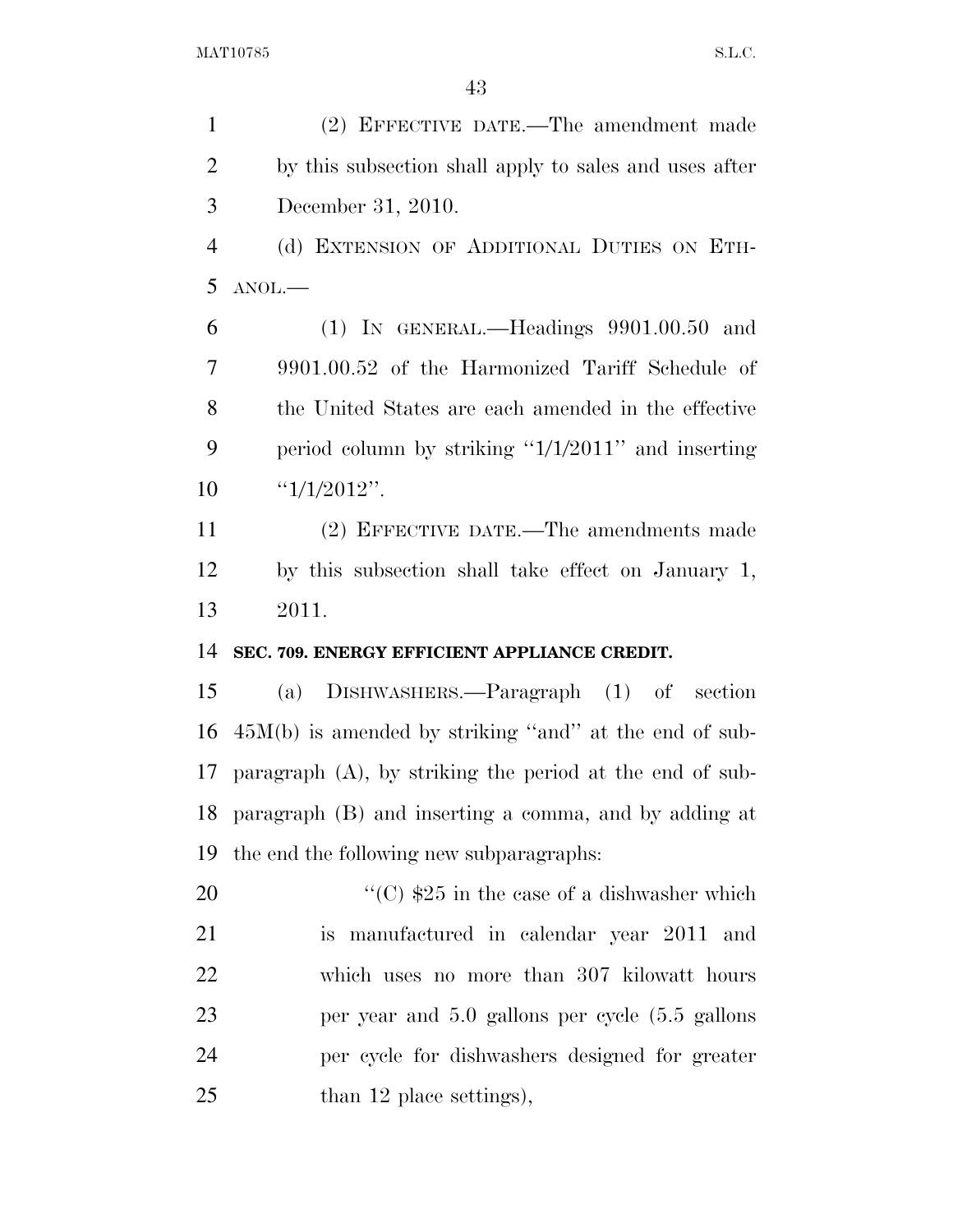$''(D)$  \$50 in the case of a dishwasher which is manufactured in calendar year 2011 and which uses no more than 295 kilowatt hours per year and 4.25 gallons per cycle (4.75 gallons per cycle for dishwashers designed for greater than 12 place settings), and 7 ''(E)  $$75$  in the case of a dishwasher which is manufactured in calendar year 2011 and which uses no more than 280 kilowatt hours per year and 4 gallons per cycle (4.5 gal- lons per cycle for dishwashers designed for 12 greater than 12 place settings).". (b) CLOTHES WASHERS.—Paragraph (2) of section 45M(b) is amended by striking ''and'' at the end of sub- paragraph (C), by striking the period at the end of sub- paragraph (D) and inserting a comma, and by adding at the end the following new subparagraphs:  $\text{``(E)}$  \$175 in the case of a top-loading clothes washer manufactured in calendar year 20 2011 which meets or exceeds a 2.2 modified en- ergy factor and does not exceed a 4.5 water consumption factor, and  $\text{``(F)}$  \$225 in the case of a clothes washer

manufactured in calendar year 2011—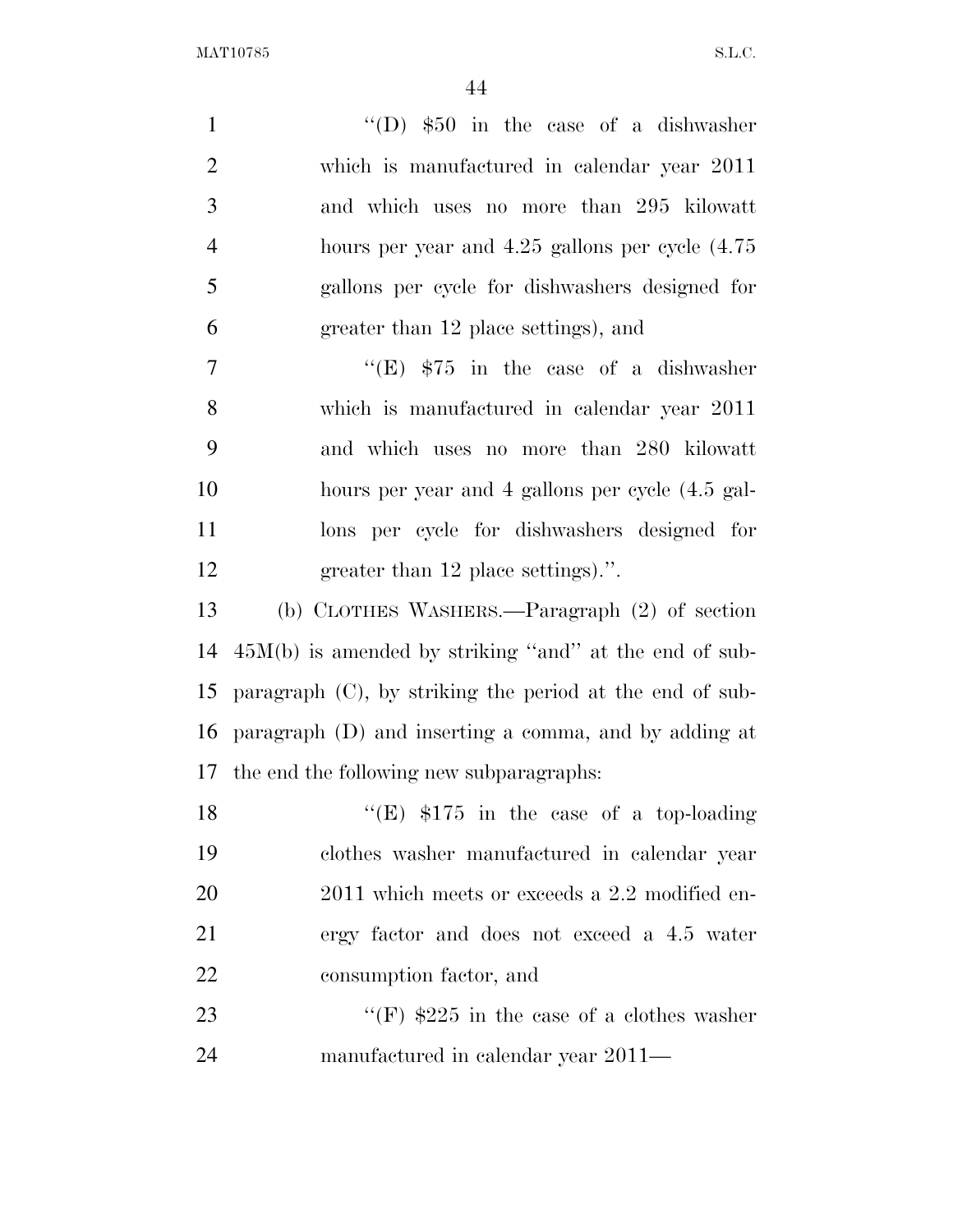| $\mathbf{1}$   | "(i) which is a top-loading clothes                      |
|----------------|----------------------------------------------------------|
| $\overline{2}$ | washer and which meets or exceeds a 2.4                  |
| 3              | modified energy factor and does not exceed               |
| $\overline{4}$ | a 4.2 water consumption factor, or                       |
| 5              | "(ii) which is a front-loading clothes                   |
| 6              | washer and which meets or exceeds a 2.8                  |
| 7              | modified energy factor and does not exceed               |
| 8              | a 3.5 water consumption factor.".                        |
| 9              | REFRIGERATORS.—Paragraph (3) of section<br>(e)           |
| 10             | $45M(b)$ is amended by striking "and" at the end of sub- |
| 11             | paragraph (C), by striking the period at the end of sub- |
| 12             | paragraph $(D)$ and inserting a comma, and by adding at  |
| 13             | the end the following new subparagraphs:                 |
| 14             | "(E) $$150$ in the case of a refrigerator                |
| 15             | manufactured in calendar year 2011 which con-            |
| 16             | sumes at least 30 percent less energy than the           |
| 17             | 2001 energy conservation standards, and                  |
| 18             | "(F) $$200$ in the case of a refrigerator                |
| 19             | manufactured in calendar year 2011 which con-            |
| 20             | sumes at least 35 percent less energy than the           |
| 21             | 2001 energy conservation standards.".                    |
| 22             | (d) REBASING OF LIMITATIONS.—                            |
| 23             | $(1)$ IN GENERAL.—Paragraph $(1)$ of section             |
| 24             | $45M(e)$ is amended—                                     |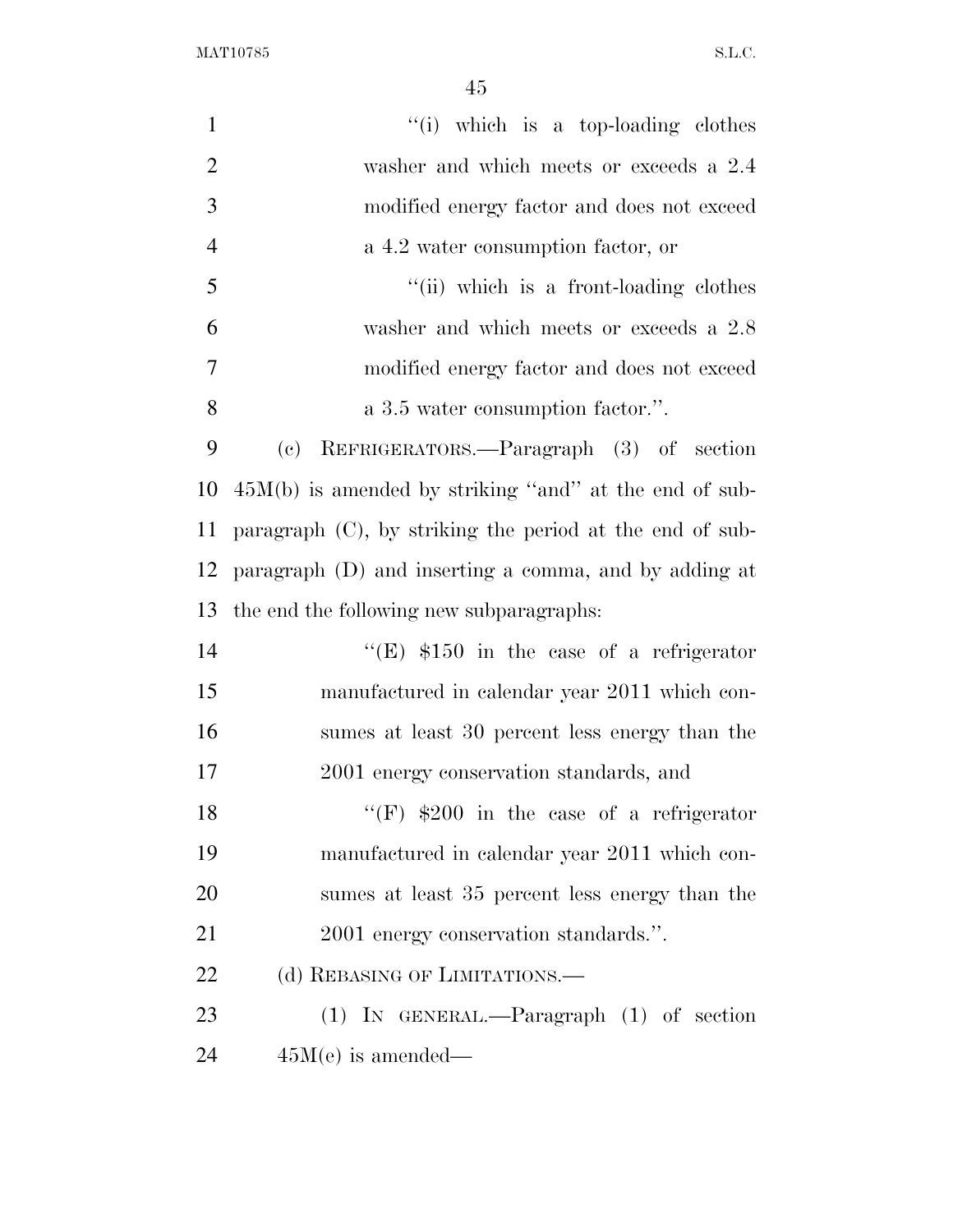| $\mathbf{1}$   | (A) by striking " $\$75,000,000$ " and insert-                  |
|----------------|-----------------------------------------------------------------|
| $\overline{2}$ | ing " $$25,000,000$ ", and                                      |
| 3              | $(B)$ by striking "December 31, 2007" and                       |
| $\overline{4}$ | inserting "December 31, 2010".                                  |
| 5              | (2) EXCEPTION FOR CERTAIN REFRIGERATORS                         |
| 6              | AND CLOTHES WASHERS.—Paragraph (2) of section                   |
| 7              | $45M(e)$ is amended—                                            |
| 8              | (A) by striking "subsection $(b)(3)(D)$ " and                   |
| 9              | inserting "subsection $(b)(3)(F)$ ", and                        |
| 10             | (B) by striking "subsection $(b)(2)(D)$ " and                   |
| 11             | inserting "subsection $(b)(2)(F)$ ".                            |
| 12             | (3) GROSS RECEIPTS LIMITATION. - Paragraph                      |
| 13             | $(3)$ of section $45M(e)$ is amended by striking "2 per-        |
| 14             | cent" and inserting "4 percent".                                |
| 15             | (e) EFFECTIVE DATES.—                                           |
| 16             | (1) IN GENERAL.—The amendments made by                          |
| 17             | subsections $(a)$ , $(b)$ , and $(c)$ shall apply to appliances |
| 18             | produced after December 31, 2010.                               |
| 19             | (2) LIMITATIONS.—The amendments made by                         |
| 20             | subsection (d) shall apply to taxable years beginning           |
| 21             | after December 31, 2010.                                        |
| 22             | SEC. 710. CREDIT FOR NONBUSINESS ENERGY PROPERTY.               |
| 23             | (a) EXTENSION.—Section $25C(g)(2)$ is amended by                |
| 24             | striking "2010" and inserting "2011".                           |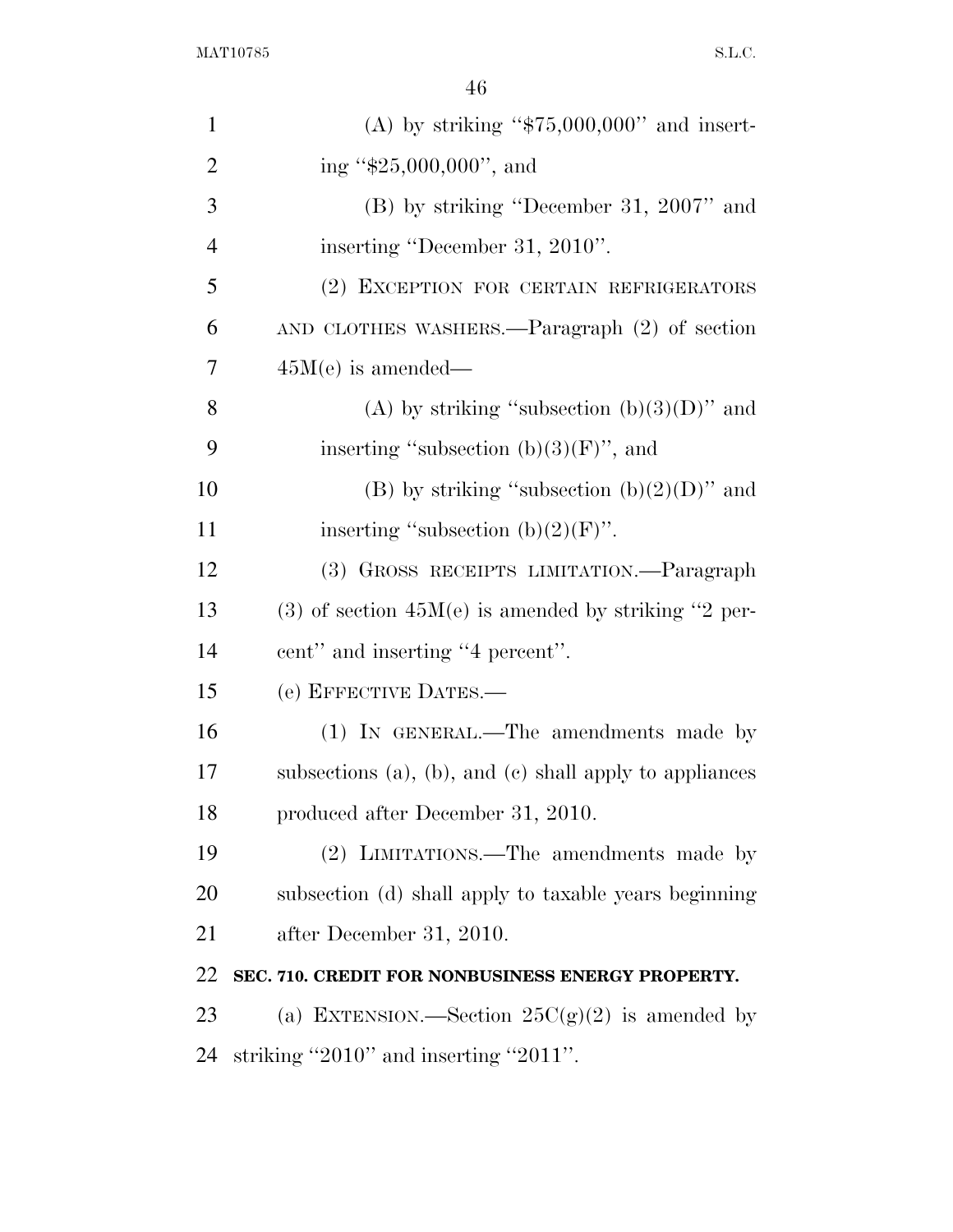(b) RETURN TO PRE-ARRA LIMITATIONS AND STANDARDS.—

 (1) IN GENERAL.—Subsections (a) and (b) of section 25C are amended to read as follows:

 ''(a) ALLOWANCE OF CREDIT.—In the case of an in- dividual, there shall be allowed as a credit against the tax imposed by this chapter for the taxable year an amount equal to the sum of—

9 ''(1) 10 percent of the amount paid or incurred by the taxpayer for qualified energy efficiency im- provements installed during such taxable year, and 12 ''(2) the amount of the residential energy prop- erty expenditures paid or incurred by the taxpayer during such taxable year.

''(b) LIMITATIONS.—

 ''(1) LIFETIME LIMITATION.—The credit al- lowed under this section with respect to any tax- payer for any taxable year shall not exceed the ex- cess (if any) of \$500 over the aggregate credits al- lowed under this section with respect to such tax- payer for all prior taxable years ending after Decem-ber 31, 2005.

23 ''(2) WINDOWS.—In the case of amounts paid or incurred for components described in subsection (c)(2)(B) by any taxpayer for any taxable year, the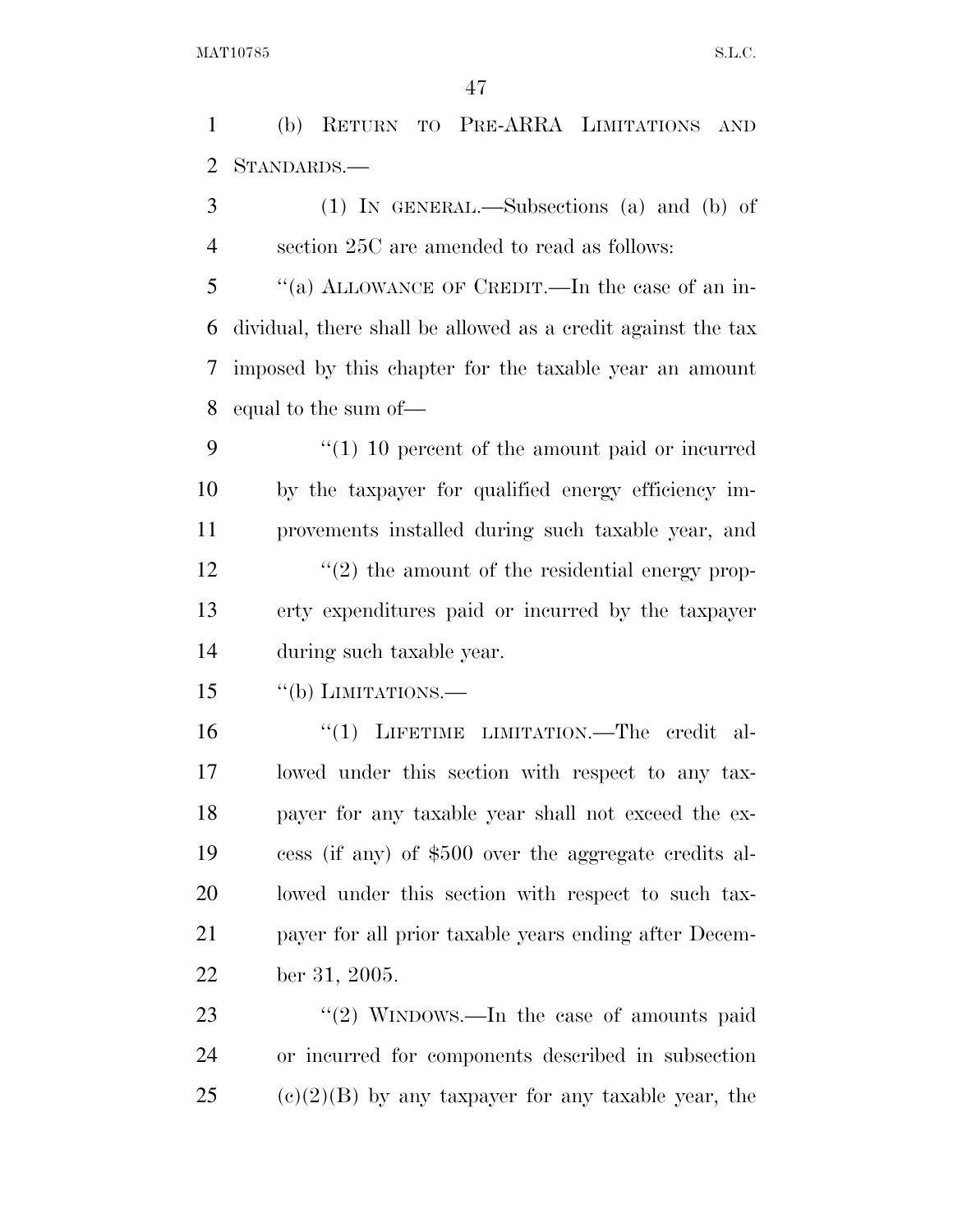| $\mathbf{1}$   | credit allowed under this section with respect to such |
|----------------|--------------------------------------------------------|
| $\overline{2}$ | amounts for such year shall not exceed the excess (if  |
| 3              | any) of \$200 over the aggregate credits allowed       |
| $\overline{4}$ | under this section with respect to such amounts for    |
| 5              | all prior taxable years ending after December 31,      |
| 6              | 2005.                                                  |
| 7              | "(3) LIMITATION ON RESIDENTIAL ENERGY                  |
| 8              | PROPERTY EXPENDITURES.—The amount of the               |
| 9              | credit allowed under this section by reason of sub-    |
| 10             | section $(a)(2)$ shall not exceed—                     |
| 11             | "(A) $$50$ for any advanced main air circu-            |
| 12             | lating fan,                                            |
| 13             | "(B) $$150$ for any qualified natural gas,             |
| 14             | propane, or oil furnace or hot water boiler, and       |
| 15             | $\cdot$ (C) \$300 for any item of energy-efficient     |
| 16             | building property.".                                   |
| 17             | (2) MODIFICATION OF STANDARDS.—                        |
| 18             | $(A)$ IN GENERAL.—Paragraph $(1)$ of sec-              |
| 19             | tion $25C(c)$ is amended by striking "2000" and        |
| 20             | all that follows through "this section" and in-        |
| 21             | serting "2009 International Energy Conserva-           |
| 22             | tion Code, as such Code (including supple-             |
| 23             | ments) is in effect on the date of the enactment       |
| 24             | of the American Recovery and Reinvestment              |
| 25             | Tax Act of 2009".                                      |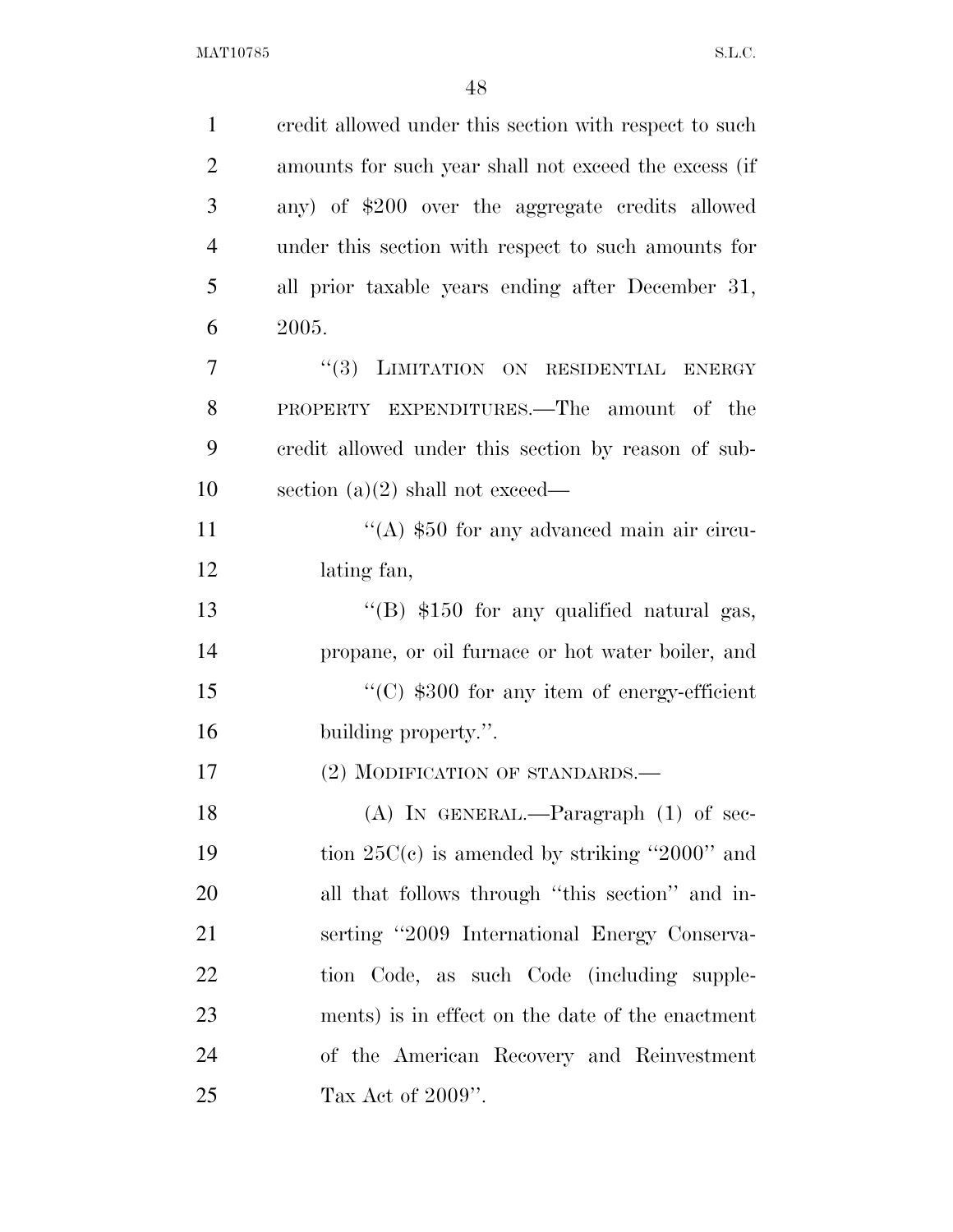| $\mathbf{1}$   | $(B)$ Wood stroves.—Subparagraph $(E)$ of               |
|----------------|---------------------------------------------------------|
| $\overline{2}$ | section $25C(d)(3)$ is amended by striking ", as        |
| 3              | measured using a lower heating value".                  |
| $\overline{4}$ | (C) OIL FURNACES AND HOT WATER BOIL-                    |
| 5              | $ERS. -$                                                |
| 6              | (i) IN GENERAL.—Paragraph $(4)$ of                      |
| 7              | section $25C(d)$ is amended to read as fol-             |
| 8              | lows:                                                   |
| 9              | "(4) QUALIFIED NATURAL GAS, PROPANE, OR                 |
| 10             | OIL FURNACE OR HOT WATER BOILER.—The term               |
| 11             | 'qualified natural gas, propane, or oil furnace or hot  |
| 12             | water boiler' means a natural gas, propane, or oil      |
| 13             | furnace or hot water boiler which achieves an annual    |
| 14             | fuel utilization efficiency rate of not less than 95.". |
| 15             | CONFORMING AMENDMENT.<br>(ii)                           |
| 16             | Clause (ii) of section $25C(d)(2)(A)$ is                |
| 17             | amended to read as follows:                             |
| 18             | "(ii) a qualified natural gas, propane,                 |
| 19             | or oil furnace or hot water boiler, or".                |
| 20             | (D) EXTERIOR WINDOWS, DOORS, AND                        |
| 21             | SKYLIGHTS.-                                             |
| 22             | (i) IN GENERAL.—Subsection (c) of                       |
| 23             | section 25C is amended by striking para-                |
| 24             | $graph(4)$ .                                            |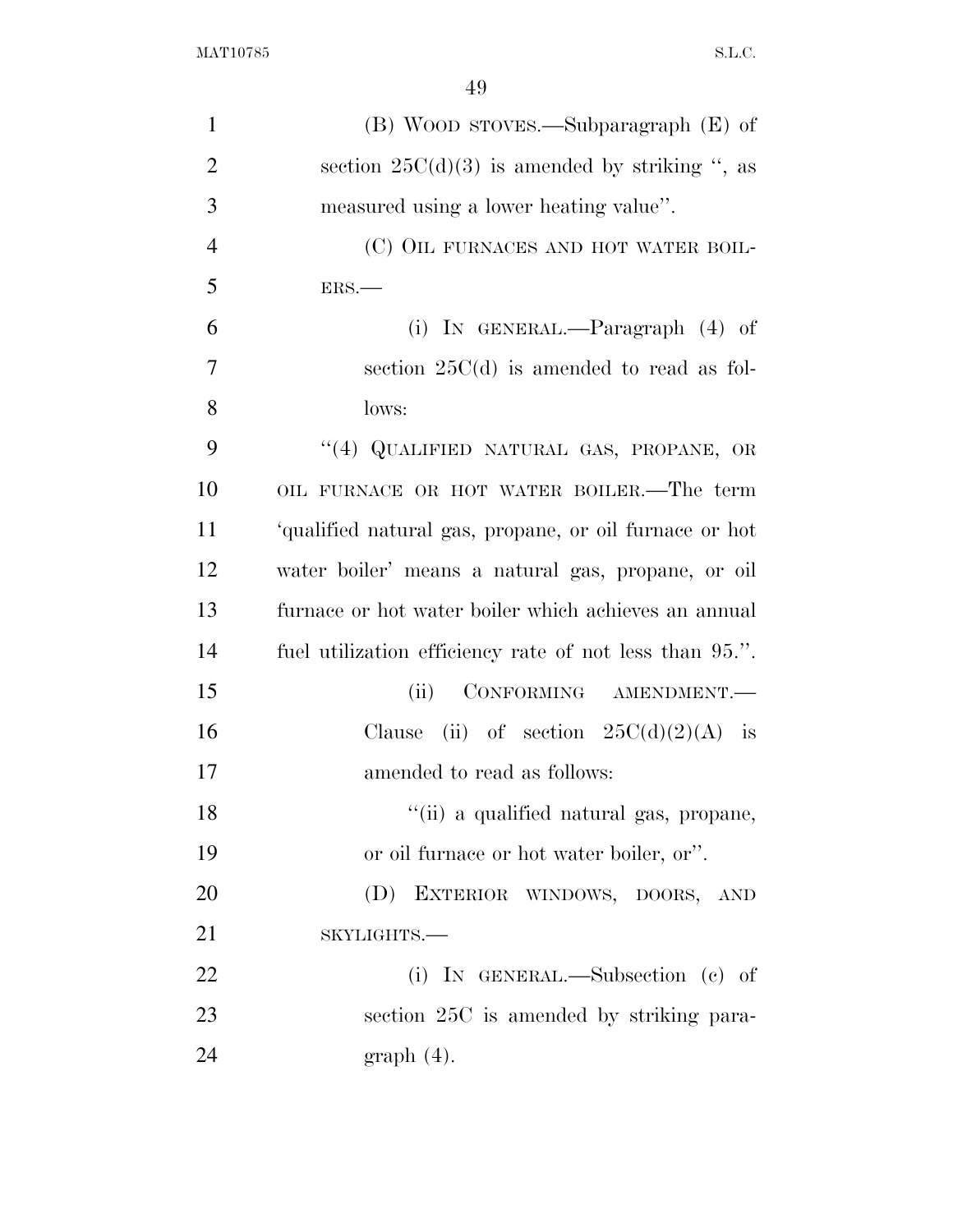| $\mathbf{1}$   | (ii) APPLICATION OF ENERGY STAR                        |
|----------------|--------------------------------------------------------|
| $\overline{2}$ | $STANDARDS.$ — $Paragraph$ (1) of section              |
| 3              | $25C(e)$ is amended by inserting "an exte-             |
| $\overline{4}$ | rior window, a skylight, an exterior door,"            |
| 5              | after "in the case of" in the matter pre-              |
| 6              | eeding subparagraph $(A)$ .                            |
| 7              | (E) INSULATION.—Subparagraph (A) of                    |
| 8              | section $25C(c)(2)$ is amended by striking "and        |
| 9              | meets the prescriptive criteria for such material      |
| 10             | or system established by the 2009 International        |
| 11             | Energy Conservation Code, as such Code (in-            |
| 12             | cluding supplements) is in effect on the date of       |
| 13             | the enactment of the American Recovery and             |
| 14             | Reinvestment Tax Act of 2009".                         |
| 15             | (3) SUBSIDIZED ENERGY FINANCING.-Sub-                  |
| 16             | section (e) of section 25C is amended by adding at     |
| 17             | the end the following new paragraph.                   |
| 18             | "(3) PROPERTY FINANCED BY SUBSIDIZED EN-               |
| 19             | ERGY FINANCING.—For purposes of determining the        |
| 20             | amount of expenditures made by any individual with     |
| 21             | respect to any property, there shall not be taken into |
| 22             | account expenditures which are made from sub-          |
| 23             | sidized energy financing (as defined in section        |
| 24             | $48(a)(4)(C)$ .".                                      |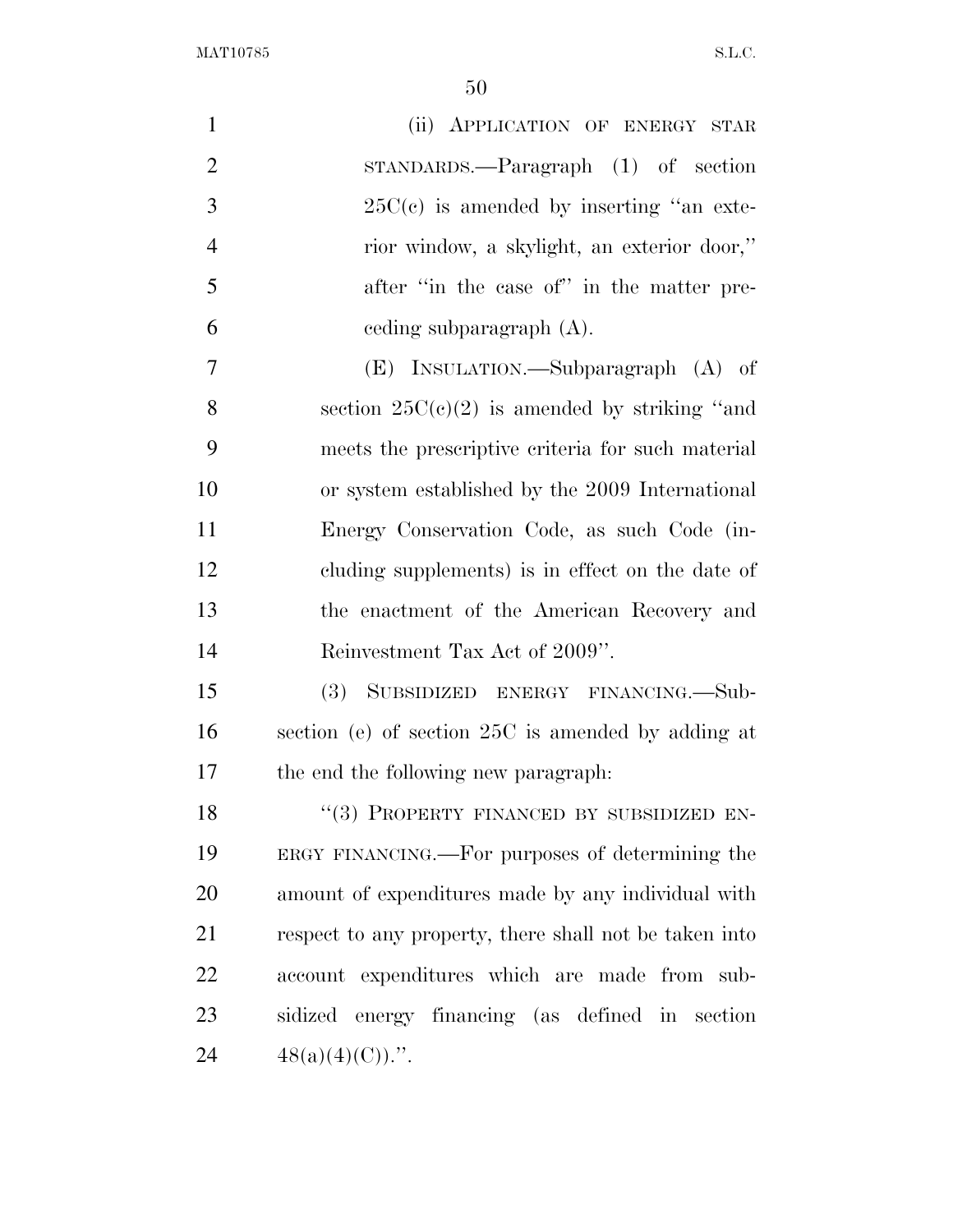(c) EFFECTIVE DATE.—The amendments made by this section shall apply to property placed in service after December 31, 2010.

# **SEC. 711. ALTERNATIVE FUEL VEHICLE REFUELING PROP-ERTY.**

 (a) EXTENSION OF CREDIT.—Paragraph (2) of sec-7 tion  $30C(g)$  is amended by striking "December 31, 2010" and inserting ''December 31, 2011.''.

 (b) EFFECTIVE DATE.—The amendment made by this section shall apply to property placed in service after December 31, 2010.

# **Subtitle B—Individual Tax Relief**

**SEC. 721. DEDUCTION FOR CERTAIN EXPENSES OF ELE-**

 **MENTARY AND SECONDARY SCHOOL TEACH-ERS.** 

 (a) IN GENERAL.—Subparagraph (D) of section 17  $62(a)(2)$  is amended by striking "or 2009" and inserting ''2009, 2010, or 2011''.

 (b) EFFECTIVE DATE.—The amendment made by this section shall apply to taxable years beginning after December 31, 2009.

### **SEC. 722. DEDUCTION OF STATE AND LOCAL SALES TAXES.**

 (a) IN GENERAL.—Subparagraph (I) of section 164(b)(5) is amended by striking ''January 1, 2010'' and inserting ''January 1, 2012''.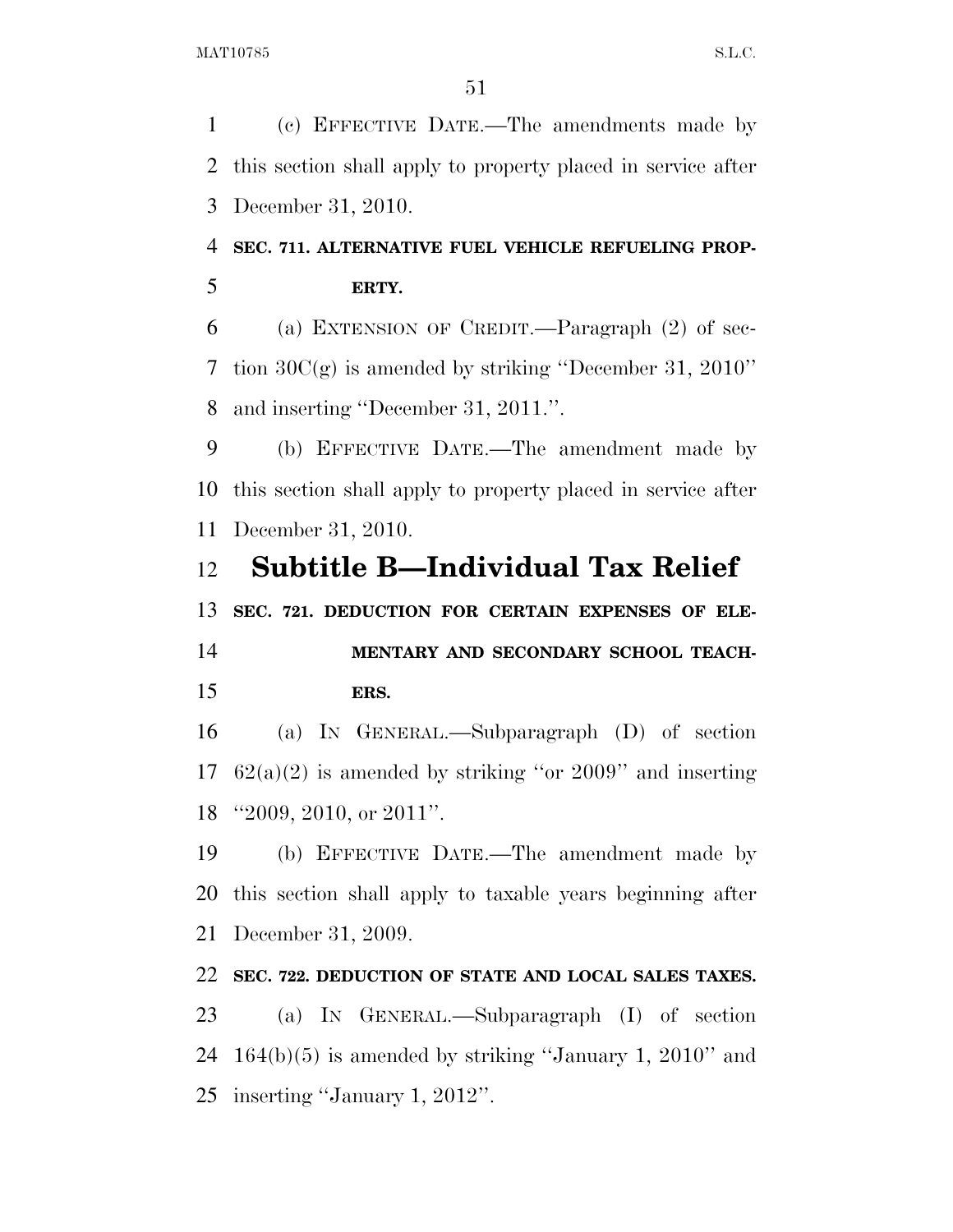(b) EFFECTIVE DATE.—The amendment made by this section shall apply to taxable years beginning after December 31, 2009.

**SEC. 723. CONTRIBUTIONS OF CAPITAL GAIN REAL PROP-**

### **ERTY MADE FOR CONSERVATION PURPOSES.**

 (a) IN GENERAL.—Clause (vi) of section 170(b)(1)(E) is amended by striking ''December 31, 2009'' and inserting ''December 31, 2011''.

 (b) CONTRIBUTIONS BY CERTAIN CORPORATE FARM-10 ERS AND RANCHERS.—Clause (iii) of section  $170(b)(2)(B)$  is amended by striking ''December 31, 2009'' and insert-ing ''December 31, 2011''.

 (c) EFFECTIVE DATE.—The amendments made by this section shall apply to contributions made in taxable years beginning after December 31, 2009.

### **SEC. 724. ABOVE-THE-LINE DEDUCTION FOR QUALIFIED TUITION AND RELATED EXPENSES.**

 (a) IN GENERAL.—Subsection (e) of section 222 is amended by striking ''December 31, 2009'' and inserting ''December 31, 2011''.

 (b) EFFECTIVE DATE.—The amendment made by this section shall apply to taxable years beginning after December 31, 2009.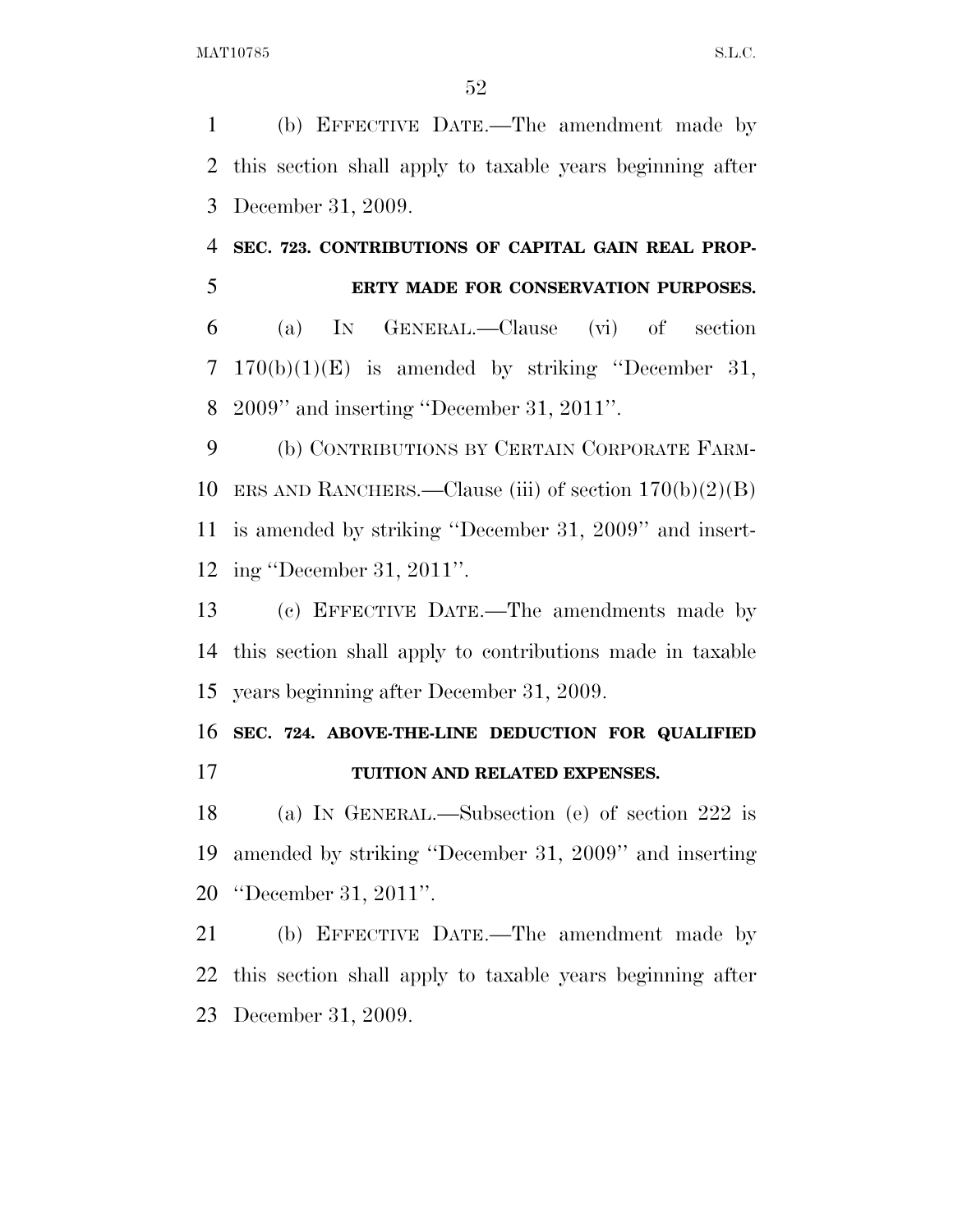**SEC. 725. TAX-FREE DISTRIBUTIONS FROM INDIVIDUAL RE- TIREMENT PLANS FOR CHARITABLE PUR- POSES.**  (a) IN GENERAL.—Subparagraph (F) of section 408(d)(8) is amended by striking ''December 31, 2009'' and inserting ''December 31, 2011''. (b) EFFECTIVE DATE; SPECIAL RULE.— (1) EFFECTIVE DATE.—The amendment made by this section shall apply to distributions made in taxable years beginning after December 31, 2009. (2) SPECIAL RULE.—For purposes of sub-12 sections (a)(6), (b)(3), and (d)(8) of section 408 of the Internal Revenue Code of 1986, at the election of the taxpayer (at such time and in such manner as prescribed by the Secretary of the Treasury) any qualified charitable distribution made after Decem-

 ber 31, 2010, and before February 1, 2011, shall be deemed to have been made on December 31, 2010. **SEC. 726. LOOK-THRU OF CERTAIN REGULATED INVEST-MENT COMPANY STOCK IN DETERMINING** 

**GROSS ESTATE OF NONRESIDENTS.** 

 (a) IN GENERAL.—Paragraph (3) of section 2105(d) is amended by striking ''December 31, 2009'' and insert-ing ''December 31, 2011''.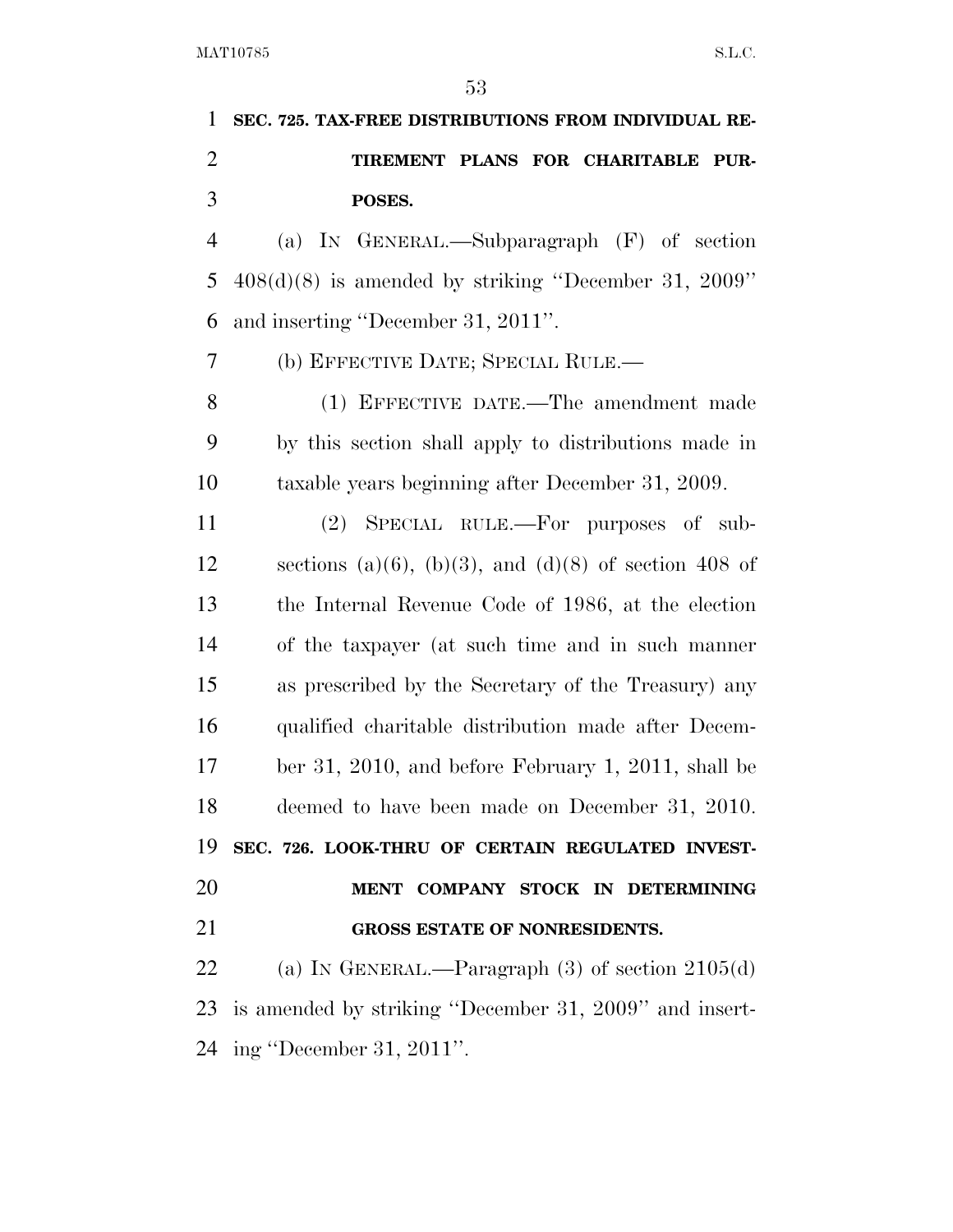(b) EFFECTIVE DATE.—The amendment made by this section shall apply to estates of decedents dying after December 31, 2009.

# **SEC. 727. PARITY FOR EXCLUSION FROM INCOME FOR EM-PLOYER-PROVIDED MASS TRANSIT AND**

 (a) IN GENERAL.—Paragraph (2) of section 132(f) is amended by striking ''January 1, 2011'' and inserting ''January 1, 2012''.

 (b) EFFECTIVE DATE.—The amendment made by this section shall apply to months after December 31, 2010.

 **SEC. 728. REFUNDS DISREGARDED IN THE ADMINISTRA-TION OF FEDERAL PROGRAMS AND FEDER-**

**ALLY ASSISTED PROGRAMS.** 

**PARKING BENEFITS.** 

 (a) IN GENERAL.—Subchapter A of chapter 65 is amended by adding at the end the following new section: **''SEC. 6409. REFUNDS DISREGARDED IN THE ADMINISTRA- TION OF FEDERAL PROGRAMS AND FEDER-ALLY ASSISTED PROGRAMS.** 

21 "(a) In GENERAL.—Notwithstanding any other pro- vision of law, any refund (or advance payment with respect to a refundable credit) made to any individual under this title shall not be taken into account as income, and shall not be taken into account as resources for a period of 12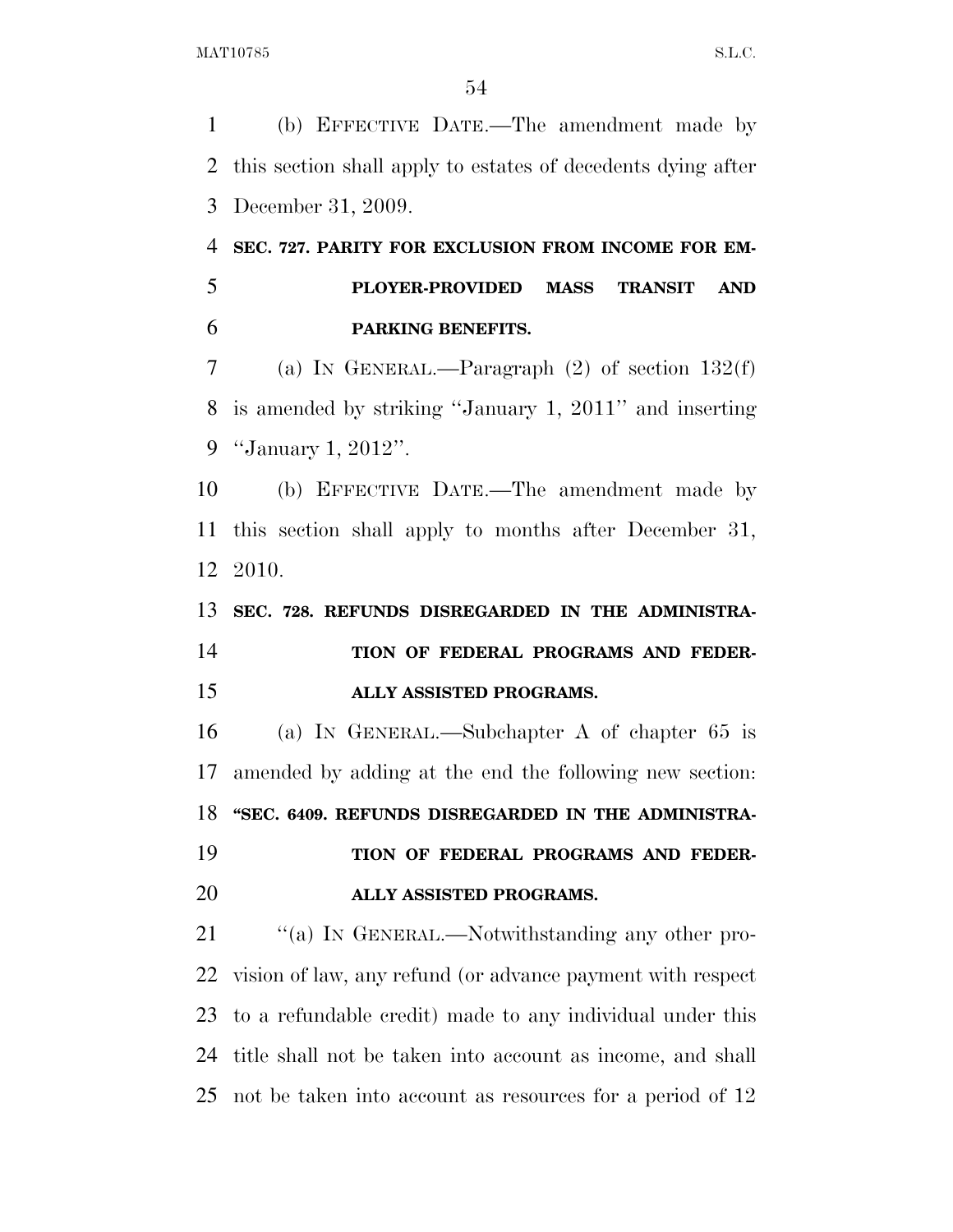months from receipt, for purposes of determining the eligi- bility of such individual (or any other individual) for bene- fits or assistance (or the amount or extent of benefits or assistance) under any Federal program or under any State or local program financed in whole or in part with Federal funds.

 ''(b) TERMINATION.—Subsection (a) shall not apply to any amount received after December 31, 2012.''.

 (b) CLERICAL AMENDMENT.—The table of sections for such subchapter is amended by adding at the end the following new item:

''Sec. 6409. Refunds disregarded in the administration of Federal programs and federally assisted programs.''.

 (c) EFFECTIVE DATE.—The amendments made by this section shall apply to amounts received after Decem-ber 31, 2009.

# **Subtitle C—Business Tax Relief**

#### **SEC. 731. RESEARCH CREDIT.**

 (a) IN GENERAL.—Subparagraph (B) of section 41(h)(1) is amended by striking ''December 31, 2009'' and inserting ''December 31, 2011''.

 (b) CONFORMING AMENDMENT.—Subparagraph (D) of section 45C(b)(1) is amended by striking ''December 31, 2009'' and inserting ''December 31, 2011''.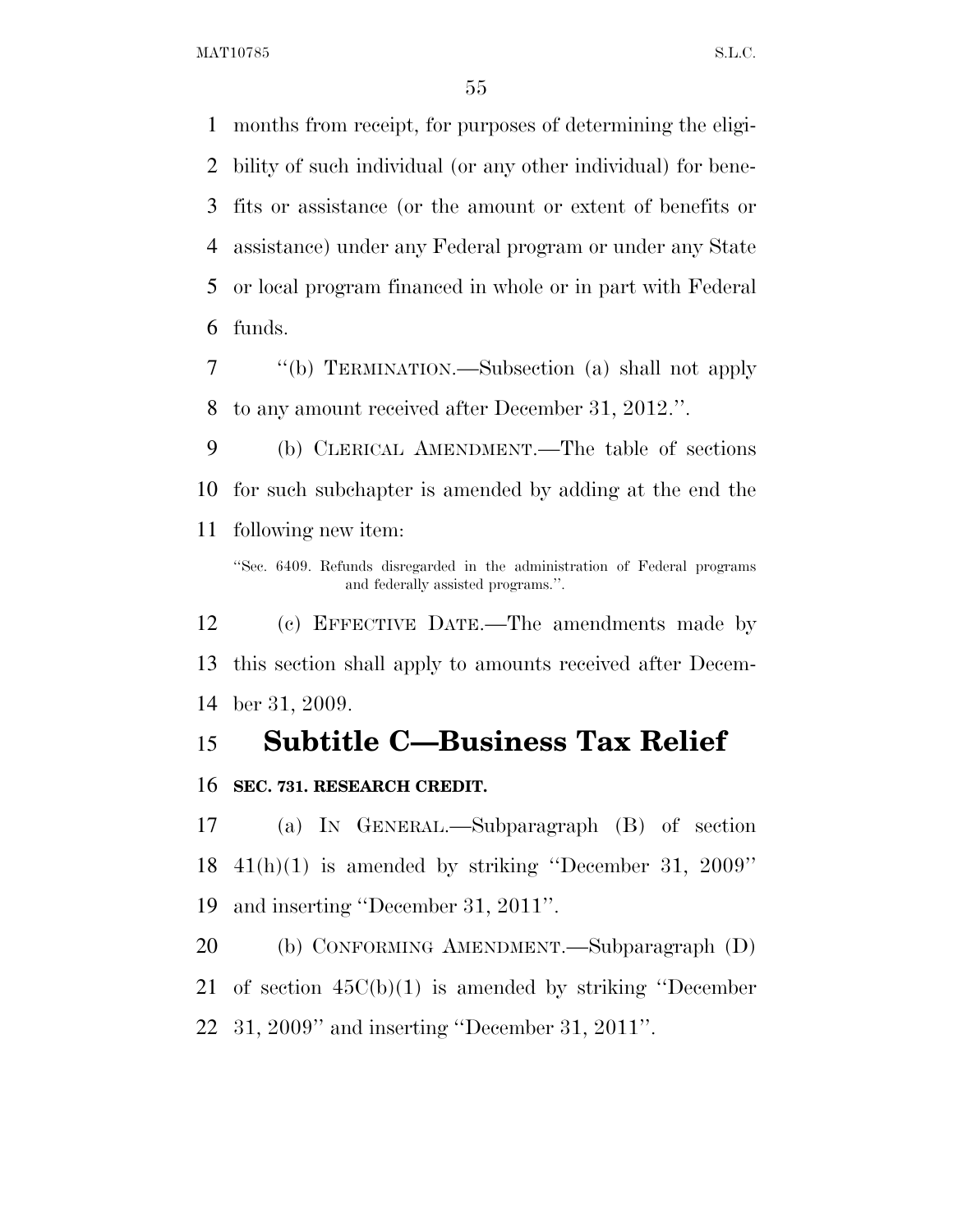(c) EFFECTIVE DATE.—The amendments made by this section shall apply to amounts paid or incurred after December 31, 2009.

#### **SEC. 732. INDIAN EMPLOYMENT TAX CREDIT.**

 (a) IN GENERAL.—Subsection (f) of section 45A is amended by striking ''December 31, 2009'' and inserting ''December 31, 2011''.

 (b) EFFECTIVE DATE.—The amendment made by this section shall apply to taxable years beginning after December 31, 2009.

### **SEC. 733. NEW MARKETS TAX CREDIT.**

 (a) IN GENERAL.—Paragraph (1) of section 45D(f) is amended—

 (1) by striking ''and'' at the end of subpara-15 graph  $(E)$ ,

 (2) by striking the period at the end of sub-paragraph (F), and

 (3) by adding at the end the following new sub-paragraph:

20 "'(G) \$3,500,000,000 for 2010 and 2011.". (b) CONFORMING AMENDMENT.—Paragraph (3) of section 45D(f) is amended by striking ''2014'' and insert-ing ''2016''.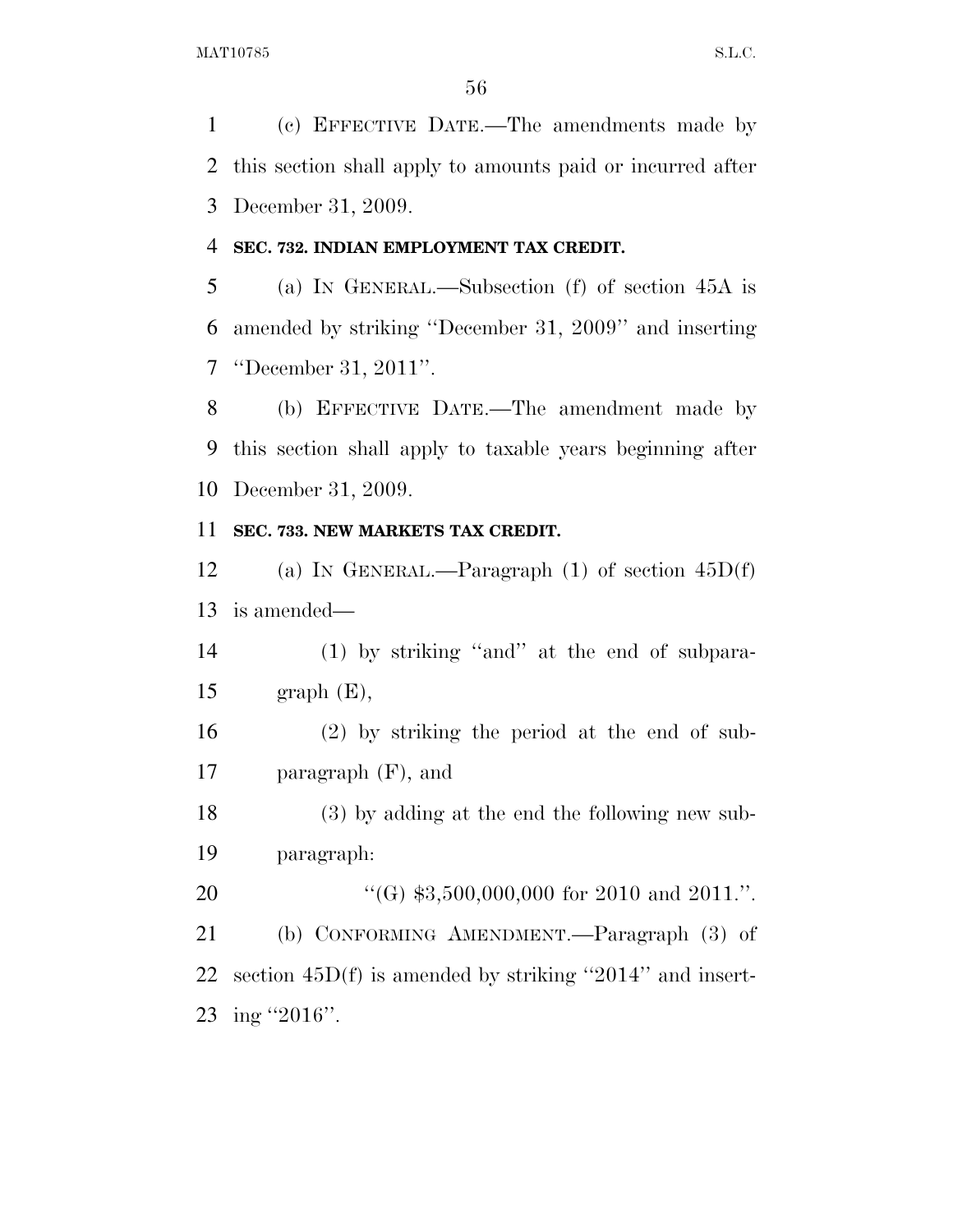(c) EFFECTIVE DATE.—The amendments made by this section shall apply to calendar years beginning after 2009.

#### **SEC. 734. RAILROAD TRACK MAINTENANCE CREDIT.**

 (a) IN GENERAL.—Subsection (f) of section 45G is amended by striking ''January 1, 2010'' and inserting ''January 1, 2012''.

 (b) EFFECTIVE DATE.—The amendment made by this section shall apply to expenditures paid or incurred in taxable years beginning after December 31, 2009.

### **SEC. 735. MINE RESCUE TEAM TRAINING CREDIT.**

 (a) IN GENERAL.—Subsection (e) of section 45N is amended by striking ''December 31, 2009'' and inserting ''December 31, 2011''.

 (b) EFFECTIVE DATE.—The amendment made by this section shall apply to taxable years beginning after December 31, 2009.

**SEC. 736. EMPLOYER WAGE CREDIT FOR EMPLOYEES WHO** 

# **ARE ACTIVE DUTY MEMBERS OF THE UNI-FORMED SERVICES.**

 (a) IN GENERAL.—Subsection (f) of section 45P is amended by striking ''December 31, 2009'' and inserting ''December 31, 2011''.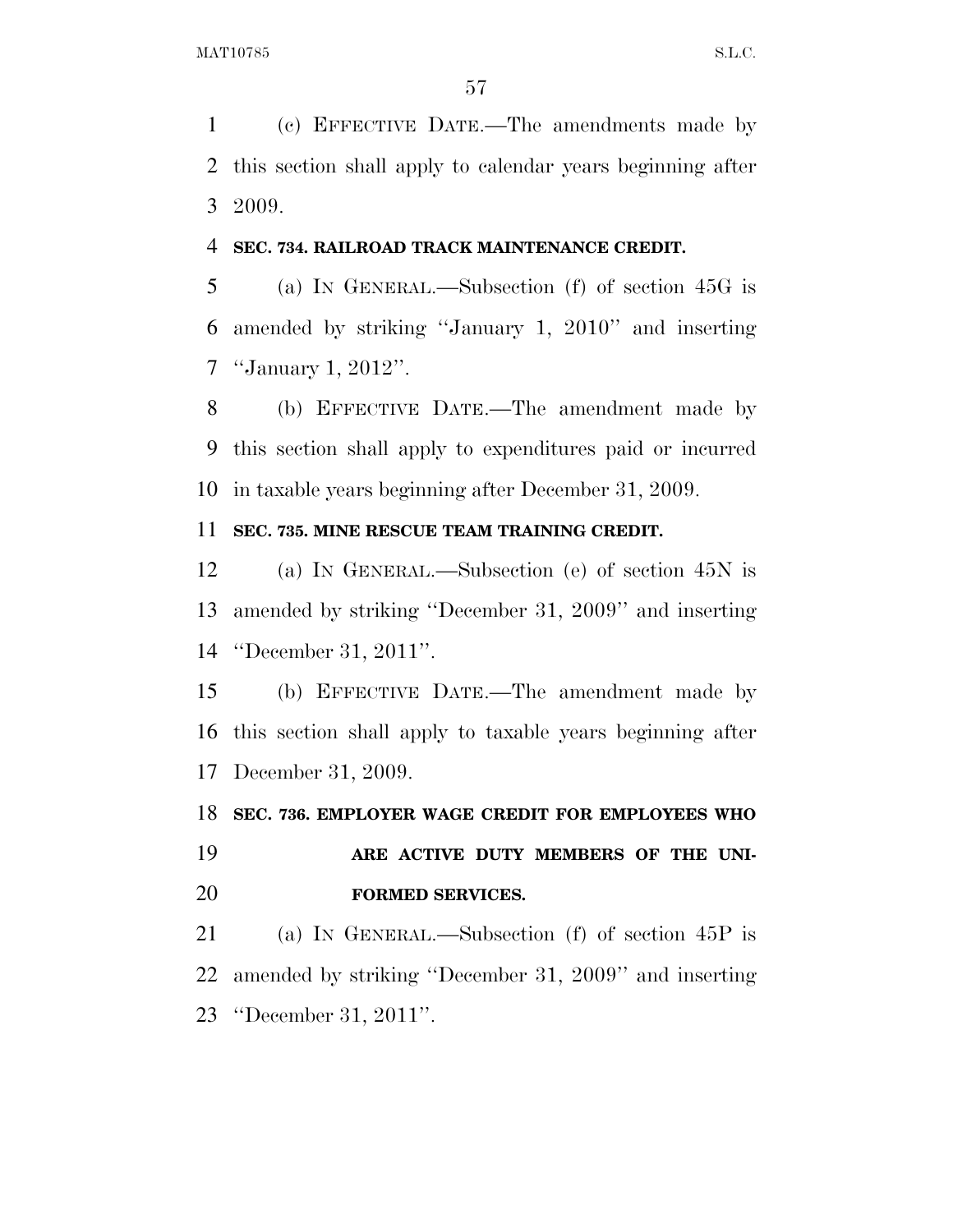(b) EFFECTIVE DATE.—The amendment made by this section shall apply to payments made after December 31, 2009.

 **SEC. 737. 15-YEAR STRAIGHT-LINE COST RECOVERY FOR QUALIFIED LEASEHOLD IMPROVEMENTS, QUALIFIED RESTAURANT BUILDINGS AND IM- PROVEMENTS, AND QUALIFIED RETAIL IM-PROVEMENTS.** 

 (a) IN GENERAL.—Clauses (iv), (v), and (ix) of sec-10 tion  $168(e)(3)(E)$  are each amended by striking "January" 1, 2010'' and inserting ''January 1, 2012''.

12 (b) CONFORMING AMENDMENTS.—

13 (1) Clause (i) of section  $168(e)(7)(A)$  is amend- ed by striking ''if such building is placed in service after December 31, 2008, and before January 1,  $16 \t 2010$ ,".

 (2) Paragraph (8) of section 168(e) is amended by striking subparagraph (E).

19 (3) Section  $179(f)(2)$  is amended—

20 (A) by striking "(without regard to the dates specified in subparagraph (A)(i) thereof)'' in subparagraph (B), and

23 (B) by striking "(without regard to sub-paragraph (E) thereof)'' in subparagraph (C).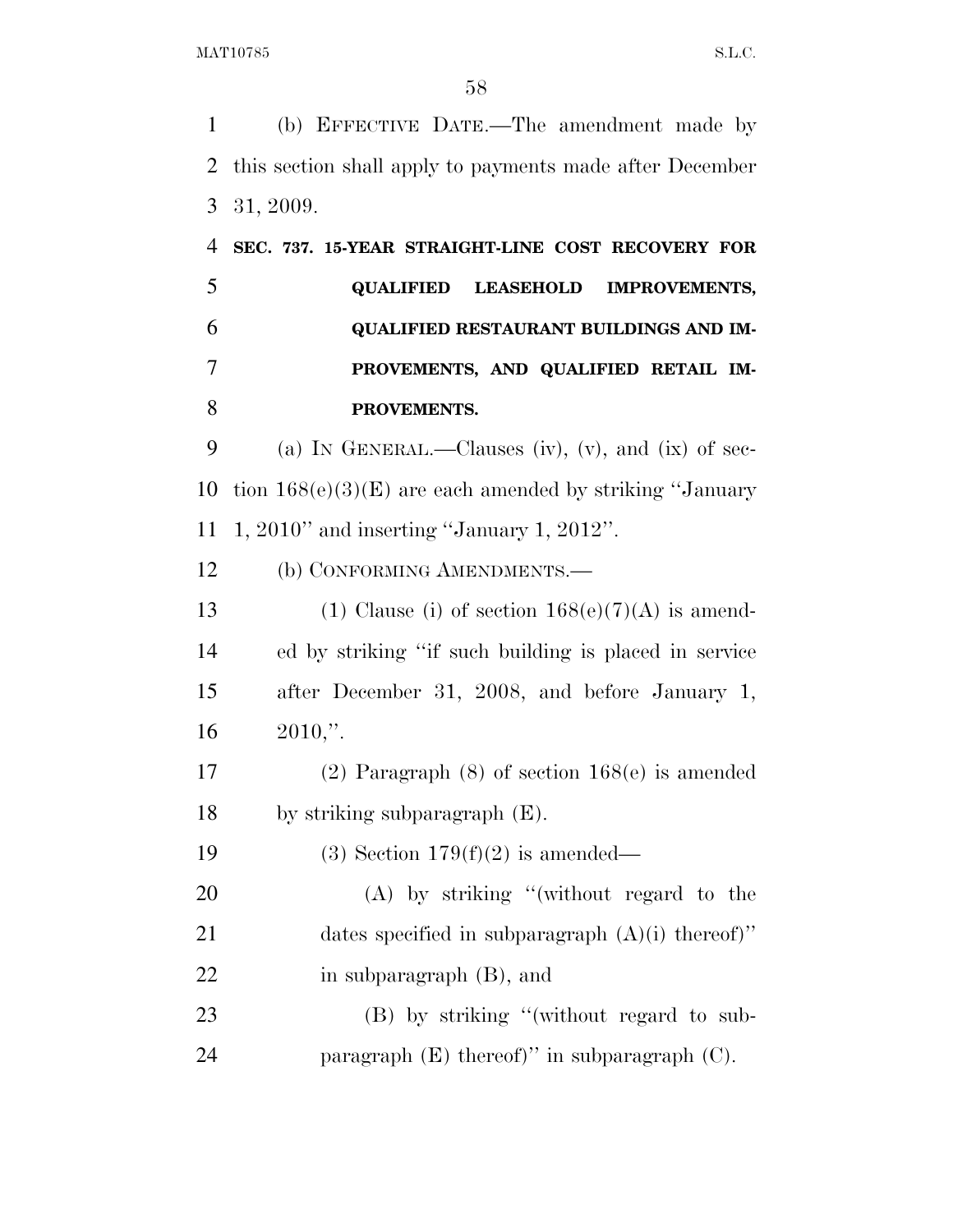(c) EFFECTIVE DATE.—The amendments made by this section shall apply to property placed in service after December 31, 2009.

## **SEC. 738. 7-YEAR RECOVERY PERIOD FOR MOTORSPORTS ENTERTAINMENT COMPLEXES.**

 (a) IN GENERAL.—Subparagraph (D) of section 168(i)(15) is amended by striking ''December 31, 2009'' and inserting ''December 31, 2011''.

 (b) EFFECTIVE DATE.—The amendment made by this section shall apply to property placed in service after December 31, 2009.

## **SEC. 739. ACCELERATED DEPRECIATION FOR BUSINESS PROPERTY ON AN INDIAN RESERVATION.**

 (a) IN GENERAL.—Paragraph (8) of section 168(j) is amended by striking ''December 31, 2009'' and insert-ing ''December 31, 2011''.

 (b) EFFECTIVE DATE.—The amendment made by this section shall apply to property placed in service after December 31, 2009.

 **SEC. 740. ENHANCED CHARITABLE DEDUCTION FOR CON-TRIBUTIONS OF FOOD INVENTORY.** 

 (a) IN GENERAL.—Clause (iv) of section 170(e)(3)(C) is amended by striking ''December 31, 2009'' and inserting ''December 31, 2011''.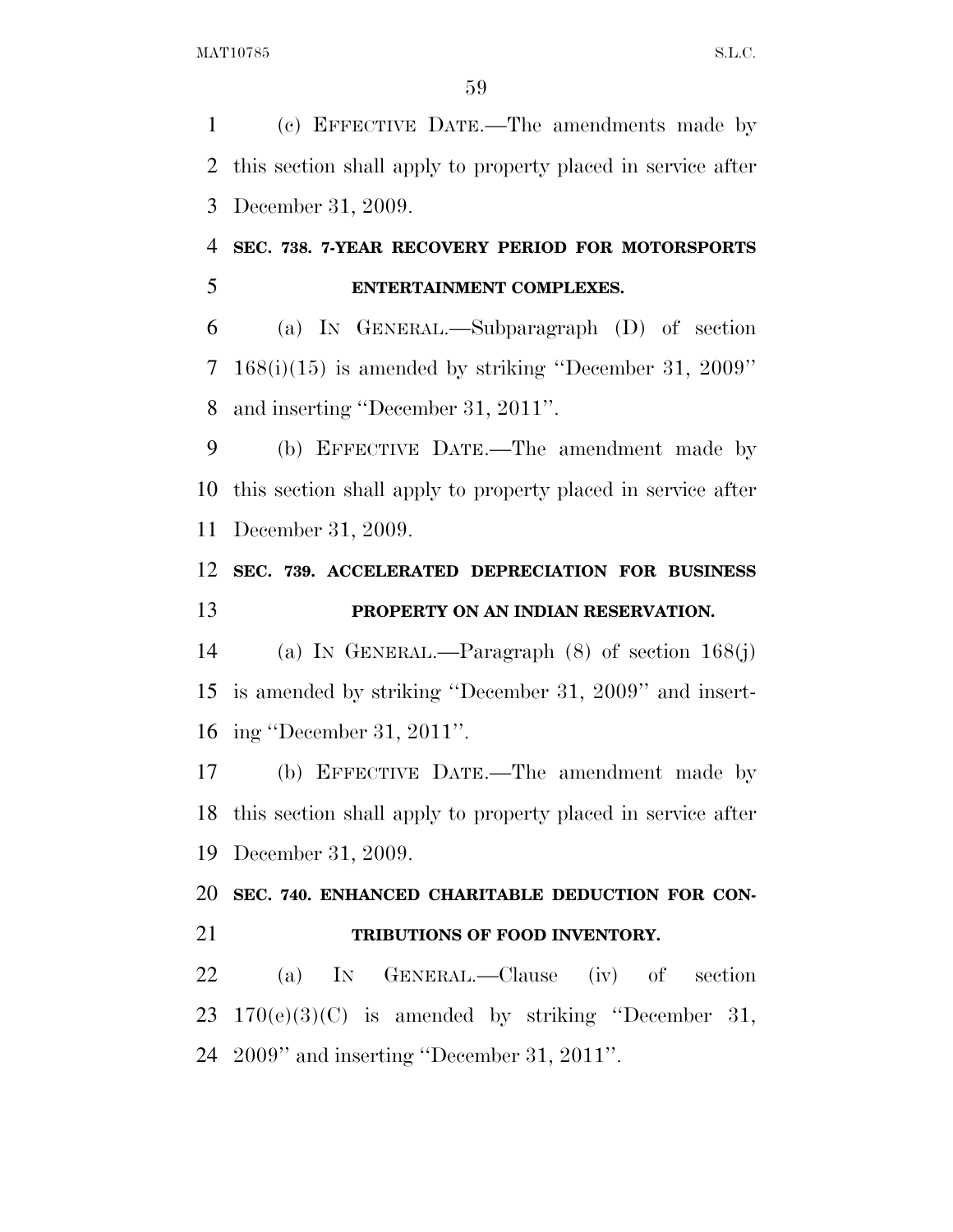(b) EFFECTIVE DATE.—The amendment made by this section shall apply to contributions made after De-cember 31, 2009.

 **SEC. 741. ENHANCED CHARITABLE DEDUCTION FOR CON- TRIBUTIONS OF BOOK INVENTORIES TO PUB-LIC SCHOOLS.** 

 (a) IN GENERAL.—Clause (iv) of section 8  $170(e)(3)(D)$  is amended by striking "December 31, 2009'' and inserting ''December 31, 2011''.

 (b) EFFECTIVE DATE.—The amendment made by this section shall apply to contributions made after De-cember 31, 2009.

**SEC. 742. ENHANCED CHARITABLE DEDUCTION FOR COR-**

 **PORATE CONTRIBUTIONS OF COMPUTER IN-VENTORY FOR EDUCATIONAL PURPOSES.** 

 (a) IN GENERAL.—Subparagraph (G) of section 170(e)(6) is amended by striking ''December 31, 2009'' and inserting ''December 31, 2011''.

 (b) EFFECTIVE DATE.—The amendment made by this section shall apply to contributions made in taxable years beginning after December 31, 2009.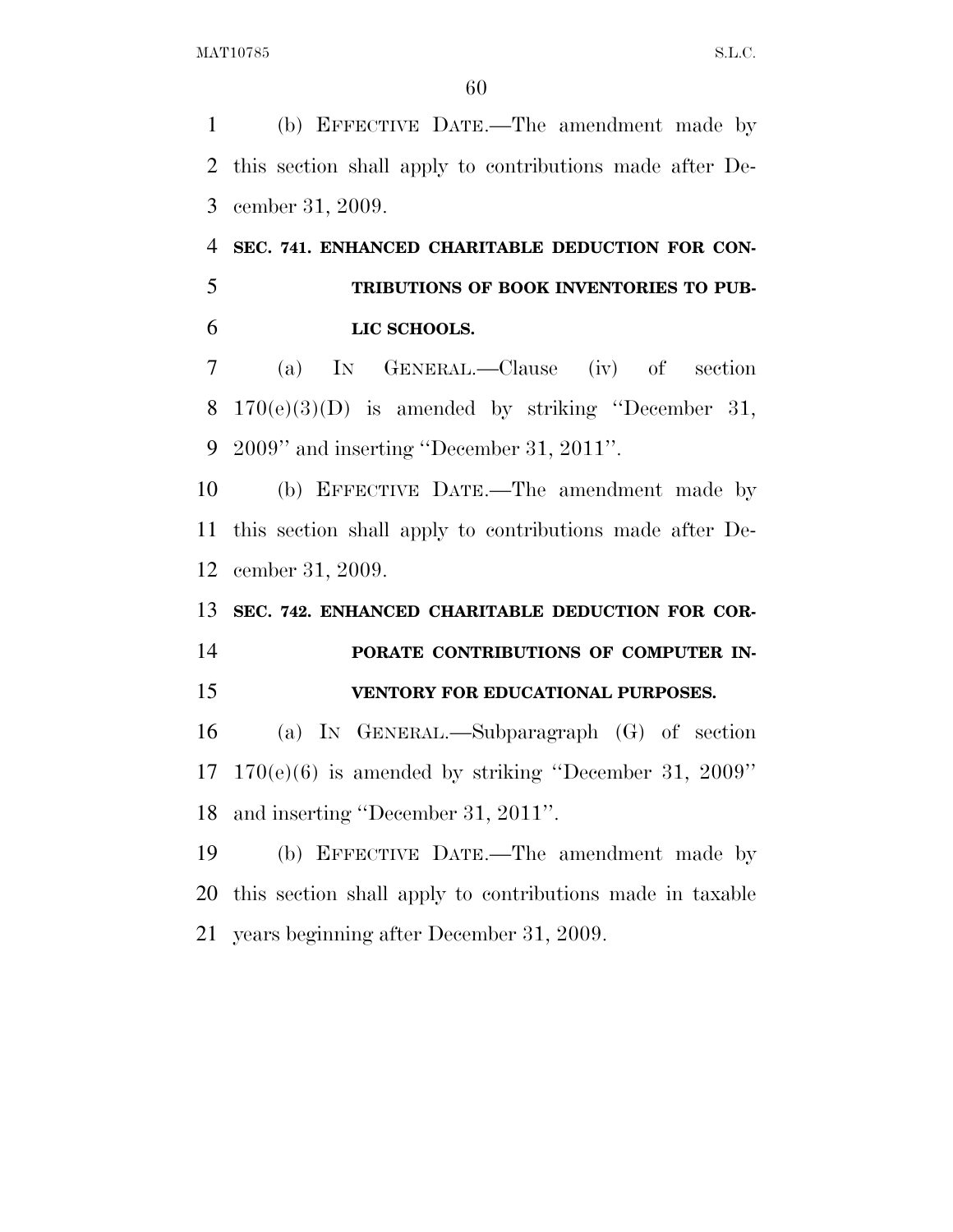# **SEC. 743. ELECTION TO EXPENSE MINE SAFETY EQUIP-MENT.**

 (a) IN GENERAL.—Subsection (g) of section 179E is amended by striking ''December 31, 2009'' and inserting ''December 31, 2011''.

 (b) EFFECTIVE DATE.—The amendment made by this section shall apply to property placed in service after December 31, 2009.

## **SEC. 744. SPECIAL EXPENSING RULES FOR CERTAIN FILM AND TELEVISION PRODUCTIONS.**

 (a) IN GENERAL.—Subsection (f) of section 181 is amended by striking ''December 31, 2009'' and inserting ''December 31, 2011''.

 (b) EFFECTIVE DATE.—The amendment made by this section shall apply to productions commencing after December 31, 2009.

## **SEC. 745. EXPENSING OF ENVIRONMENTAL REMEDIATION COSTS.**

 (a) IN GENERAL.—Subsection (h) of section 198 is amended by striking ''December 31, 2009'' and inserting ''December 31, 2011''.

 (b) EFFECTIVE DATE.—The amendment made by this section shall apply to expenditures paid or incurred after December 31, 2009.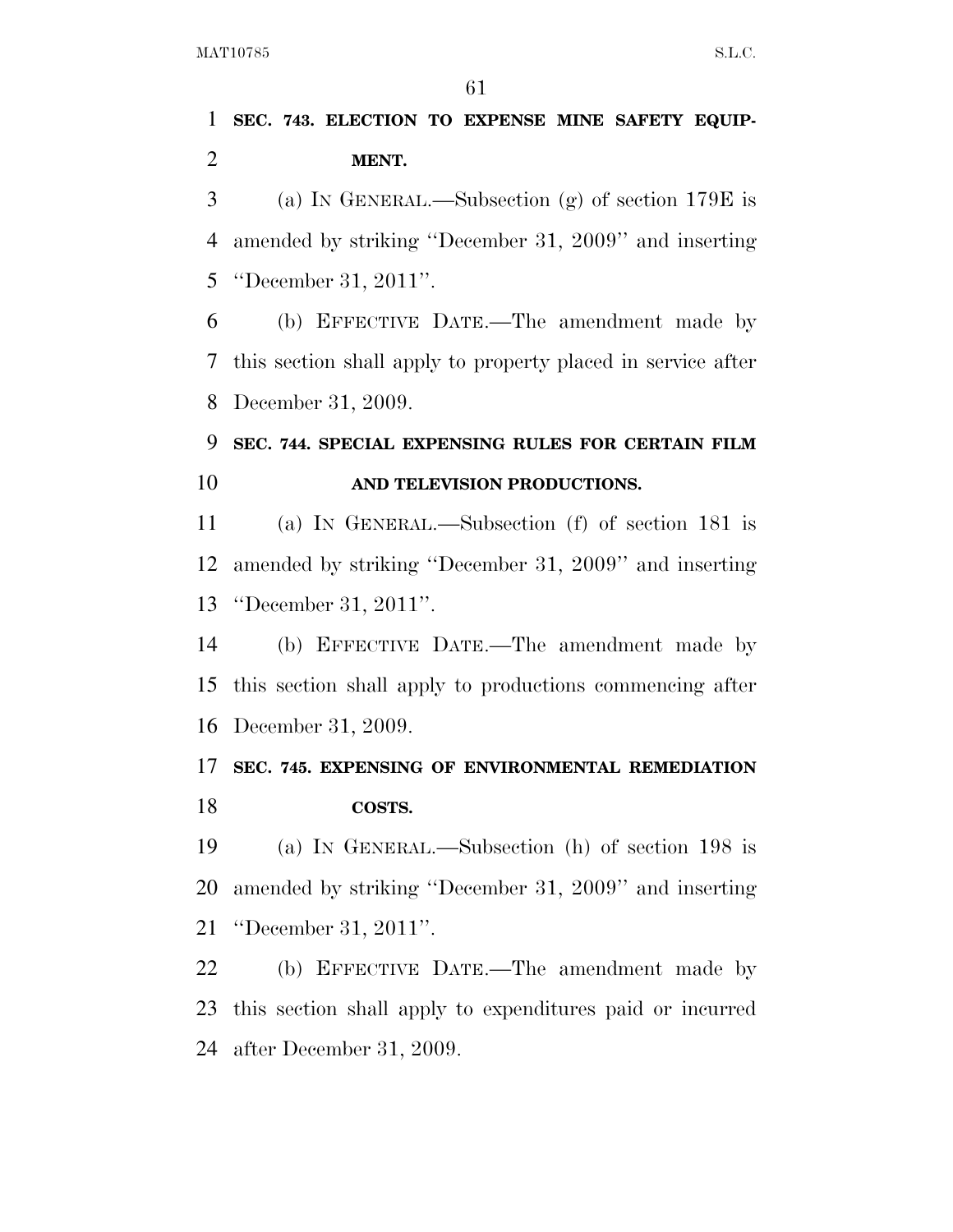| 1              | SEC. 746. DEDUCTION ALLOWABLE WITH RESPECT TO IN-         |
|----------------|-----------------------------------------------------------|
| $\overline{2}$ | COME ATTRIBUTABLE TO DOMESTIC PRO-                        |
| 3              | DUCTION ACTIVITIES IN PUERTO RICO.                        |
| $\overline{4}$ | (a) IN GENERAL.—Subparagraph (C) of section               |
| 5              | $199(d)(8)$ is amended—                                   |
| 6              | $(1)$ by striking "first 4 taxable years" and in-         |
| 7              | serting "first 6 taxable years"; and                      |
| 8              | $(2)$ by striking "January 1, 2010" and insert-           |
| 9              | ing "January 1, 2012".                                    |
| 10             | (b) EFFECTIVE DATE.—The amendments made by                |
| 11             | this section shall apply to taxable years beginning after |
| 12             | December 31, 2009.                                        |
| 13             | SEC. 747. MODIFICATION OF TAX TREATMENT OF CERTAIN        |
|                |                                                           |
|                | PAYMENTS TO CONTROLLING EXEMPT ORGA-                      |
| 14<br>15       | NIZATIONS.                                                |
| 16             | IN GENERAL.—Clause (iv) of section<br>(a)                 |
| 17             | $512(b)(13)(E)$ is amended by striking "December 31,      |
|                | 18 2009" and inserting "December 31, 2011".               |
| 19             | (b) EFFECTIVE DATE.—The amendment made by                 |
|                | this section shall apply to payments received or accrued  |
| 20<br>21       | after December 31, 2009.                                  |
| 22             | SEC. 748. TREATMENT OF CERTAIN DIVIDENDS OF REGU-         |
| 23             | LATED INVESTMENT COMPANIES.                               |
| 24             | (a) IN GENERAL.—Paragraphs $(1)(C)$ and $(2)(C)$ of       |
| 25             | section $871(k)$ are each amended by striking "December"  |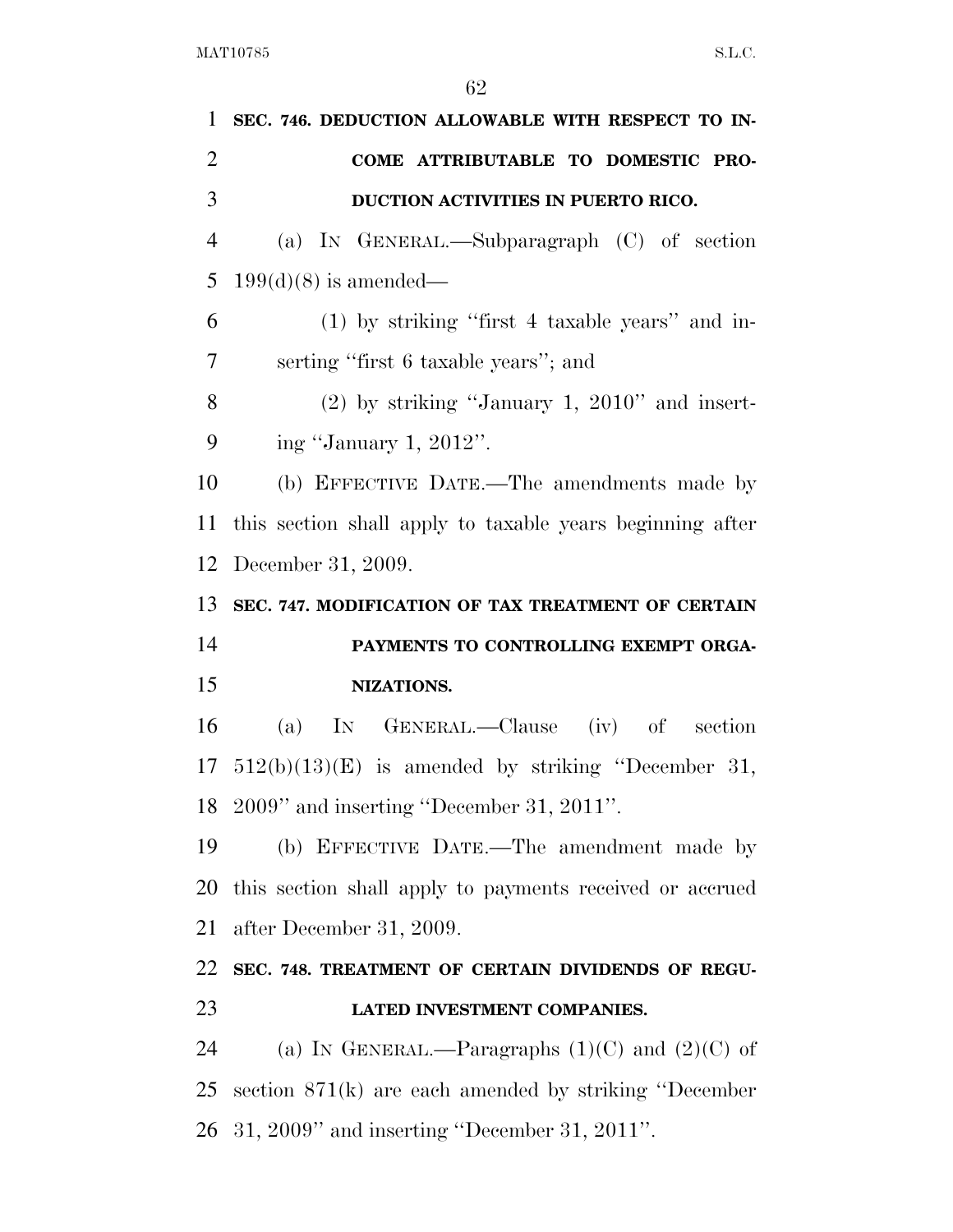(b) EFFECTIVE DATE.—The amendments made by this section shall apply to taxable years beginning after December 31, 2009.

# **SEC. 749. RIC QUALIFIED INVESTMENT ENTITY TREATMENT UNDER FIRPTA.**

 (a) IN GENERAL.—Clause (ii) of section 897(h)(4)(A) is amended by striking ''December 31, 2009'' and inserting ''December 31, 2011''.

(b) EFFECTIVE DATE.—

 (1) IN GENERAL.—The amendment made by subsection (a) shall take effect on January 1, 2010. Notwithstanding the preceding sentence, such amendment shall not apply with respect to the with- holding requirement under section 1445 of the Inter- nal Revenue Code of 1986 for any payment made before the date of the enactment of this Act.

 (2) AMOUNTS WITHHELD ON OR BEFORE DATE OF ENACTMENT.—In the case of a regulated invest-ment company—

 (A) which makes a distribution after De- cember 31, 2009, and before the date of the en-actment of this Act; and

23 (B) which would (but for the second sen-tence of paragraph (1)) have been required to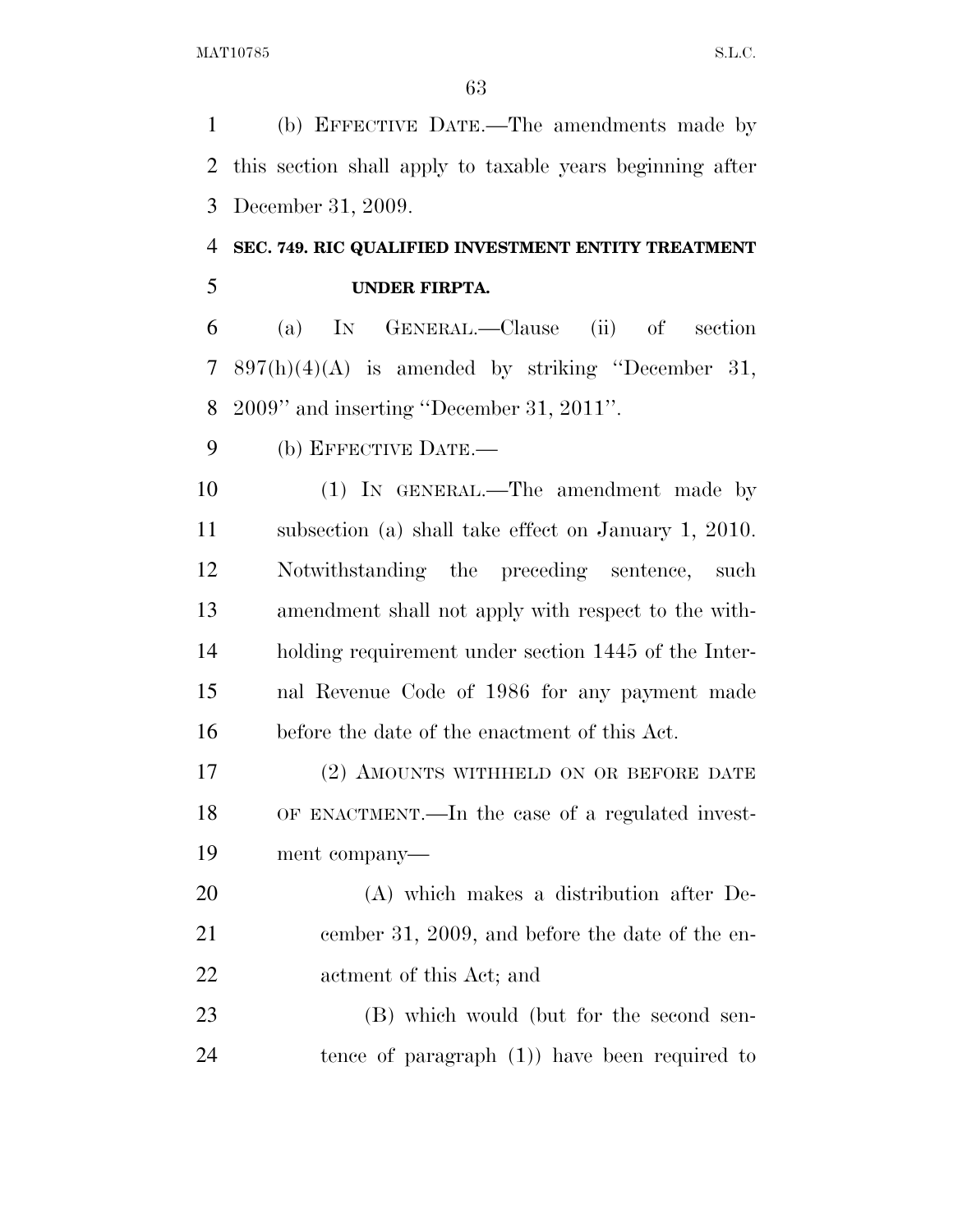| withhold with respect to such distribution under |
|--------------------------------------------------|
| section 1445 of such Code,                       |

 such investment company shall not be liable to any person to whom such distribution was made for any amount so withheld and paid over to the Secretary of the Treasury.

#### **SEC. 750. EXCEPTIONS FOR ACTIVE FINANCING INCOME.**

8 (a) IN GENERAL.—Sections  $953(e)(10)$  and 954(h)(9) are each amended by striking ''January 1, 2010'' and inserting ''January 1, 2012''.

 (b) CONFORMING AMENDMENT.—Section 953(e)(10) is amended by striking ''December 31, 2009'' and insert-ing ''December 31, 2011''.

 (c) EFFECTIVE DATE.—The amendments made by this section shall apply to taxable years of foreign corpora- tions beginning after December 31, 2009, and to taxable years of United States shareholders with or within which any such taxable year of such foreign corporation ends. **SEC. 751. LOOK-THRU TREATMENT OF PAYMENTS BE-TWEEN RELATED CONTROLLED FOREIGN** 

### **CORPORATIONS UNDER FOREIGN PERSONAL**

### **HOLDING COMPANY RULES.**

 (a) IN GENERAL.—Subparagraph (C) of section 24  $954(c)(6)$  is amended by striking "January 1, 2010" and inserting ''January 1, 2012''.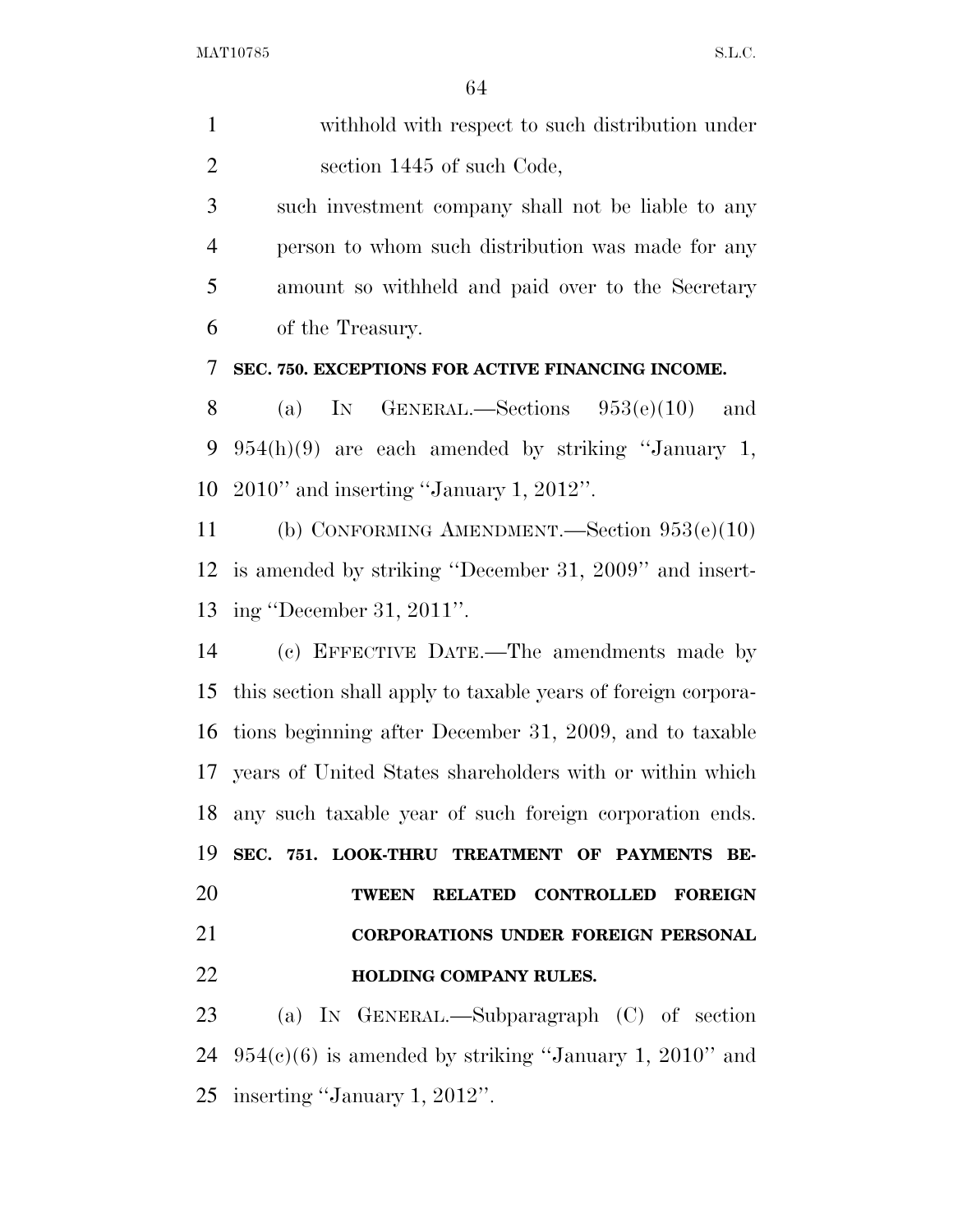(b) EFFECTIVE DATE.—The amendment made by this section shall apply to taxable years of foreign corpora- tions beginning after December 31, 2009, and to taxable years of United States shareholders with or within which any such taxable year of such foreign corporation ends. **SEC. 752. BASIS ADJUSTMENT TO STOCK OF S CORPS MAK- ING CHARITABLE CONTRIBUTIONS OF PROP- ERTY.**  9 (a) IN GENERAL.—Paragraph  $(2)$  of section  $1367(a)$  is amended by striking ''December 31, 2009'' and insert- ing ''December 31, 2011''. (b) EFFECTIVE DATE.—The amendment made by this section shall apply to contributions made in taxable years beginning after December 31, 2009. **SEC. 753. EMPOWERMENT ZONE TAX INCENTIVES.**  (a) IN GENERAL.—Section 1391 is amended— (1) by striking ''December 31, 2009'' in sub-18 section  $(d)(1)(A)(i)$  and inserting "December 31, 2011''; and (2) by striking the last sentence of subsection 21 (h)(2). 22 (b) INCREASED EXCLUSION OF GAIN ON STOCK OF EMPOWERMENT ZONE BUSINESSES.—Subparagraph (C) 24 of section  $1202(a)(2)$  is amended—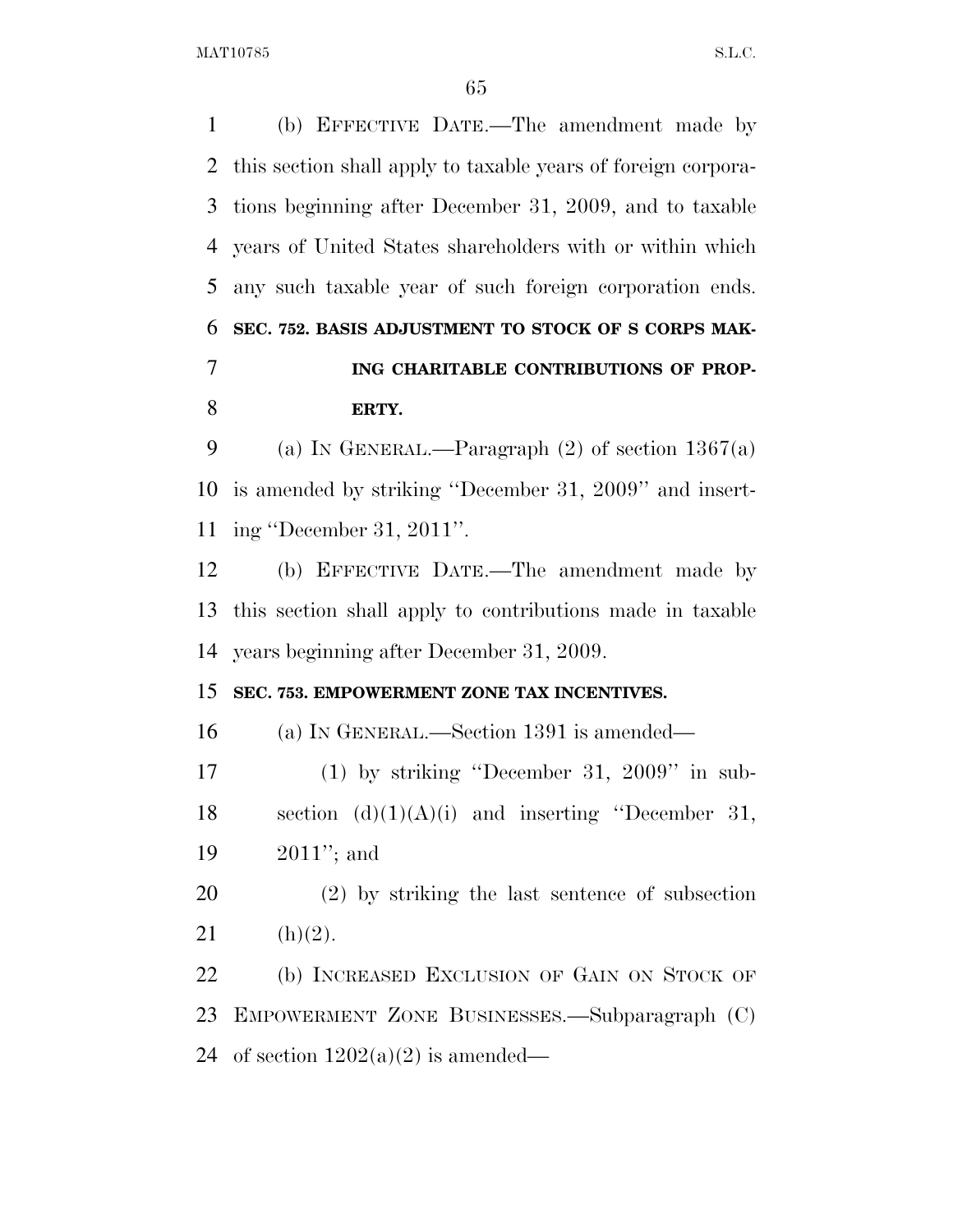(1) by striking ''December 31, 2014'' and in-serting ''December 31, 2016''; and

 (2) by striking "2014" in the heading and in-4 serting "2016".

 (c) TREATMENT OF CERTAIN TERMINATION DATES SPECIFIED IN NOMINATIONS.—In the case of a designa- tion of an empowerment zone the nomination for which included a termination date which is contemporaneous with the date specified in subparagraph (A)(i) of section 1391(d)(1) of the Internal Revenue Code of 1986 (as in effect before the enactment of this Act), subparagraph (B) of such section shall not apply with respect to such des- ignation if, after the date of the enactment of this section, the entity which made such nomination amends the nomi- nation to provide for a new termination date in such man- ner as the Secretary of the Treasury (or the Secretary's designee) may provide.

 (d) EFFECTIVE DATE.—The amendments made by this section shall apply to periods after December 31, 2009.

# **SEC. 754. TAX INCENTIVES FOR INVESTMENT IN THE DIS-TRICT OF COLUMBIA.**

 (a) IN GENERAL.—Subsection (f) of section 1400 is amended by striking ''December 31, 2009'' each place it appears and inserting ''December 31, 2011''.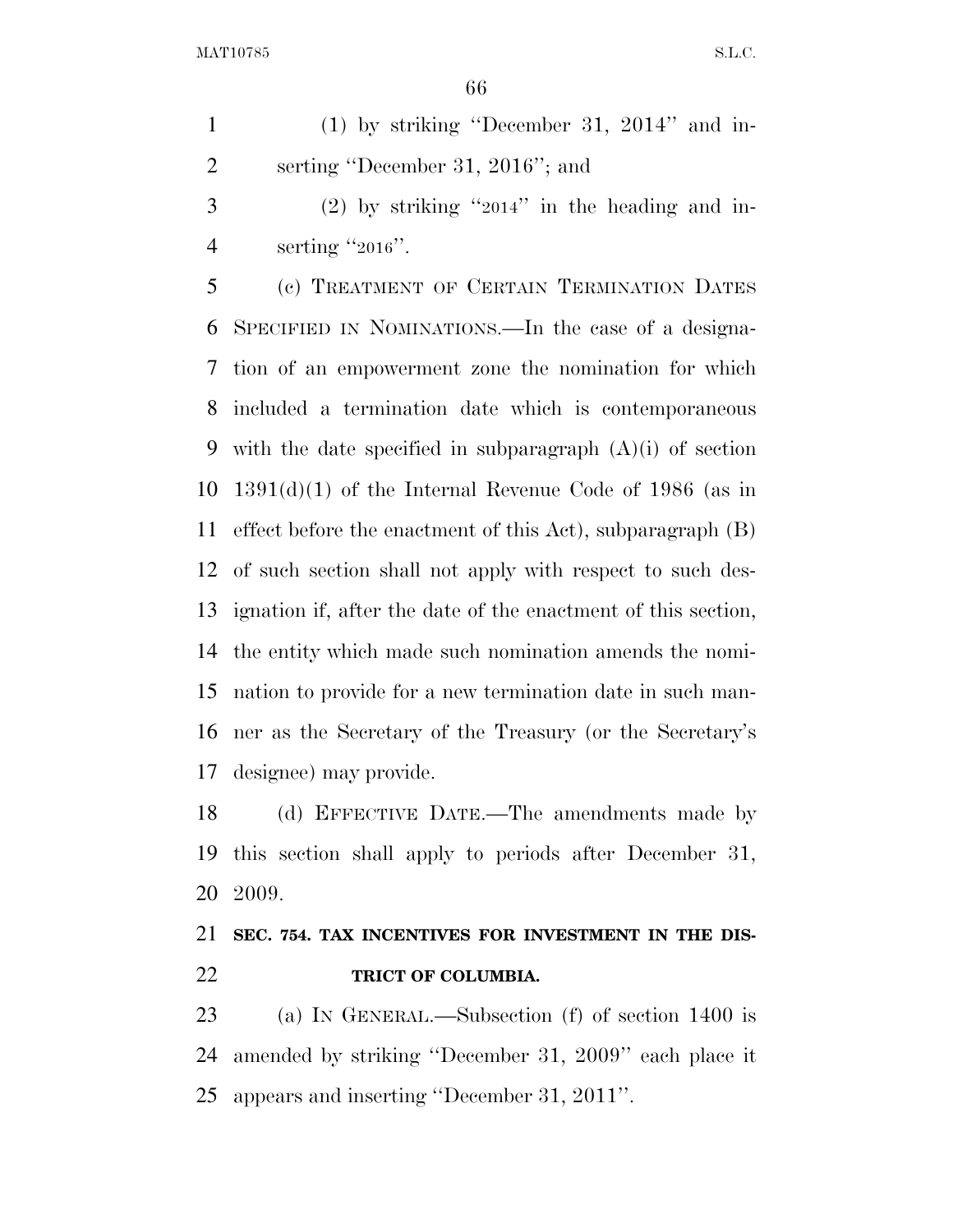| $\mathbf{1}$   | TAX-EXEMPT DC EMPOWERMENT<br>(b)<br>ZONE                          |
|----------------|-------------------------------------------------------------------|
| $\overline{2}$ | BONDS.—Subsection (b) of section 1400A is amended by              |
| 3              | striking "December 31, 2009" and inserting "December              |
| $\overline{4}$ | $31, 2011$ ".                                                     |
| 5              | (c) ZERO-PERCENT CAPITAL GAINS RATE.—                             |
| 6              | (1) ACQUISITION DATE.—Paragraphs $(2)(A)(i)$ ,                    |
| 7              | $(3)(A), (4)(A)(i), \text{ and } (4)(B)(i)(I) \text{ of section}$ |
| 8              | $1400B(b)$ are each amended by striking "January 1,               |
| 9              | $2010$ " and inserting "January 1, $2012$ ".                      |
| 10             | (2) LIMITATION ON PERIOD OF GAINS.                                |
| 11             | (A) IN GENERAL.—Paragraph $(2)$ of sec-                           |
| 12             | tion $1400B(e)$ is amended—                                       |
| 13             | (i) by striking "December 31, $2014"$                             |
| 14             | and inserting "December 31, 2016"; and                            |
| 15             | (ii) by striking "2014" in the heading                            |
| 16             | and inserting "2016".                                             |
| 17             | (B) PARTNERSHIPS AND S-CORPS.—Para-                               |
| 18             | graph $(2)$ of section $1400B(g)$ is amended by                   |
| 19             | striking "December 31, 2014" and inserting                        |
| 20             | "December 31, 2016".                                              |
| 21             | (d) FIRST-TIME HOMEBUYER CREDIT.-Subsection                       |
| 22             | (i) of section $1400C$ is amended by striking "January 1,         |
| 23             | $2010$ " and inserting "January 1, $2012$ ".                      |
| 24             | (e) EFFECTIVE DATES.-                                             |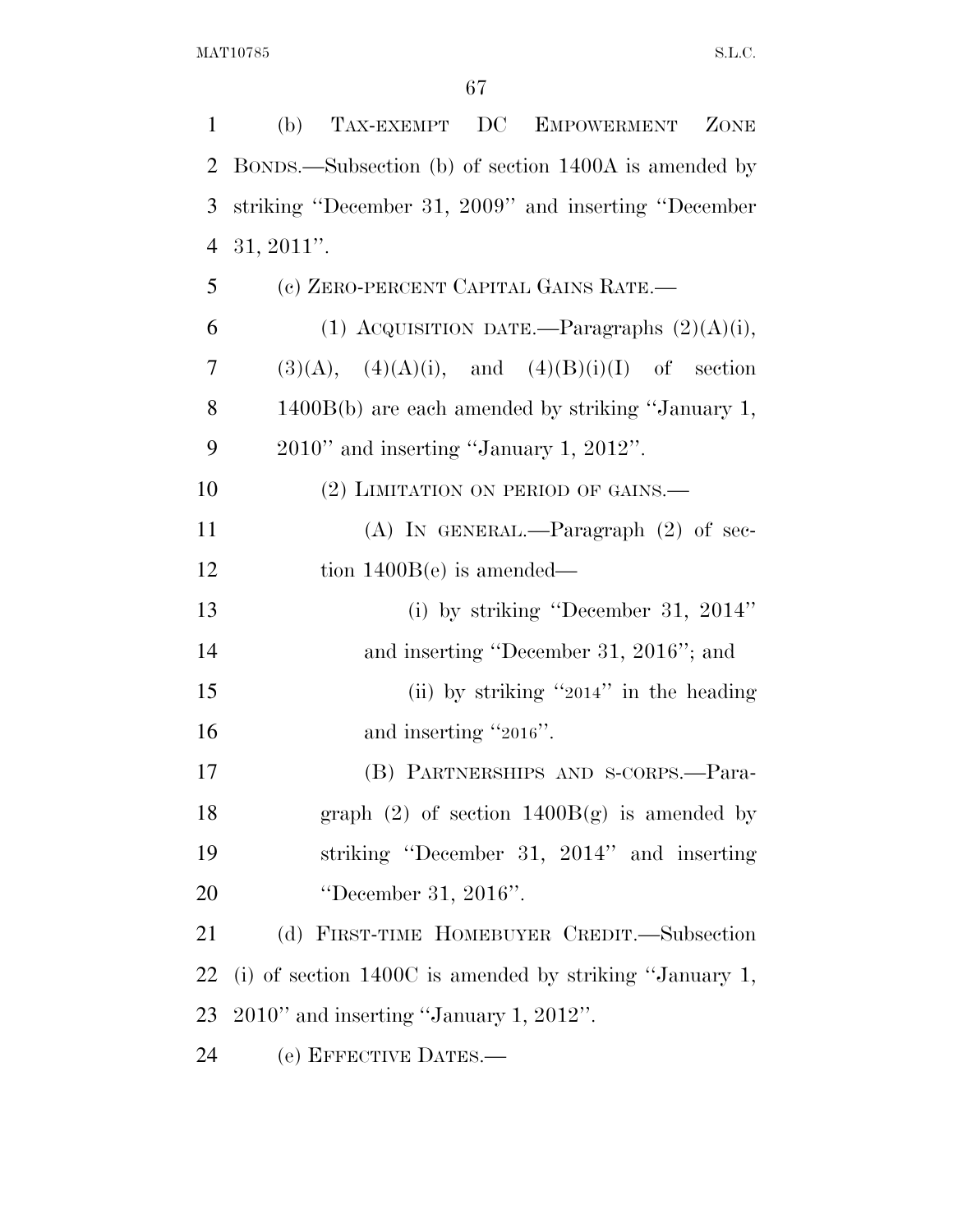(1) IN GENERAL.—Except as otherwise pro- vided in this subsection, the amendments made by this section shall apply to periods after December 31, 2009. (2) TAX-EXEMPT DC EMPOWERMENT ZONE BONDS.—The amendment made by subsection (b) shall apply to bonds issued after December 31, 2009. (3) ACQUISITION DATES FOR ZERO-PERCENT CAPITAL GAINS RATE.—The amendments made by subsection (c) shall apply to property acquired or substantially improved after December 31, 2009. (4) HOMEBUYER CREDIT.—The amendment made by subsection (d) shall apply to homes pur- chased after December 31, 2009. **SEC. 755. TEMPORARY INCREASE IN LIMIT ON COVER OVER OF RUM EXCISE TAXES TO PUERTO RICO AND THE VIRGIN ISLANDS.**  (a) IN GENERAL.—Paragraph (1) of section 7652(f) is amended by striking ''January 1, 2010'' and inserting ''January 1, 2012''. (b) EFFECTIVE DATE.—The amendment made by this section shall apply to distilled spirits brought into the United States after December 31, 2009.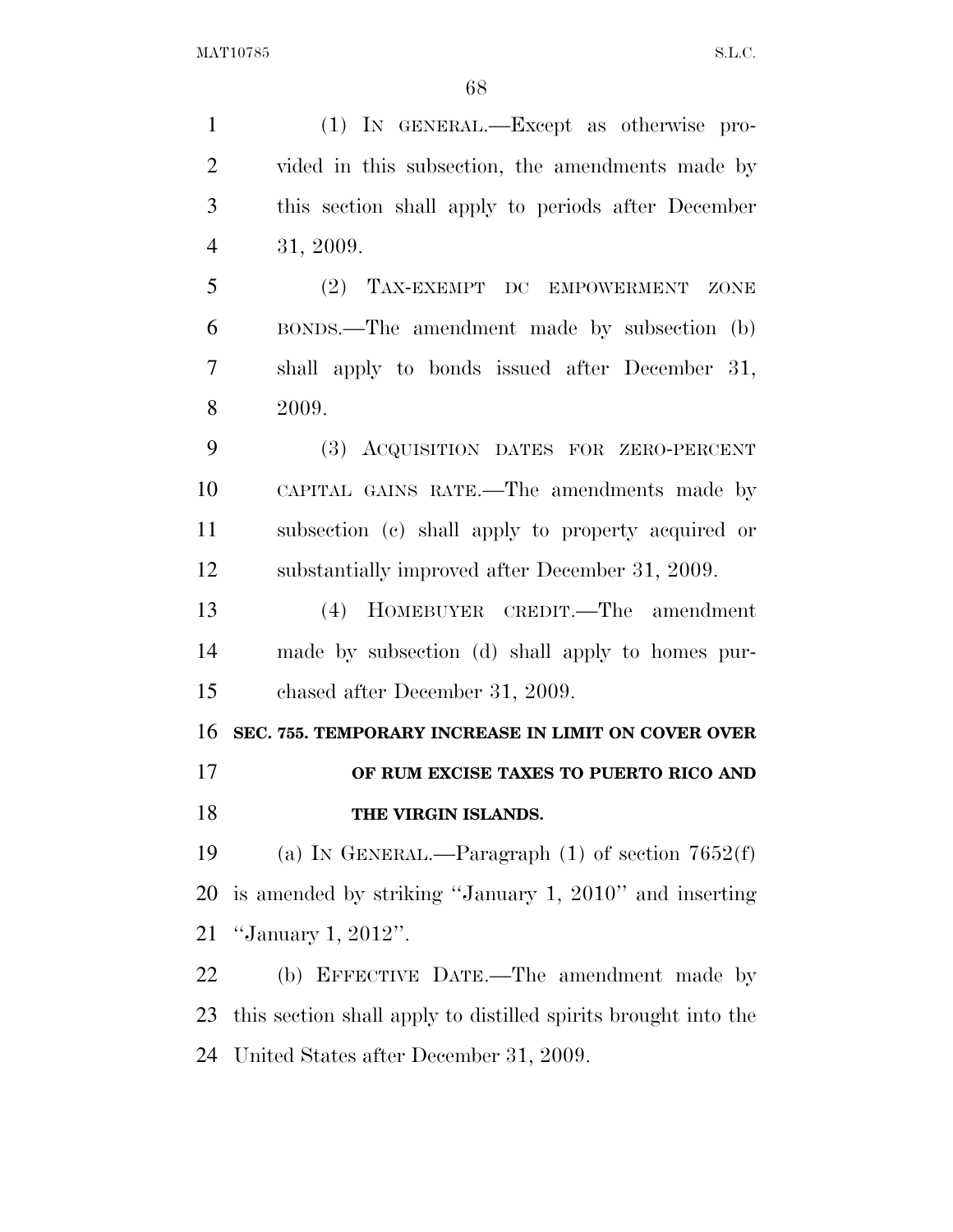**SEC. 756. AMERICAN SAMOA ECONOMIC DEVELOPMENT CREDIT.** 

 (a) IN GENERAL.—Subsection (d) of section 119 of division A of the Tax Relief and Health Care Act of 2006 is amended—

 (1) by striking ''first 4 taxable years'' and in-serting ''first 6 taxable years'', and

8  $(2)$  by striking "January 1, 2010" and insert-ing ''January 1, 2012''.

 (b) EFFECTIVE DATE.—The amendments made by this section shall apply to taxable years beginning after December 31, 2009.

#### **SEC. 757. WORK OPPORTUNITY CREDIT.**

 (a) IN GENERAL.—Subparagraph (B) of section 15  $51(e)(4)$  is amended by striking "August 31, 2011" and inserting ''December 31, 2011''.

 (b) EFFECTIVE DATE.—The amendment made by this section shall apply to individuals who begin work for the employer after the date of the enactment of this Act.

#### **SEC. 758. QUALIFIED ZONE ACADEMY BONDS.**

21 (a) IN GENERAL.—Section  $54E(c)(1)$  is amended— (1) by striking ''2008 and'' and inserting 23 ''2008,", and

 (2) by inserting ''and \$400,000,000 for 2011'' 25 after "2010,".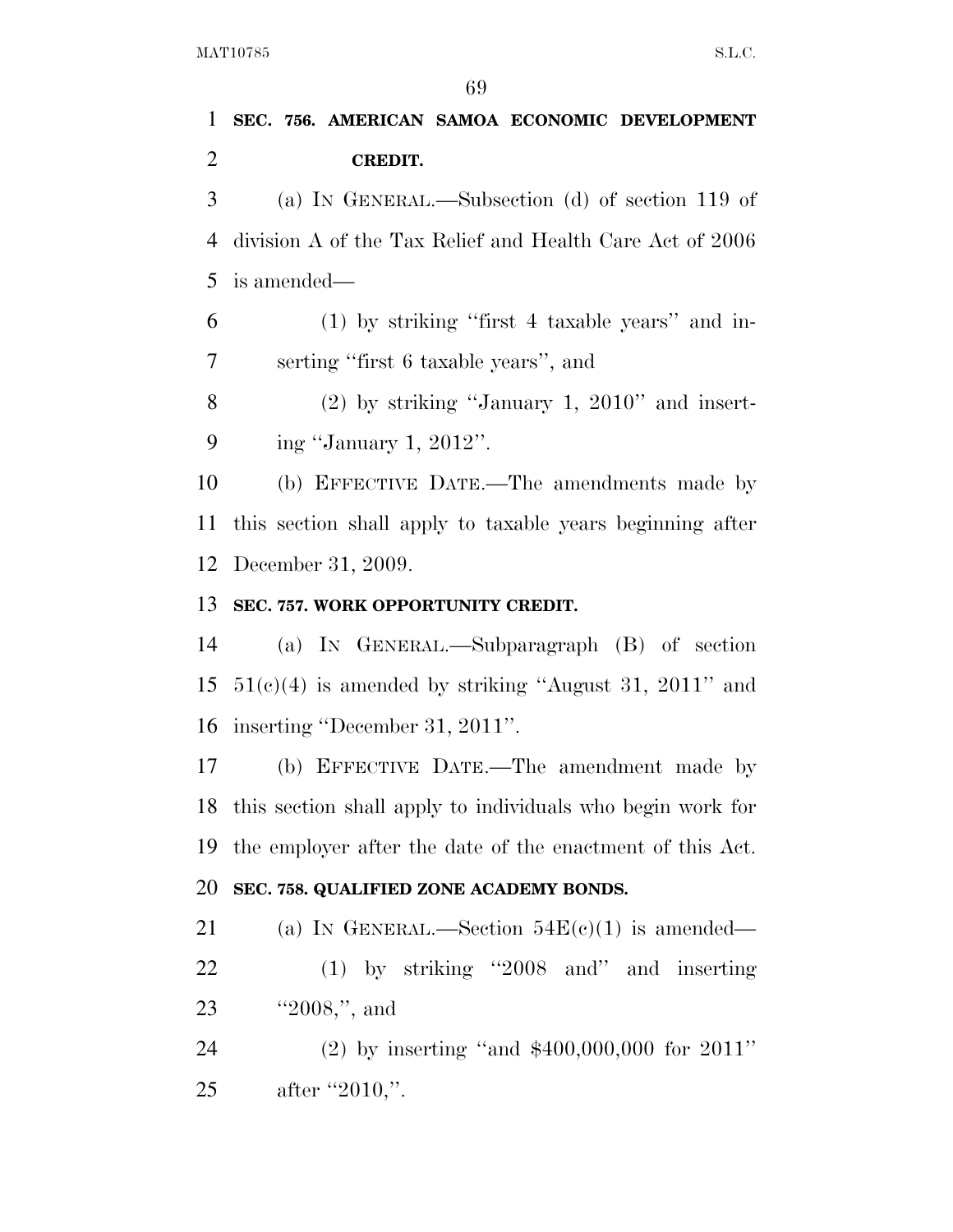(b) REPEAL OF REFUNDABLE CREDIT FOR QZABS.—Paragraph (3) of section 6431(f) is amended by inserting ''determined without regard to any allocation re- lating to the national zone academy bond limitation for 2011 or any carryforward of such allocation'' after  $"54E)"$  in subparagraph  $(A)(iii)$ .

 (c) EFFECTIVE DATE.—The amendments made by this section shall apply to obligations issued after Decem-ber 31, 2010.

#### **SEC. 759. MORTGAGE INSURANCE PREMIUMS.**

 (a) IN GENERAL.—Clause (iv) of section 163(h)(3)(E) is amended by striking ''December 31, 2010'' and inserting ''December 31, 2011''.

 (b) EFFECTIVE DATE.—The amendment made by this section shall apply to amounts paid or accrued after December 31, 2010.

 **SEC. 760. TEMPORARY EXCLUSION OF 100 PERCENT OF GAIN ON CERTAIN SMALL BUSINESS STOCK.** 

19 (a) IN GENERAL.—Paragraph  $(4)$  of section  $1202(a)$ is amended—

21 (1) by striking "January 1, 2011" and insert-ing ''January 1, 2012'', and

23 (2) by inserting "AND " after " $2010$ " in the heading thereof.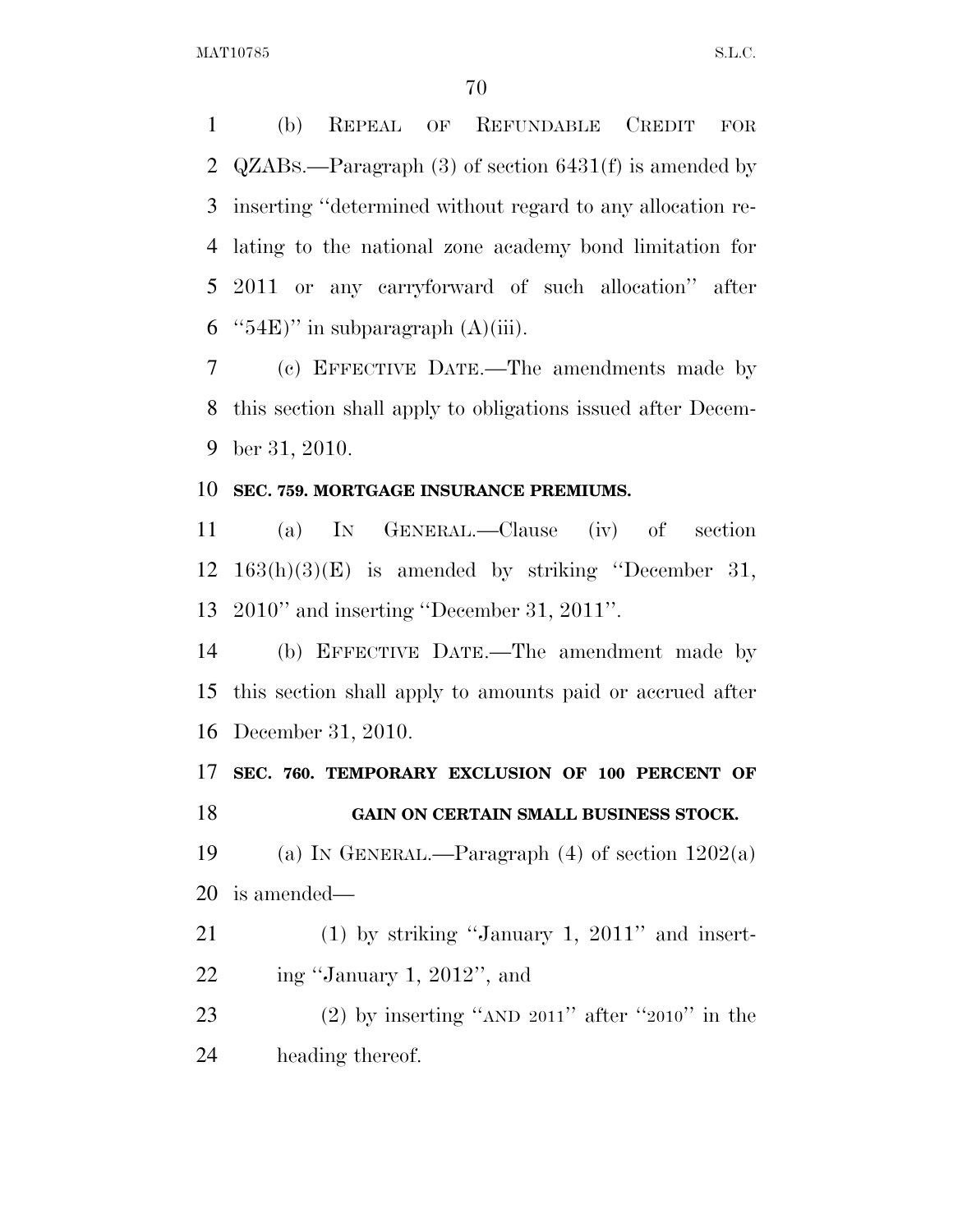(b) EFFECTIVE DATE.—The amendments made by this section shall apply to stock acquired after December 31, 2010.

# **Subtitle D—Temporary Disaster Relief Provisions**

### **PART**

**Subpart A—New York Liberty Zone** 

### **SEC. 761. TAX-EXEMPT BOND FINANCING.**

 (a) IN GENERAL.—Subparagraph (D) of section 10  $1400L(d)(2)$  is amended by striking "January 1, 2010" and inserting ''January 1, 2012''.

 (b) EFFECTIVE DATE.—The amendment made by this section shall apply to bonds issued after December 31, 2009.

### **Subpart B—GO Zone**

### **SEC. 762. INCREASE IN REHABILITATION CREDIT.**

 (a) IN GENERAL.—Subsection (h) of section 1400N is amended by striking ''December 31, 2009'' and insert-ing ''December 31, 2011''.

 (b) EFFECTIVE DATE.—The amendment made by this section shall apply to amounts paid or incurred after December 31, 2009.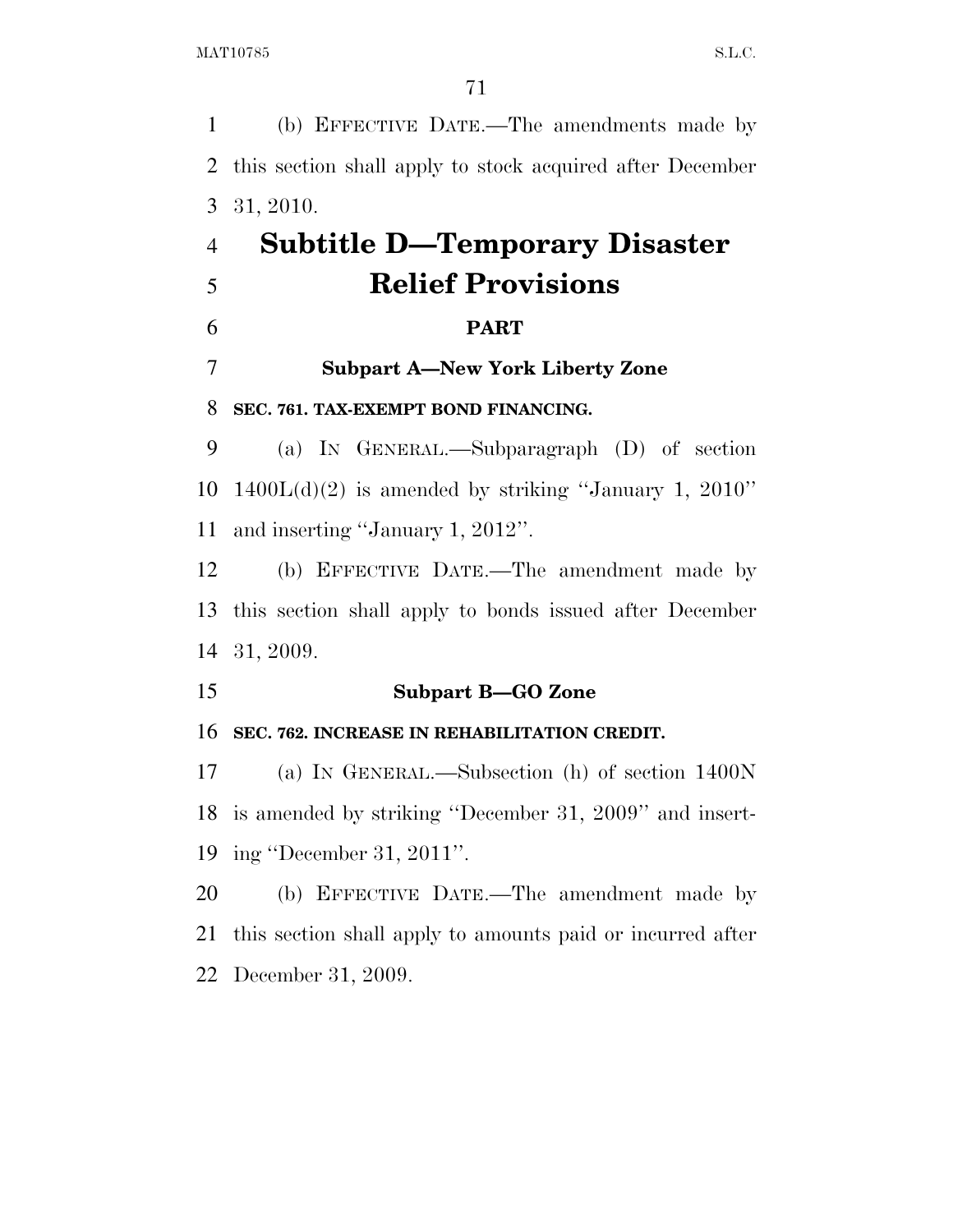**SEC. 763. LOW-INCOME HOUSING CREDIT RULES FOR** 

 **BUILDINGS IN GO ZONES.**  Section 1400N(c)(5) is amended by striking ''Janu- ary 1, 2011'' and inserting ''January 1, 2012''. **SEC. 764. TAX-EXEMPT BOND FINANCING.**  6 (a) IN GENERAL.—Paragraphs  $(2)(D)$  and  $(7)(C)$  of section 1400N(a) are each amended by striking ''January 1, 2011'' and inserting ''January 1, 2012''. (b) CONFORMING AMENDMENTS.—Sections  $702(d)(1)$  and  $704(a)$  of the Heartland Disaster Tax Re- lief Act of 2008 are each amended by striking ''January 1, 2011'' each place it appears and inserting ''January 1, 2012''. **SEC. 765. BONUS DEPRECIATION DEDUCTION APPLICABLE TO THE GO ZONE.**  (a) IN GENERAL.—Paragraph (6) of section 17 1400 $N(d)$  is amended— (1) by striking ''December 31, 2010'' both places it appears in subparagraph (B) and inserting ''December 31, 2011'', and (2) by striking ''January 1, 2010'' in the head- ing and the text of subparagraph (D) and inserting ''January 1, 2012''. (b) EFFECTIVE DATE.—The amendment made by this section shall apply to property placed in service after December 31, 2009.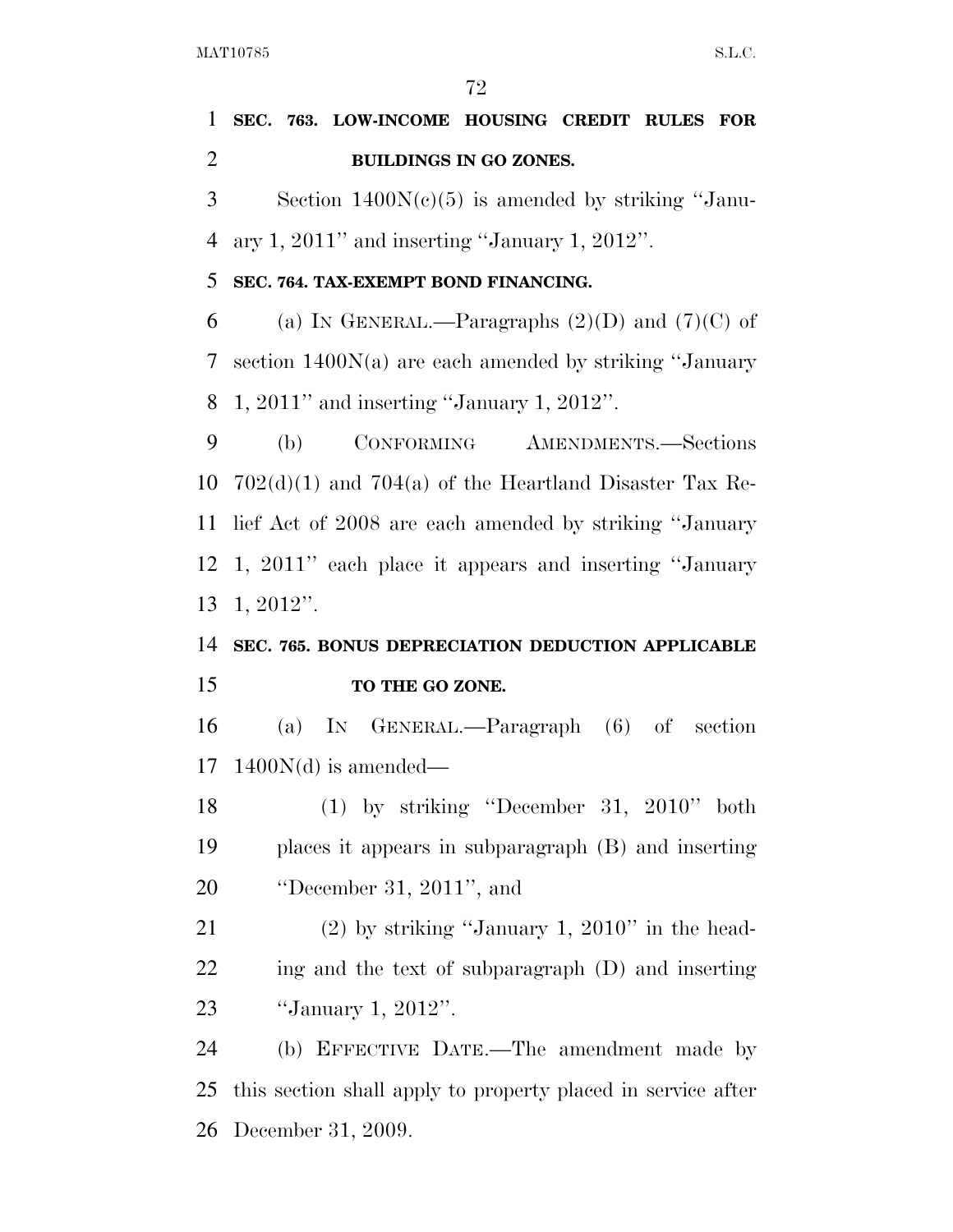## **TITLE VIII—BUDGETARY PROVISIONS**

## **SEC. 801. DETERMINATION OF BUDGETARY EFFECTS.**

 The budgetary effects of this Act, for the purpose of complying with the Statutory Pay-As-You-Go Act of 2010, shall be determined by reference to the latest statement titled ''Budgetary Effects of PAYGO Legislation'' for this Act, jointly submitted for printing in the Congressional Record by the Chairmen of the House and Senate Budget Committees, provided that such statement has been sub- mitted prior to the vote on passage in the House acting first on this conference report or amendment between the Houses.

## **SEC. 802. EMERGENCY DESIGNATIONS.**

 (a) STATUTORY PAYGO.—This Act is designated as an emergency requirement pursuant to section 4(g) of the Statutory Pay-As-You-Go Act of 2010 (Public Law 111– 18 139; 2 U.S.C. 933 $(g)$ ) except to the extent that the budg- etary effects of this Act are determined to be subject to the current policy adjustments under sections 4(c) and 7 of the Statutory Pay-As-You-Go Act.

 (b) SENATE.—In the Senate, this Act is designated as an emergency requirement pursuant to section 403(a) of S. Con. Res. 13 (111th Congress), the concurrent reso-lution on the budget for fiscal year 2010.